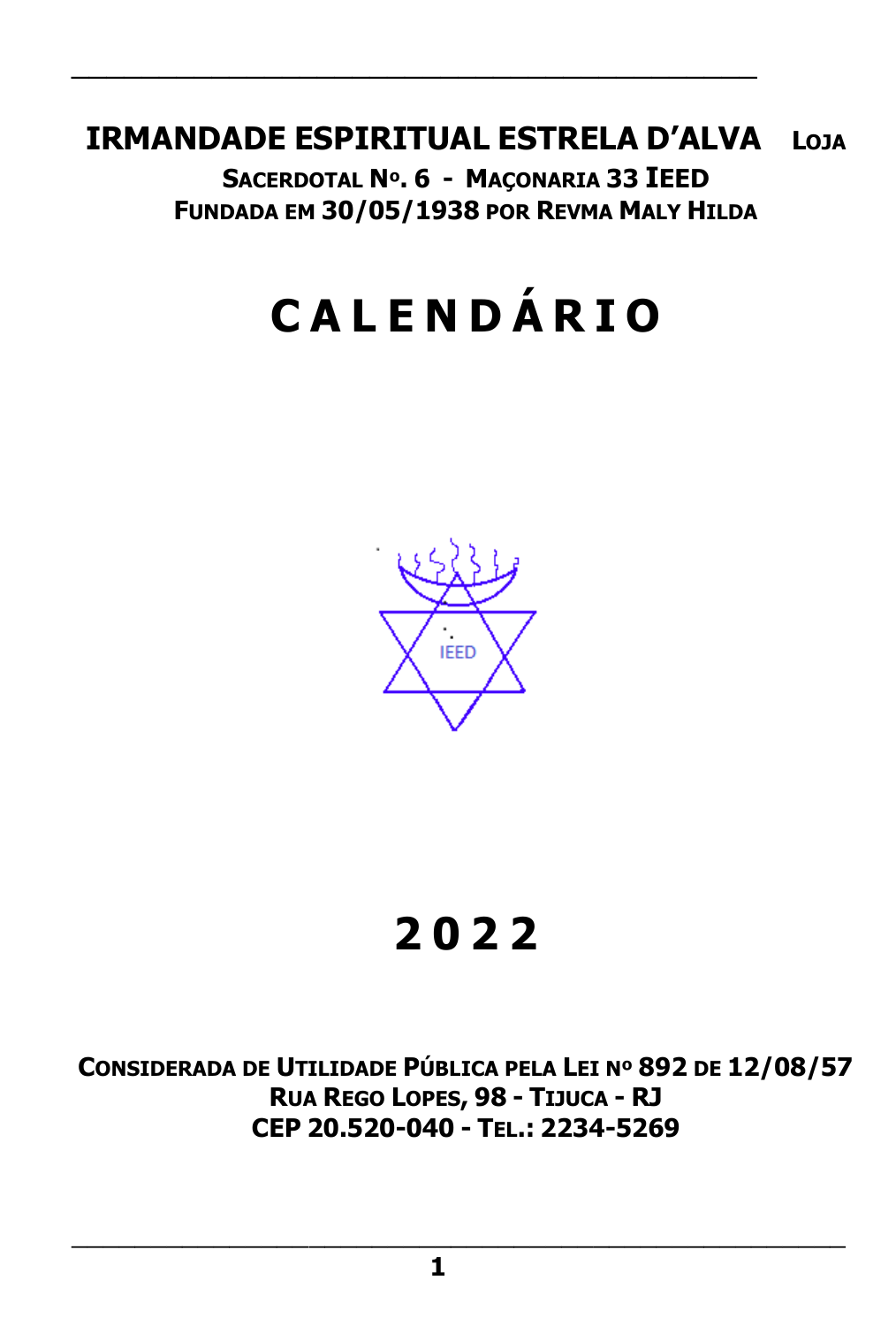# **LOJA MATER**

# **TEMPLO ESTRELA D'ALVA**

RUA REGO LOPES, Nº. 98 - TIJUCA - RIO DE JANEIRO. CEP 20520-040 - CNPJ: 33.750.589/0001-02 TEL.: 2234-5269 **TEMPLO DO SOL** RUA ESTRELA D'ALVA, Nº. 253 - BAIRRO IRMANDADE. RODOVIA RIO TERESÓPOLIS - KM 104 GUAPIMIRIM - RJ - CEP 25940-000 TEL.: 2632-2124 **TEMPLO DA LUA** RUA ESTELA D'ALVA S/Nº BAIRRO JARDIM ATLÂNTICO LESTE - 4º DISTRITO DE MARICÁ MARICÁ - RIO DE JANEIRO - RJ - CEP 24933-368 TEL.: 2639-7140

\_\_\_\_\_\_\_\_\_\_\_\_\_\_\_\_\_\_\_\_\_\_\_\_\_\_\_\_\_\_\_\_\_\_\_\_\_\_\_

# **DEPENDÊNCIA TEMPLO FILHOS DE S.S. DEUSA LUNAR.**

RUA ARY DOS SANTOS, 200 KM 13 DA ROD. RAPOSO TAVARES JARDIM PINHEIRO - SÃO PAULO - SP - CEP 05594-160 TEL.: (0XX) 11 3735-5660

# **TERREIRO DE IEMANJÁ**

VIA DAS ACÁCIAS, 553 - KM 26 DA ROD. RAPOSO TAVARES JARDIM COLIBRI - COTIA - SÃO PAULO - SP CEP 06700-000 TEL.: (0XX) 11 4612-4487

### **FILIADO**

# **TEMPLO ESPIRITUAL FILHOS DE DEUSA LUNAR**

QE 11 - LOTE "G" - GUARÁ BRASÍLIA - DF CEP 71020-671 - TEL.: (0XX) 61 9612-618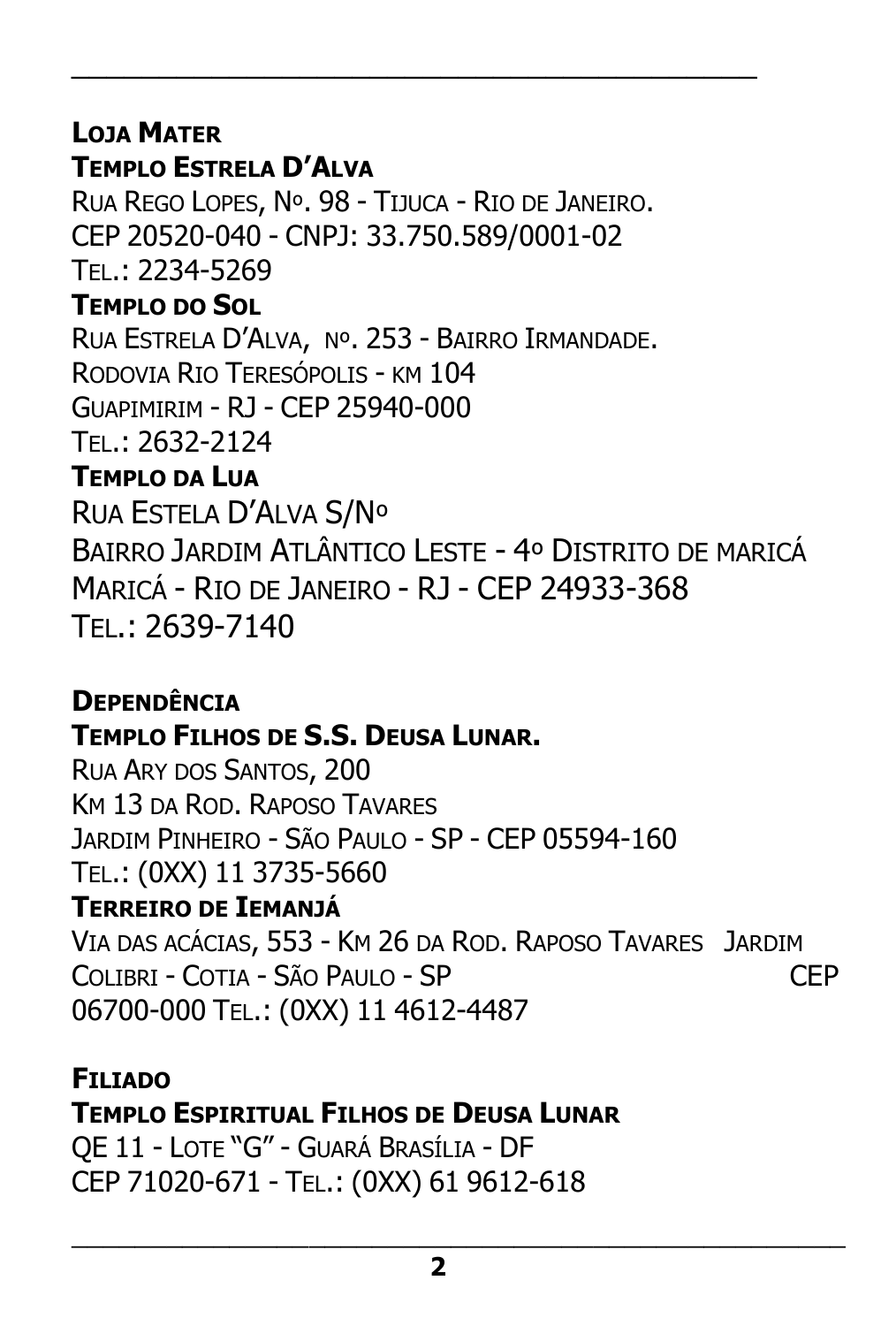# **UNIFORMES USADOS NAS CERIMÔNIAS**

\_\_\_\_\_\_\_\_\_\_\_\_\_\_\_\_\_\_\_\_\_\_\_\_\_\_\_\_\_\_\_\_\_\_\_\_\_\_\_

| 02 | <b>ANGELUS</b>       | 17 | MAÇONARIA O. WANDUISTA |
|----|----------------------|----|------------------------|
| 04 | CALÇÃO OU MAIÔ PRETO | 18 | <b>MANTRA DE AULA</b>  |
| 05 | <b>CAPA BRANCA</b>   | 19 | OGUM                   |
| 06 | <b>CAPA DOURADA</b>  | 20 | <b>PRETOS VELHOS</b>   |
| 07 | <b>CAPA ROSA</b>     | 21 | *TRAJE À RIGOR         |
| 08 | <b>EXCURSÃO</b>      | 22 | <b>RENUNCIADO</b>      |
| 09 | <b>EXTERNO</b>       | 23 | <b>SACERDOTAL</b>      |
| 10 | FILHO (A) S.S. WANDÚ | 24 | <b>SUMO SACERDOTE</b>  |
| 11 | <b>GALA BRANCO</b>   | 25 | S.C.S.                 |
| 12 | <b>GINÁSTICA</b>     | 26 | <b>UMBANDA</b>         |
| 13 | Indio                | 27 | ROUPA VERDE DO MAR     |
| 14 | INTIMA (DIA 27)      | 28 | ROUPA AZUL DO MAR      |
| 15 | KIMBAÔ               | 29 | ESPOSAS DE WANDÚ       |
| 16 | MACONARIA FEM. IEED  | 30 | ROUPA DE S.S. WANTUIL  |

 \*SMOKING OU TRAJE COMPLETO E VESTIDO LONGO SEM DECOTES E FENDAS.

# **OBSERVAÇÃO:**

OS MEMBROS DA ESCOLA, PARA FREQUENTAREM OS TEMPLOS DA IEED, DEVERÃO ESTAR NECESSARIAMENTE UNIFORMIZADOS (UNIFORMES 08 OU 09, CONFORME O REGULAMENTO). NAS CERIMÔNIAS NO TEMPLO DO SOL A DIRETORIA E DIRETÓRIOS SEMPRE USARÃO A CAPA BRANCA.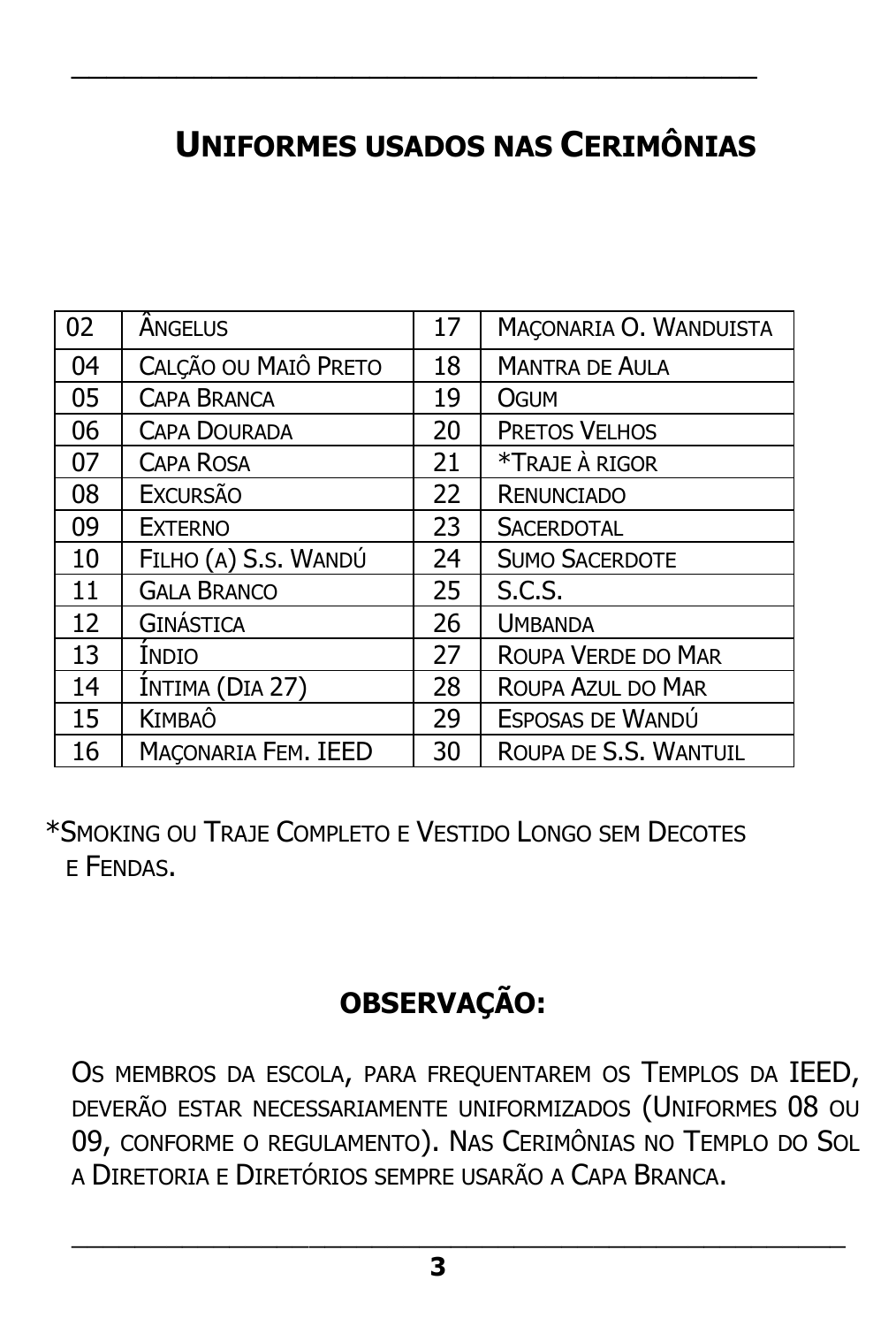# **LEITURAS QUE DEVEM SER CONSULTADAS FREQUENTEMENTE E QUE SINTETIZAM OS ENSINAMENTOS DA IEED.**

\_\_\_\_\_\_\_\_\_\_\_\_\_\_\_\_\_\_\_\_\_\_\_\_\_\_\_\_\_\_\_\_\_\_\_\_\_\_\_

- **LIVROS:** O QUE SE APRENDE EM ESTRELA D'ALVA,
	- ASTROS E HOMENS
	- MÉDIUNS DE UMBANDA
	- MISSIONÁRIOS
- **LIVRETOS**: OREMOS
	- O QUE DEVO FAZER HOJE
- **APOSTILAS:** CURSOS DA IEED

### **OUTROS LIVROS DA AUTORA:**

- MINHA VIDA MEDIÚNICA
- CONTOS ESPIRITUAIS
- ANJOS SOLTOS NO JARDIM DA TERRA
- AMIGAS
- SUA MAJESTADE O AMOR
- $-$  Maria do Céu
- MULHERES SOZINHAS
- VOLÚPIA

### **REVMA. MALY-HILDA - FUNDADORA E PRESIDENTE PERPÉTUA DA IRMANDADE ESPIRITUAL ESTRELA D'ALVA.**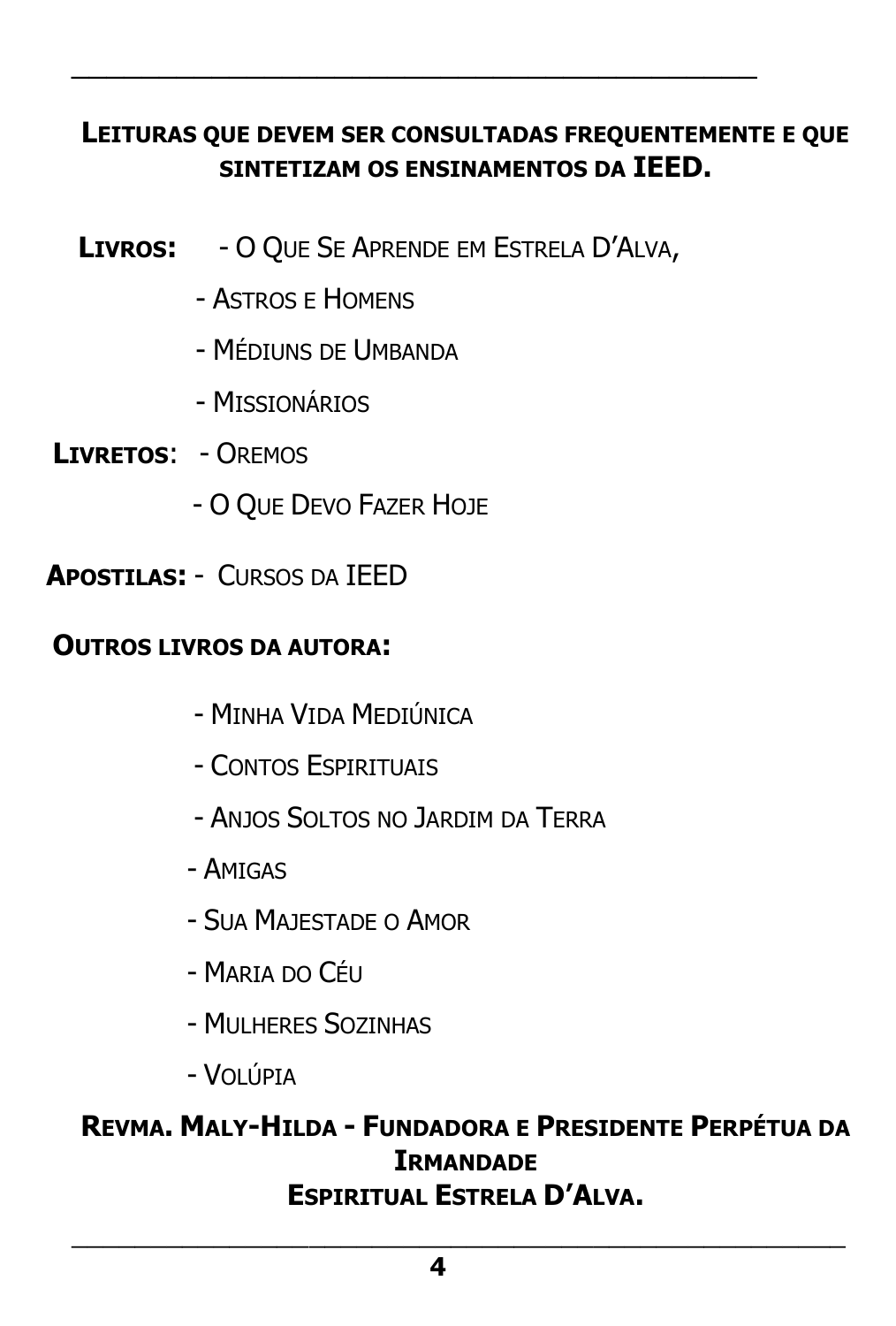**LOJA SACERDOTAL Nº 6 - MAÇONARIA 33 - IEED**

\_\_\_\_\_\_\_\_\_\_\_\_\_\_\_\_\_\_\_\_\_\_\_\_\_\_\_\_\_\_\_\_\_\_\_\_\_\_\_

**RITUAL WANDUÍSTA REGIDA PELA TRINDADE SUPREMA**

**S.S. WANDÚ - MAGO Nº 1 FORÇA DO SOL - UNO 33**

**S.S. DEUSA LUNAR - DEUSA Nº 2 FORÇA DA LUA - UNO 27**

**S.S. WANTUIL - MAGO Nº 4 FORÇA DAS ESTRELAS - UNO 23**

TODO O NOSSO RITUAL EXOTÉRICO E ESOTÉRICO FOI TRANSMITIDO ATRAVÉS DO EXCELSO MISSIONÁRIO REVMA. MALY HILDA, FUNDADORA E PRESIDENTE PER-PÉTUA DA IRMANDADE ESPIRITUAL ESTRELA D'ALVA.

# **CICLO MENTAL DE ESTRELA D'ALVA ÀS 09:00 H**

# **CONCENTRAÇÃO**

EU AMO A DEUS, OS MAGOS, OS GUIAS, A RELIGIÃO, A NATUREZA E O HOMEM FORÇAS BRANCAS DE ESTRELA D'ALVA, FORÇAS POSITIVAS, MAGO Nº 1 S.S. WANDÚ, AJUDAI-ME, ENCAMINHAI-ME, PROTEGEI-ME E AMPARAI-ME.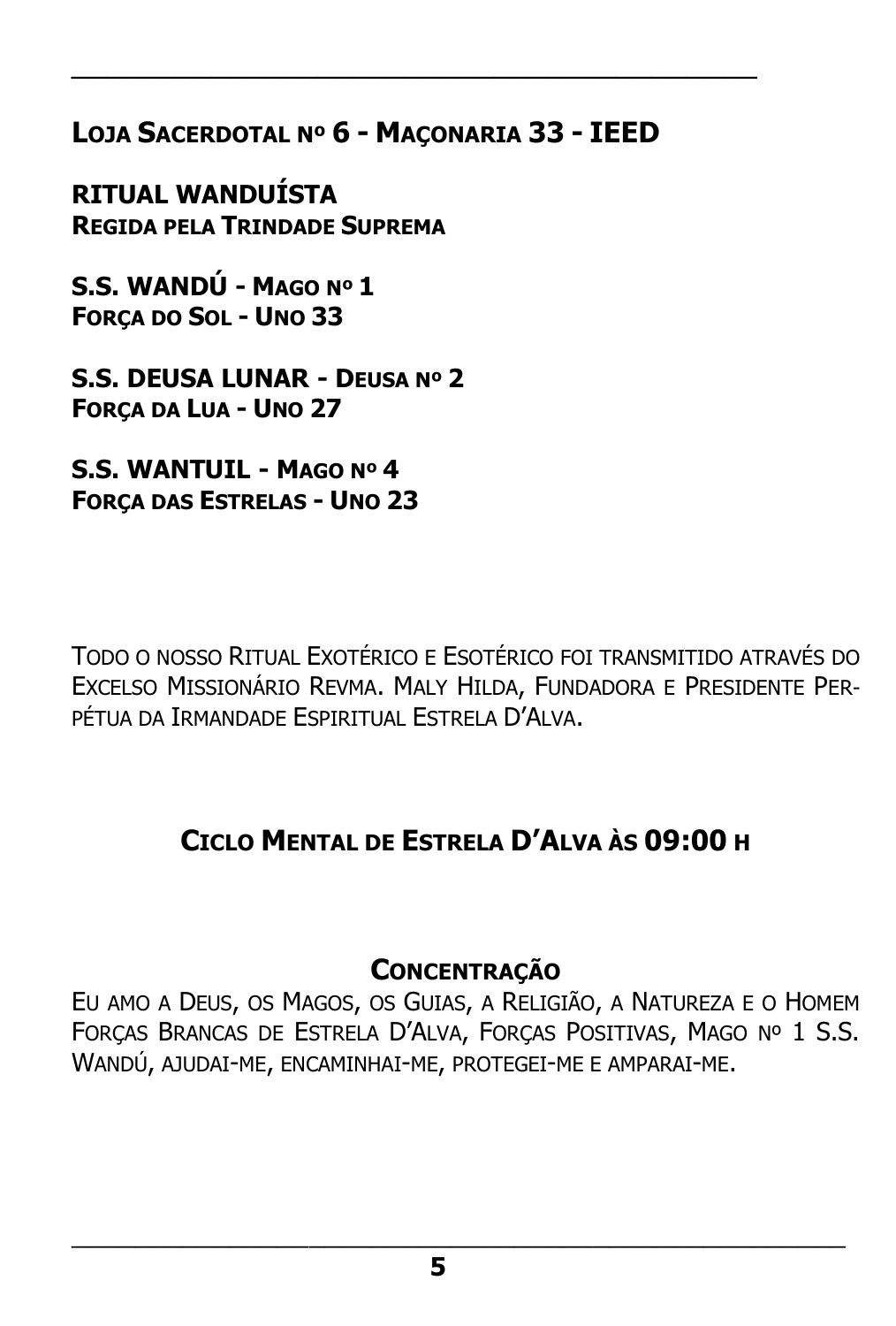# **DIRETORIA IEED BIÊNIO 2021/2023**

**PRESIDENTE**  IRMÃO FLAVIO TORRES NUNES

**VICE-PRESIDENTE** REVDA. IEED S.S. WANTUIL ANA PAVANI ASSUMPÇÃO

**1º SECRETÁRIO** REVDA. IEED DED. S.S. MALY ROSE DOS SANTOS MELO

**2º SECRETÁRIO** REVDA. IEED DED. S.S. MALY PÂMELA JÚLIA MUNIZ BARROS CANABAL

\_\_\_\_\_\_\_\_\_\_\_\_\_\_\_\_\_\_\_\_\_\_\_\_\_\_\_\_\_\_\_\_\_\_\_\_\_\_\_

**1º TESOUREIRO** ASP. DED. S.S. WANDÚ NIUSLETE MARIA RODRIGUES DE ARAÚJO

**2º TESOUREIRO** SAC. 2 DED. S.S. WANDÚ MARIA GEOVANICE SANTOS GONCALVES

**DIRETOR DE PATRIMÔNIO** SAC. 1 DED. S.S. MALY MARCELO JORGE GUIMARÃES DA SILVA QUINTAIS

**SUPREMO CONSELHO SACERDOTAL**

**CONSELHEIRO DE HONRA – IN MEMORIAM** REVDO. IEED ZAIRTHS ALMERIL DUARTE CORDEIRO

**PRESIDENTE** REVDO. IEED DED. S.S. MALY VANDERLEI GOMES BERNARDO **1º SECRETARIO**  REVDA. IEED DED. S.S. WANTUIL DELMA DELPHINO **2º SECRETARIO**  REVDA. IEED DED. S.S. MALY MARIA MORAES DANTAS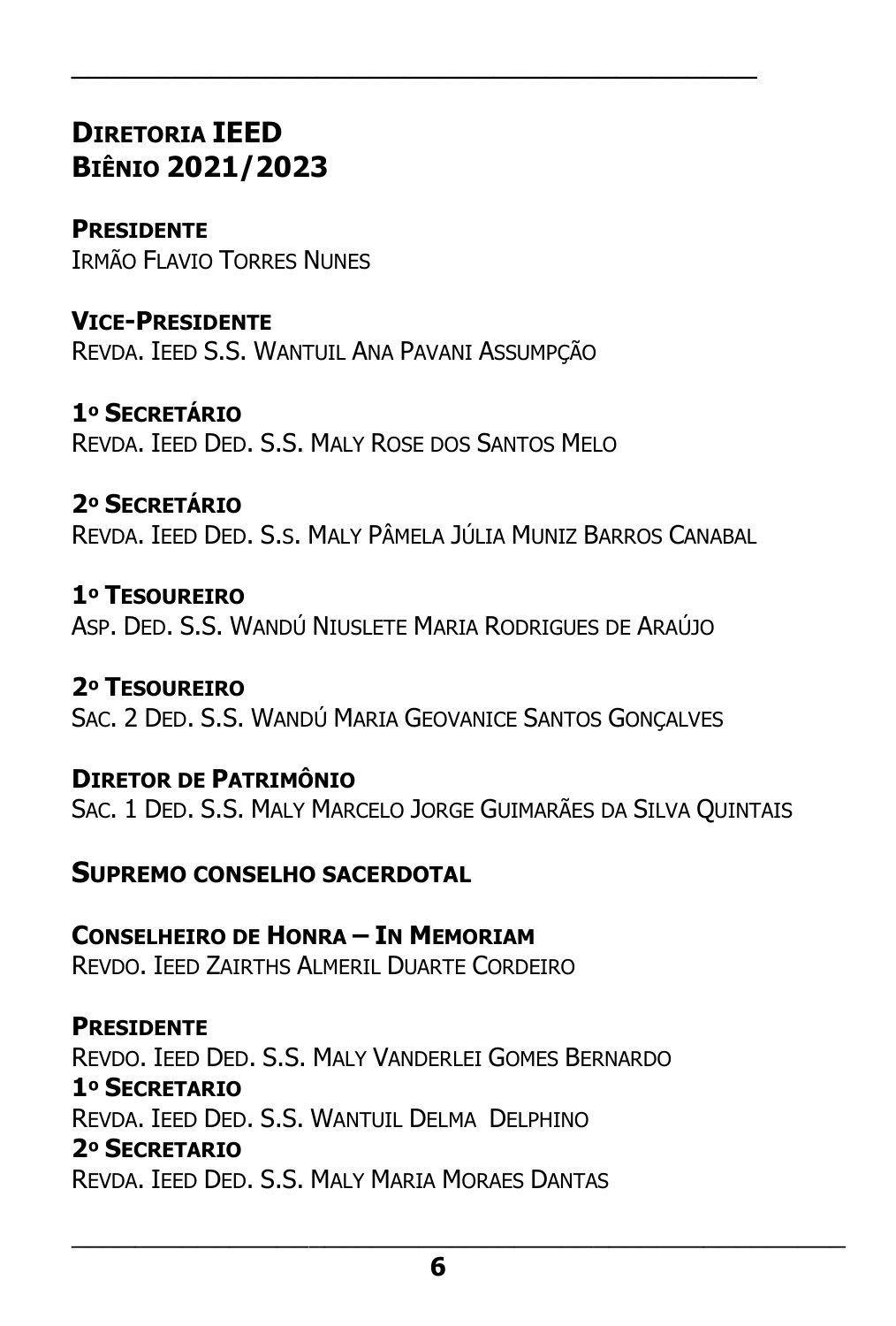#### **MEMBROS**

REVDO. IEED DED. S.S. WANDÚ AGENOR ROCHA PAES REVDO. IEED DED. S.S. WANDÚ WANDERLEY ALBERNAZ ROCHA FILHO REVDA. IEED DED. S.S. WANTUIL SHEILA TORRES NUNES REVDA. IEED DED. S.S. CHUNY TÂNIA MARIA MALLET SOARES LAGO REVDA. IEED ADORITIUNS ROSEMA GOMES MESQUITA REVDO. IEED DED. S.S. WANDÚ CLOVIS DE AQUINO DANTAS REVDO. IEED DED. S.S. MAHOMET CARLOS ALBERTO ALMEIDA SOARES REVDA. IEED DED. S.S. WANTUIL MARCIA RAMOS DE OLIVEIRA REVDA. IEED. DED. S.S. WANTUIL MARIA DE NAZARETH GAMBOA RITTO REVDO. IEED DED. S.S. WANTUIL JÚLIO BARROS CANABAL REVDA. IEED. DED. S.S. WANDÚ RITA DE CASSIA DE SÃO THIAGO GENTIL REVDA. IEED DED. S.S. WANTUIL ANA PAVANI ASSUMPÇÃO REVDA. IEED DED. S.S. XASTEIX ALICE CAMINHA DOS SANTOS REVDA. IEED DED. S.S. WANDÚ LEILA ROCHA MELO FERNANDES CANDIDO

\_\_\_\_\_\_\_\_\_\_\_\_\_\_\_\_\_\_\_\_\_\_\_\_\_\_\_\_\_\_\_\_\_\_\_\_\_\_\_

#### **CONSELHEIROS CONSAGRADOS**

REVDA. IEED DED. S.S. WANDÚ VANILDA RANGEL REVDA. IEED DED. S.S. WANDÚ MARGARIDA SONIA DE OLIVEIRA REVDA. IEED DED. S.S. WANTUIL ILVA PAVANI ASSUMPÇÃO REVDA. IEED DED. S.S. WANTUIL ARLETTE DOS SANTOS REVDA. IEED DED. S.S. WANDÚ MARLENE NACIF DA COSTA REVDA. IEED DED. S.S. WANTUIL TEREZINHA RODRIGUES DA SILVA

# **MAÇONARIA ORIENTAL WANDUISTA**

#### **PROVEDORIA ESPIRITUAL**

### **HONORÁVEL SERVIDOR MAÇOM-MOR**

REVDO. IEED DED. S.S. MALY VANDERLEI GOMES BERNARDO

# **PROVEDORIA ADMINISTRATIVA**

#### **PRESIDENTE**

REVDO. IEED DED. S.S. MAHOMET VICTOR ALBERNAZ MAGALHÃES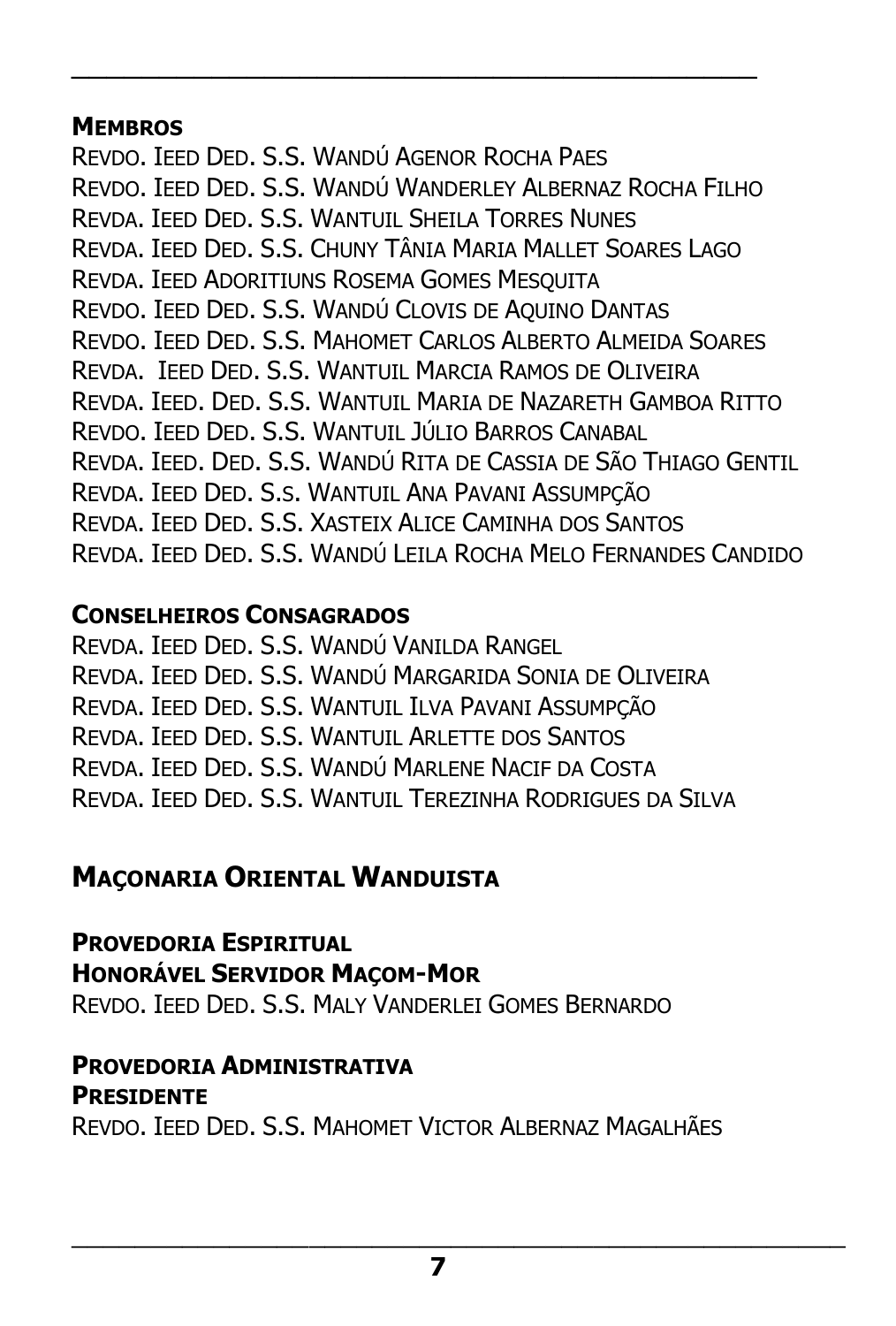**SECRETÁRIO** SAC 4 DED. S.S. MALY LUIZ ANGELO PORCIUNCULA DA **COSTA** 

\_\_\_\_\_\_\_\_\_\_\_\_\_\_\_\_\_\_\_\_\_\_\_\_\_\_\_\_\_\_\_\_\_\_\_\_\_\_\_

**TESOUREIRO**  ASSOCIADO PAULO CEZAR DA SILVA CAVARARO

# **MAÇONARIA FEMININA IEED**

**IRMÃ MAÇON-MOR**  REVDA. IEED DED. S.S. CHUNY TÂNIA MARIA MALLET SOARES LAGO

**PRESIDENTE**  REVDA. IEED DED. S.S. WANTUIL MARCIA RAMOS DE OLIVEIRA

**1ª SECRETÁRIA**  SAC. 4 DED. S.S. CHUNY MARINA NEWTON BECKER CARVALHO

**2ª SECRETÁRIA**  SAC. 4 DED. S.S. WANDÚ EVELYN DELPHINO DE AZEVEDO

**1ª TESOUREIRA**  REVDA. IEED DED. S.S. WANTUIL ANA PAVANI ASSUMPÇÃO

**2ª TESOUREIRA**  SAC. 2 DED. S.S. WANTUIL DULCINÉIA ALBUQUERQUE LIMA

**DIRETÓRIOS** 

**ARQUITETÔNICO DIRETOR** SAC. 4 DED. S.S. XANASTEIX WANDERLEI NAHIM ROCHA

**ARTES**

**DIRETOR** SAC. 4 DED. S.S. CHUNY TATIANE DE CARVALHO SCHANUEL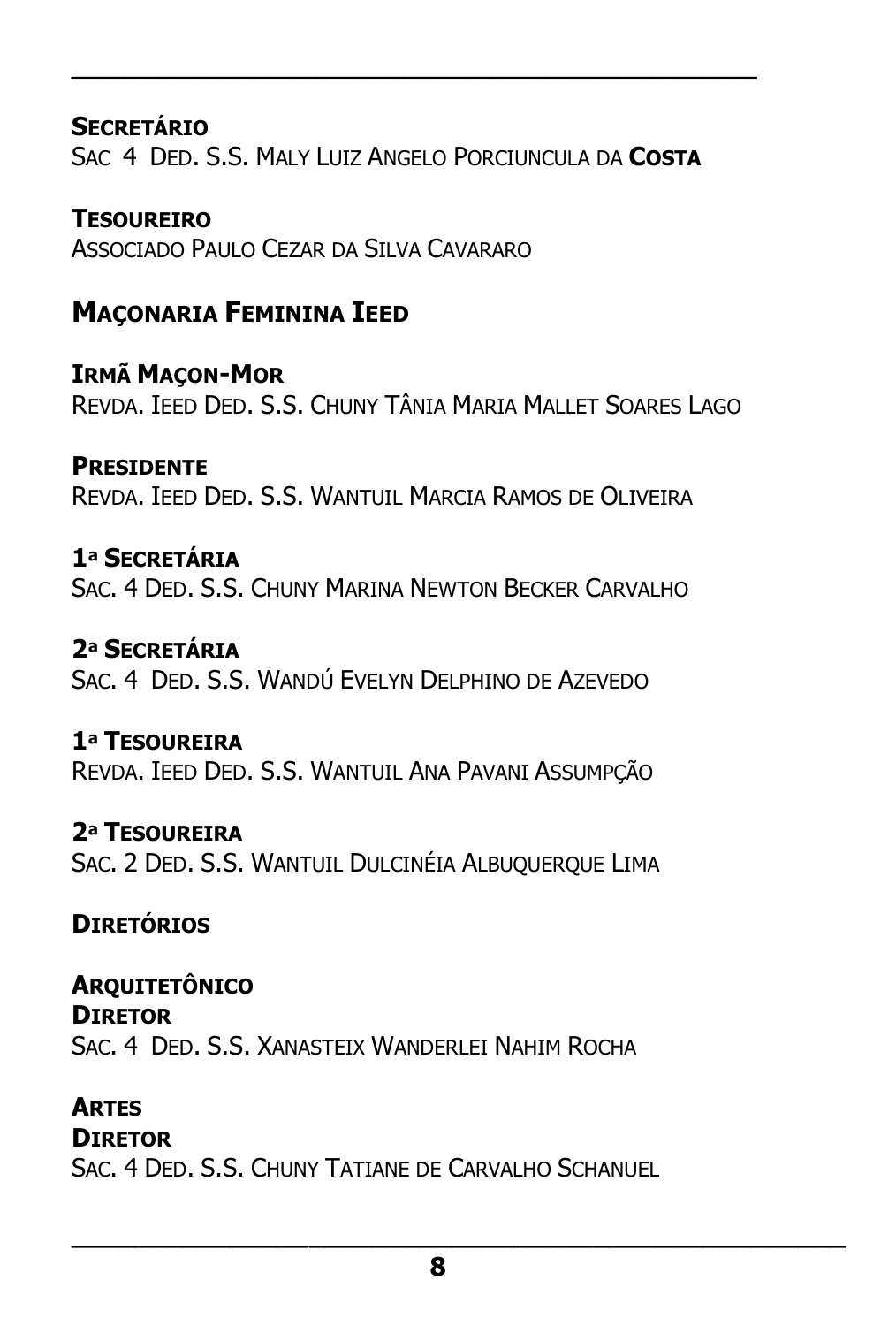### **ASSISTÊNCIA SOCIAL DIRETOR** REVDA. IEED DED. S.S. MALY PÂMELA JÚLIA MUNIZ BARROS CANABAL

\_\_\_\_\_\_\_\_\_\_\_\_\_\_\_\_\_\_\_\_\_\_\_\_\_\_\_\_\_\_\_\_\_\_\_\_\_\_\_

### **AUXILIAR DE GUIA DIRETOR** SAC. 1 DED. S.S. MALY MARCELO JORGE GUIMARÃES DA SILVA QUINTAIS

#### **CERIMÔNIAS FÚNEBRES DIRETOR VAGO**

**CURSOS DIRETOR** REVDA. IEED DED. S.S. CHUNY TANIA MARIA MALLET SOARES LAGO

### **DISCIPLINA**

**DIRETOR** REVDO. IEED DED. S.S. WANTUIL JÚLIO BARROS CANABAL

### **ESPIRITUAL**

**DIRETOR** REVDA. IEED DED. S.S. WANTUIL SHEILA TORRES NUNES

#### **HONRA**

**DIRETOR VAGO** 

#### **IMPRENSA E COMUNICAÇÃO DIRETOR** SAC. 4 DED. S.S. XANASTEIX RODNEY DELPHINO AZEVEDO

# **INICIÁTICO**

### **DIRETOR**

REVDA. IEED ADORITIUNS ROSEMA GOMES MESQUITA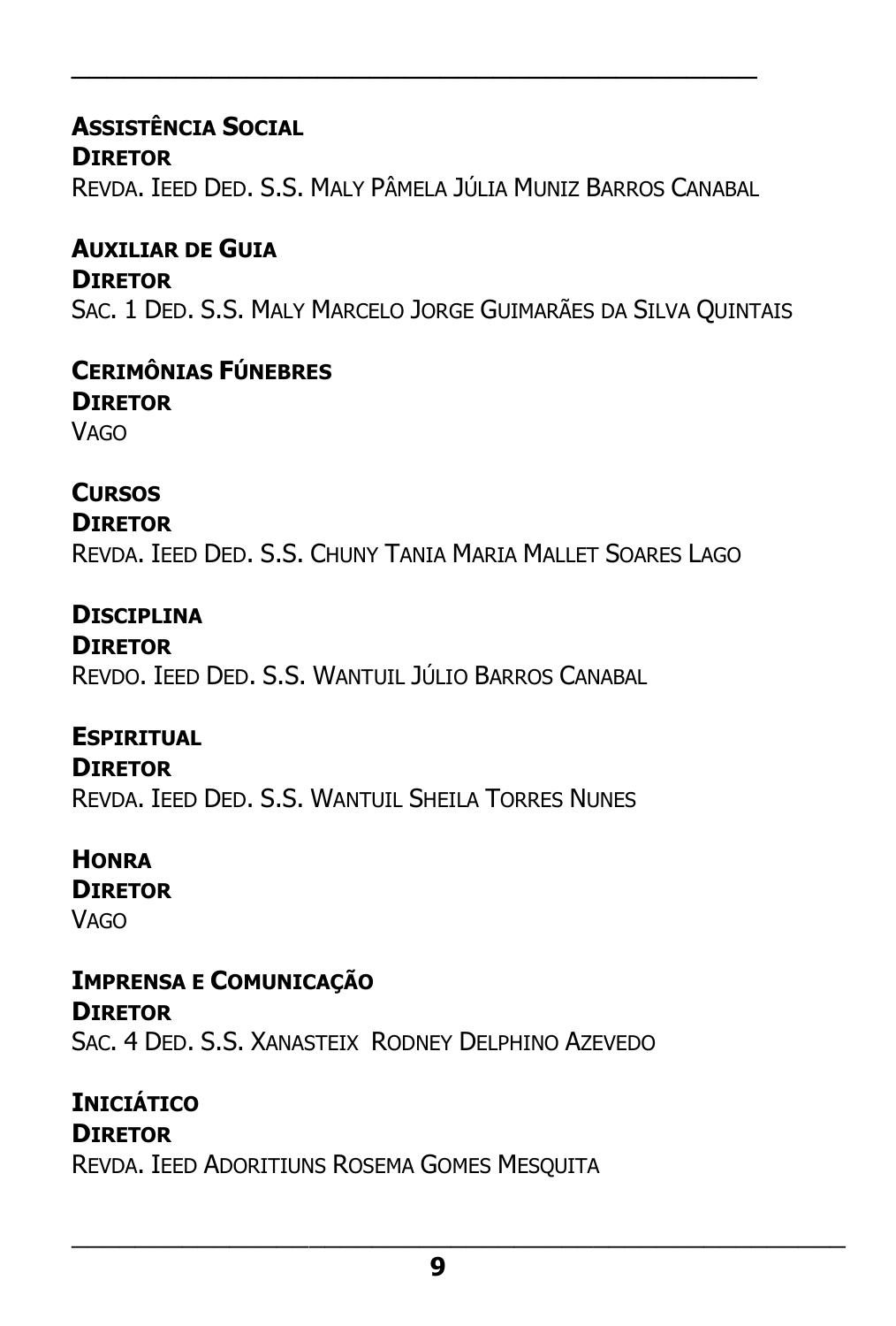**SUBSTITUTO:** REVDO. IEED DED. S.S. MAHOMET VICTOR ALBERNAZ MAGALHÃES

\_\_\_\_\_\_\_\_\_\_\_\_\_\_\_\_\_\_\_\_\_\_\_\_\_\_\_\_\_\_\_\_\_\_\_\_\_\_\_

#### **LEIS**

**DIRETOR** IRMÃO FLAVIO TORRES NUNES

**ORAÇÃO DOMINICAL DIRETOR** REVDA. IEED DED. S.S. MALY ROSE DOS SANTOS DE MELO

# **QUADRO AUXILIAR**

**GRUPO DE PESQUISA E ORIENTAÇÃO COORDENADOR** REVDA. IEED ADORITIUNS ROSEMA GOMES MESQUITA

**MENTOR CHEFE** REVDA. IEED DED. S.S. WANTUIL MARIA DE NAZARETH GAMBOA RITTO

### **COORDENADOR DE CERIMÔNIAS**

REVDA. IEED DED. S.S. CHUNY CASSIA FERNANDA TOLEDO REDER GONÇALVES REVDO. JEED DED. S.S. MAHOMET VICTOR ALBERNAZ MAGALHÃES REVDO. IEED DED. S.S. WANTUIL JÚLIO BARROS CANABAL SAC. 4 DED. S.S. WANDÚ GUSTAVO TORRES NUNES

### **CHEFE DAS QUIRINAS**

REVDA. IEED DED. S.S. WANTUIL MARCIA RAMOS DE OLIVEIRA

#### **DIRIGENTES DE TRIMESTRE**

### **1º TRIMESTRE**

REVDA. IEED DED. S.S. XASTEIX ALICE CAMINHA DOS SANTOS SAC.4 DED. S.S. WANDÚ EVELYN DELPHINO DE AZEVEDO ASP. DED. S.S. MALY PAULO HENRIQUE SANTOS REIS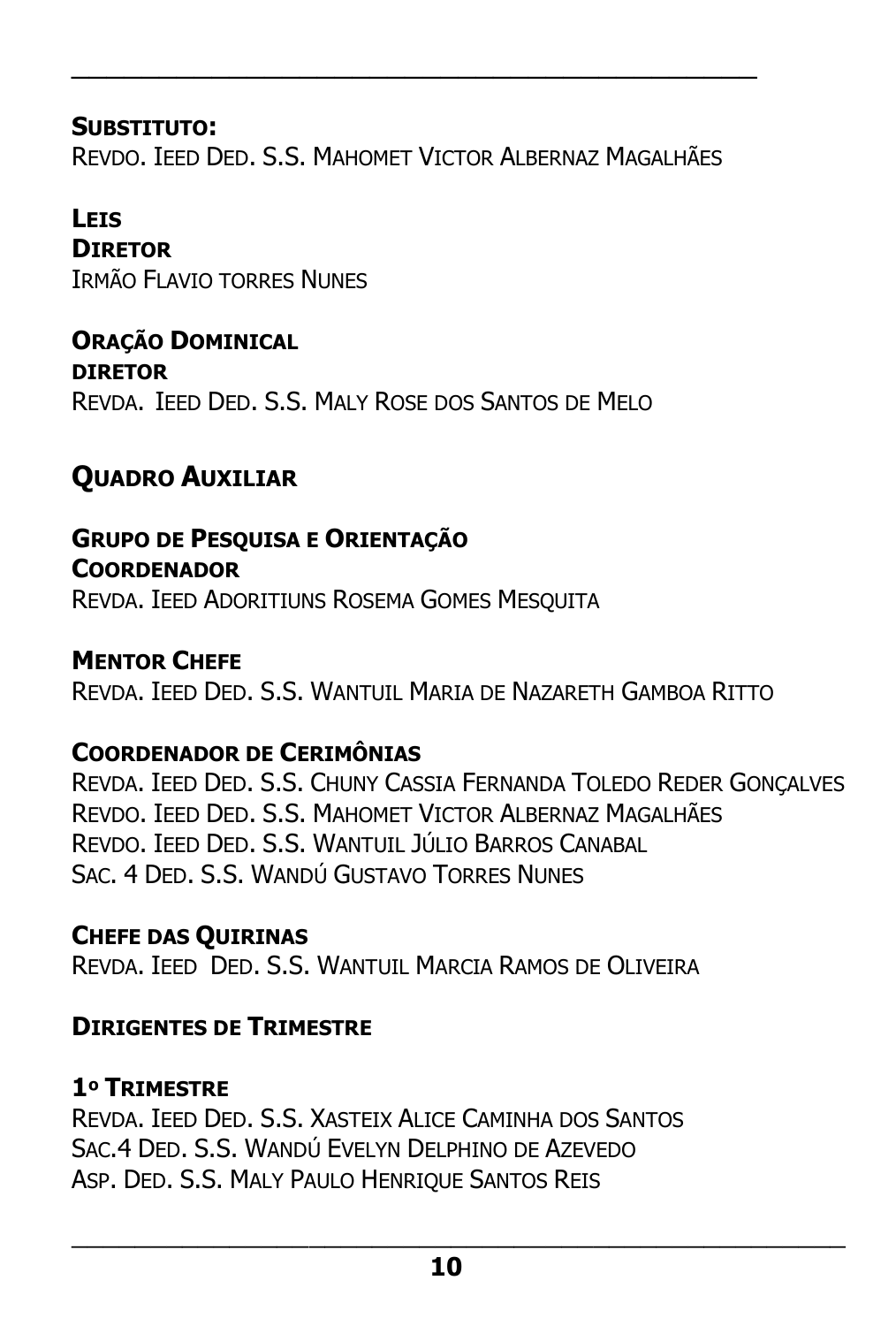### **2º TRIMESTRE**

REVDA. IEED DED. S.S. CHUNY CASSIA FERNANDA TOLEDO REDER GONÇALVES SAC. 4 DED. S.S. XANASTEIX WANDERLEY NAHIM ROCHA SAC. 4 DED. S.S. XANASTEIX RODNEY DELPHINO AZEVEDO

\_\_\_\_\_\_\_\_\_\_\_\_\_\_\_\_\_\_\_\_\_\_\_\_\_\_\_\_\_\_\_\_\_\_\_\_\_\_\_

### 3º **TRIMESTRE**

REVDA. IEED DED. S.S. MALY MARIA MORAES DANTAS SAC. 2 DED. S.S. WANTUIL LUIZA TORRES NUNES SAC. 4 DED. S.S. XANASTEIX MARCELO ARAÚJO SCHANUEL

### 4º **TRIMESTRE**

REVDA. IEED DED. S.S. XANASTEIX ROSANGELA LOPES DA SILVA REVDO. IEED DED. S,S. MAHOMET VICTOR ALBERNAZ MAGALHÃES SAC. 4 DED. S.S. WANDÚ GUSTAVO TORRES NUNES

# **ATENÇÃO**

SOMENTE TERÃO ACESSO AOS TEMPLOS, INCLUSIVE NAS CERIMÔNIAS, OS ASSO-CIADOS EM DIA COM A IEED. SOMENTE SERÁ PERMITIDO O ACESSO ÀS CERIMÔ-NIAS AOS NÃO SÓCIOS INDICADOS PARA TRABALHOS ESPIRITUAIS SE AUTORIZA-DOS ANTECIPADAMENTE PELA DIRETORIA ADMINISTRATIVA

# **CARTEIRA SOCIAL E RECIBO DO MÊS VIGENTE**

ESTAMOS ZELANDO POR SEU INTERESSE. FACILITE NOSSO TRABALHO EXIBINDO A CARTEIRA SOCIAL E RECIBO DE QUITAÇÃO DO MÊS O PAGAMENTO EM DIA E A CARTEIRA SOCIAL ASSEGURAM OS DIREITOS DO ASSOCIADO.

# **BATISMOS E CRISMAS**

AS CERIMÔNIAS DE BATISMO E CRISMA SERÃO CELEBRADAS NAS SOLENIDADES A SEREM REALIZADAS NO TEMPLO DO SOL. SOLICITAMOS AS PESSOAS INTERESSA-DAS QUE APRESENTEM OS DADOS NECESSÁRIOS À SECRETARIA DA IEED, NO MÍNIMO COM 45 (QUARENTA E CINCO) DIAS ANTES DE CADA CERIMÔNIA.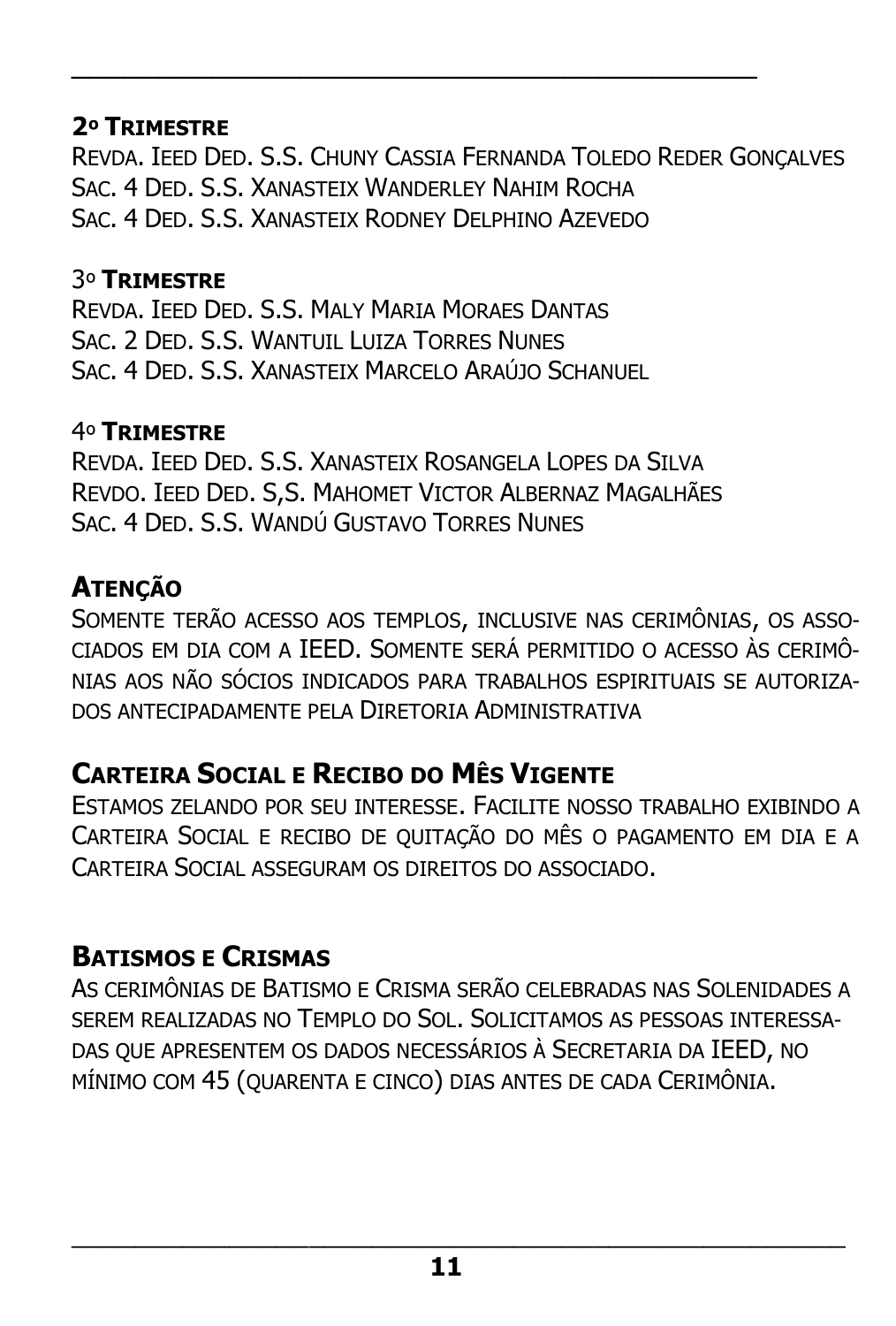# **COMUNHÃO**

A COMUNHÃO IEED É MINISTRADA NOS DIAS 31 DE MAIO E 31 DE DEZEMBRO DE CADA ANO, DEVENDO OS ASSOCIADOS INTERESSADOS EM RECEBER ESTE SACRAMENTO DIRIGIREM-SE AO DIRETÓRIO DA ORAÇÃO DOMINICAL PARA AS DEVIDAS ORIENTAÇÕES, COM 15 (QUINZE) DIAS DE ANTECEDÊNCIA.

\_\_\_\_\_\_\_\_\_\_\_\_\_\_\_\_\_\_\_\_\_\_\_\_\_\_\_\_\_\_\_\_\_\_\_\_\_\_\_

## **CASAMENTO**

AS PESSOAS QUE DESEJAREM SE CASAR NA IRMANDADE ESPIRITUAL ESTRELA D'ALVA DEVE PROCURAR A SECRETARIA DA IEED PARA RECEBEREM AS INFORMA-ÇÕES NECESSÁRIAS 60 (SESSENTA) DIAS ANTES DA CERIMÔNIA, MUNIDAS DA COMPETENTE HABILITAÇÃO.

### **OBSERVAÇÃO**

O PERÍODO DE ANTECEDÊNCIA PARA OS SACRAMENTOS CASAMENTO, BATISMO E CRISMA SÃO NECESSÁRIOS PARA A REALIZAÇÃO DO RITUAL DE CONCENTRAÇÃO **SACERDOTAL** 

### **PRECEITOS**

DEVERÃO SER SEGUIDOS OS PRECEITOS PARA AS REUNIÕES, DE ACORDO COM AS ORIENTAÇÕES DADAS PELO DIRETÓRIO ESPIRITUAL E INICIÁTICO.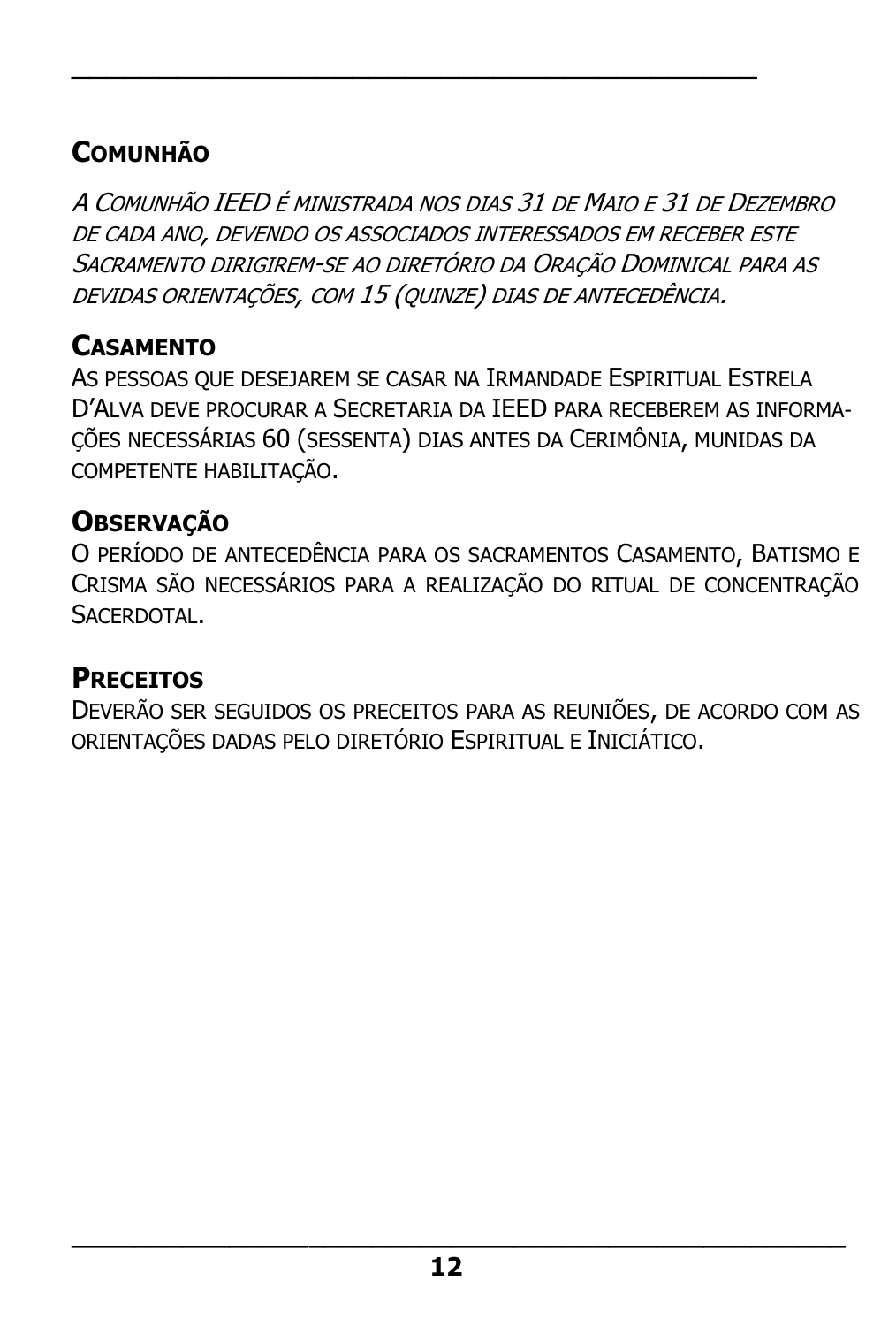**CALENDÁRIO IEED 2022**

\_\_\_\_\_\_\_\_\_\_\_\_\_\_\_\_\_\_\_\_\_\_\_\_\_\_\_\_\_\_\_\_\_\_\_\_\_\_\_

**"WANDÚ**

**SOL DO ORIENTE**

**AQUECEI NOSSAS ALMAS"**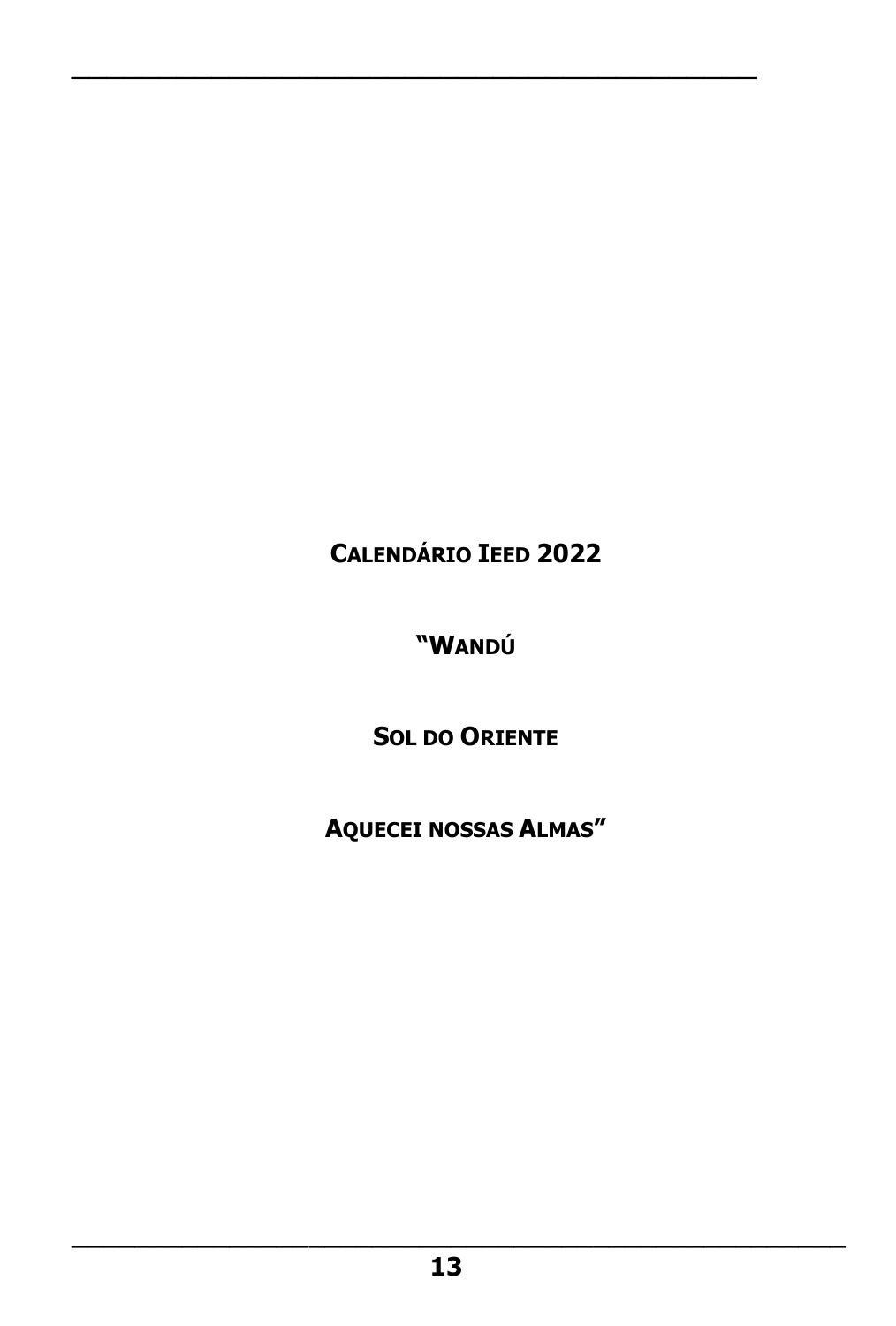#### **JANEIRO**

### **FASES DA LUA**

\_\_\_\_\_\_\_\_\_\_\_\_\_\_\_\_\_\_\_\_\_\_\_\_\_\_\_\_\_\_\_\_\_\_\_\_\_\_\_

### **NOVA - 02 - CRESC. 09 - CHEIA 17 - MING. 25**

### **DIA/ATIVIDADE**

01 - Sábado Fraternidade Universal Os IEED's estarão no Templo do Sol 06 - Quinta-feira Templo da Lua Fixação Anual do Ponto da MOW às 01:00 Obs.: Preparação para a Fixação Anual do Ponto da MOW na Quarta-feira dia 05/01 às 23:00 (Uniformes: 08, 17, 18 e 26). Templo Estrela D'Alva Reis Magos - Cerimônia Esotérica com início 01:00 p/ Corpo Sacerdotal com traçado de Aulas e Rodízio - Obs.: Preparação para Cerimônia de Reis Magos na Quarta-feira dia 05/01 às 23:00 Homenagem à S.S. Wandú e Magos da Sabedoria - Comemoração do 70º Aniversário de Fundação da M.O.W. às 20:30 – Permitida aos Irmãos e Associados Autorizados Desentronizarão do Presépio e Entronização São Sebastião (Uniformes: 06, 09, 10, 11, 18, 23 e 26). 09 - Domingo Templo Estrela D'Alva e Templo do Sol

Oração Dominical às 09:00 (Uniformes: 02, 08, 09, 23 e 26).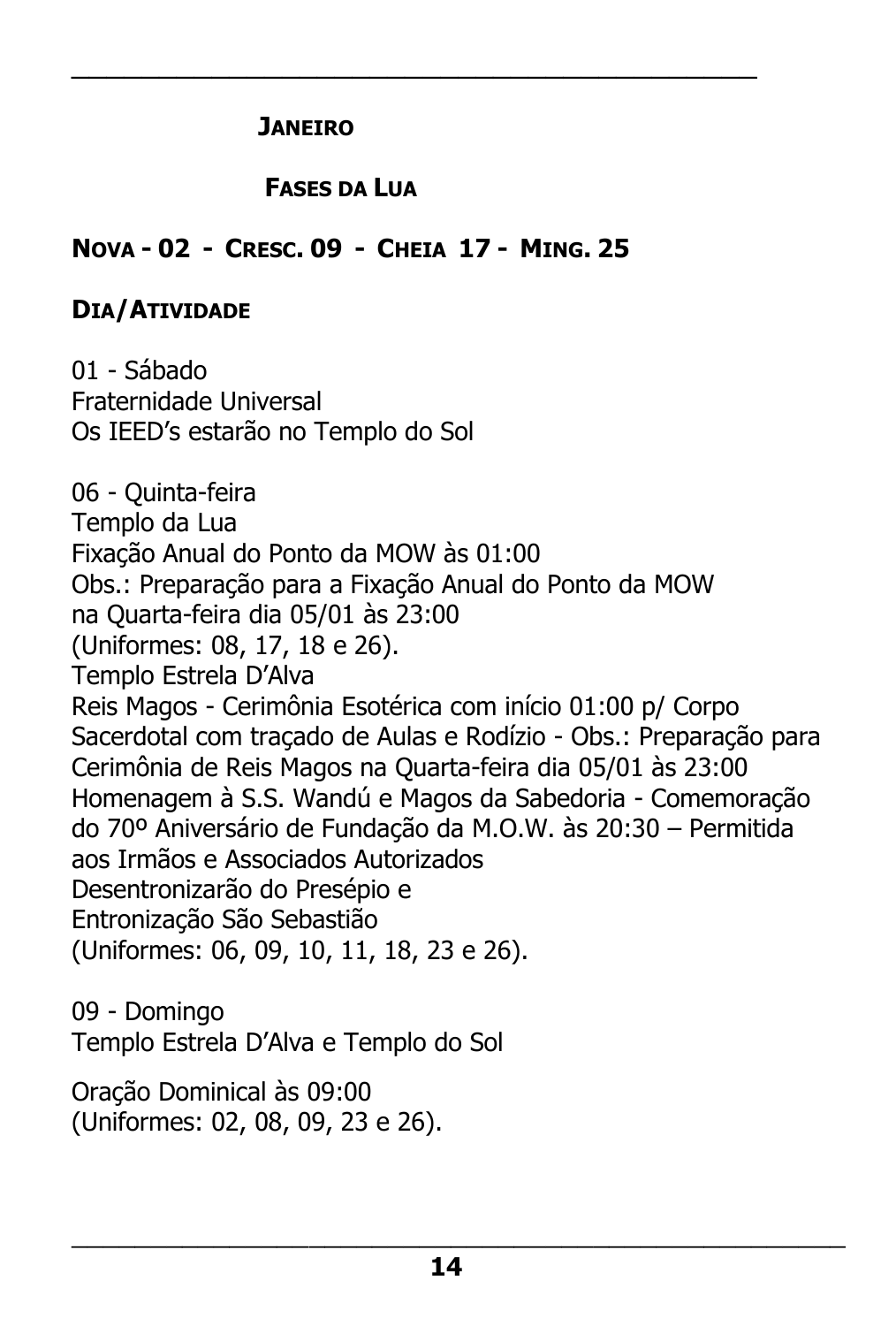11 - Terça-feira Templo Estrela D'Alva Reunião Exotérica p/Público em Geral às 19:30 (Uniformes: 09, 18 e 26).

\_\_\_\_\_\_\_\_\_\_\_\_\_\_\_\_\_\_\_\_\_\_\_\_\_\_\_\_\_\_\_\_\_\_\_\_\_\_\_

13 – Quinta-feira Templo Estrela D'Alva Cerimônia de Coroação do Reinado IEED às 19:30 (Uniformes: 06, 09, 18, 21 e 23)

15 - Sábado Templo do Sol Trabalhos Especiais Específicos p/Auréola às 09:00 (Uniformes: 08, 18, 23 e 26).

18 - Terça-feira Templo Estrela D'Alva Reunião de Kardec p/Público em Geral às 19:30 (Uniformes: 09, 18, 23 e 26).

20 - Quinta-feira Templo Estrela D'Alva Cerimônia em Homenagem a São Sebastião às 20:30 (Uniformes 09, 13, 18, 23, 26 e 29).

21 - Sexta-feira Início das férias regulamentares até 05/02.

31 – Segunda-feira Templo Estrela D'Alva Desentronizarão de São Sebastião e Entronização de São Jerônimo às 19:30 (Uniformes 09 e 23).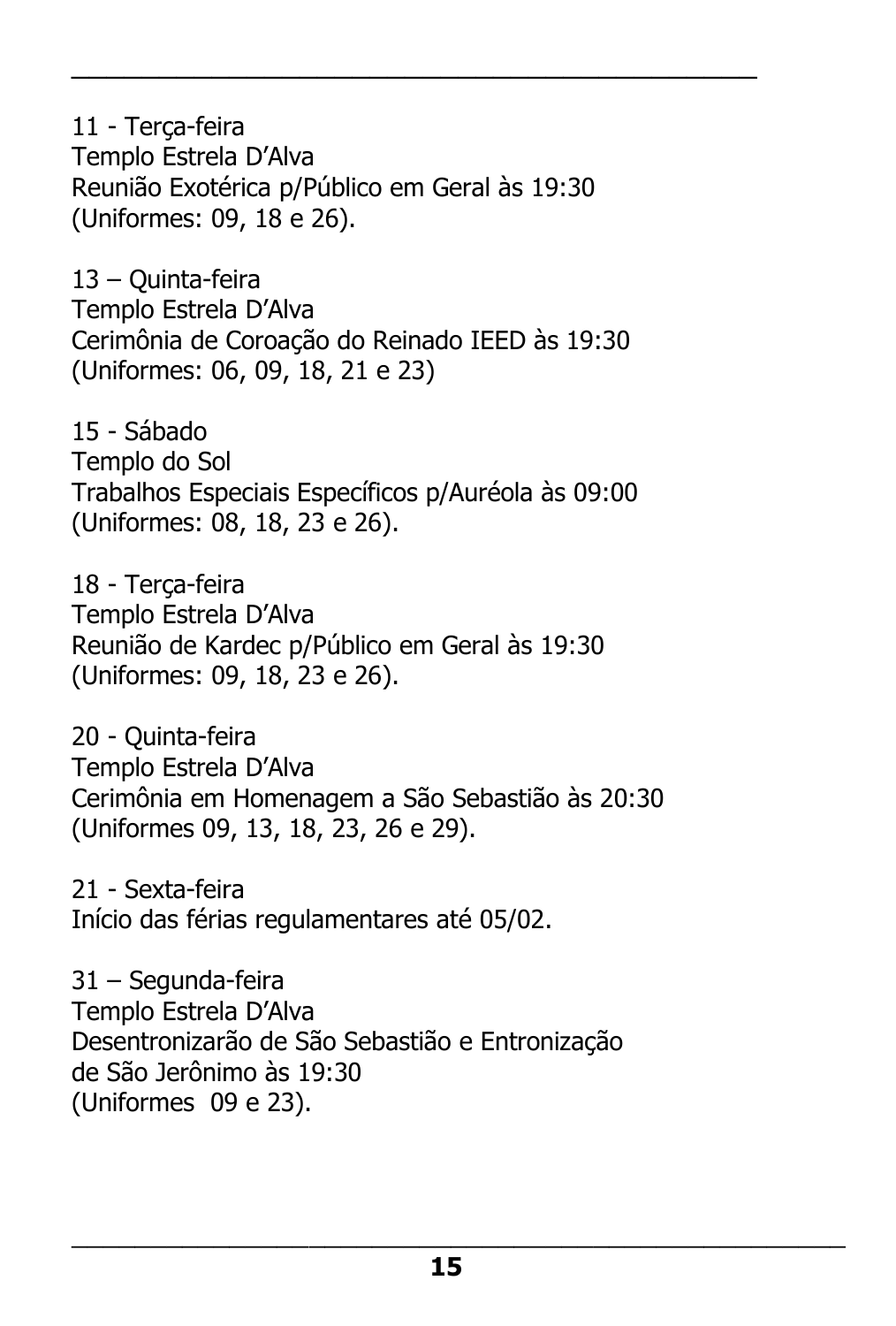OBS.: Os responsáveis pelos Diretórios devem apresentar seus Relatórios de Atividades do Ano de 2021 para a Diretória até a Reclusão de Carnaval de 2022.

\_\_\_\_\_\_\_\_\_\_\_\_\_\_\_\_\_\_\_\_\_\_\_\_\_\_\_\_\_\_\_\_\_\_\_\_\_\_\_

# **FEVEREIRO**

# **FASES DA LUA**

# **NOVA - 01 - CRESC. 08 - CHEIA 16 - MING. 23**

### **DIA/ATIVIDADE**

08 - Terça-feira Templo Estrela D'Alva Reunião Exotérica p/Público em Geral às 19:30 (Uniformes: 09, 18 e 26). Último dia para marcação de Trabalhos Espirituais para o Recolhimento do 1º Trimestre.

11 - Sexta-feira Templo Estrela D'Alva Cerimônia em Homenagem à N.S. Lourdes às 20:30 Exclusiva das Germinativas - Responsabilidade da MFI (Uniformes: 06, 09, 16, 18, 23 e 26)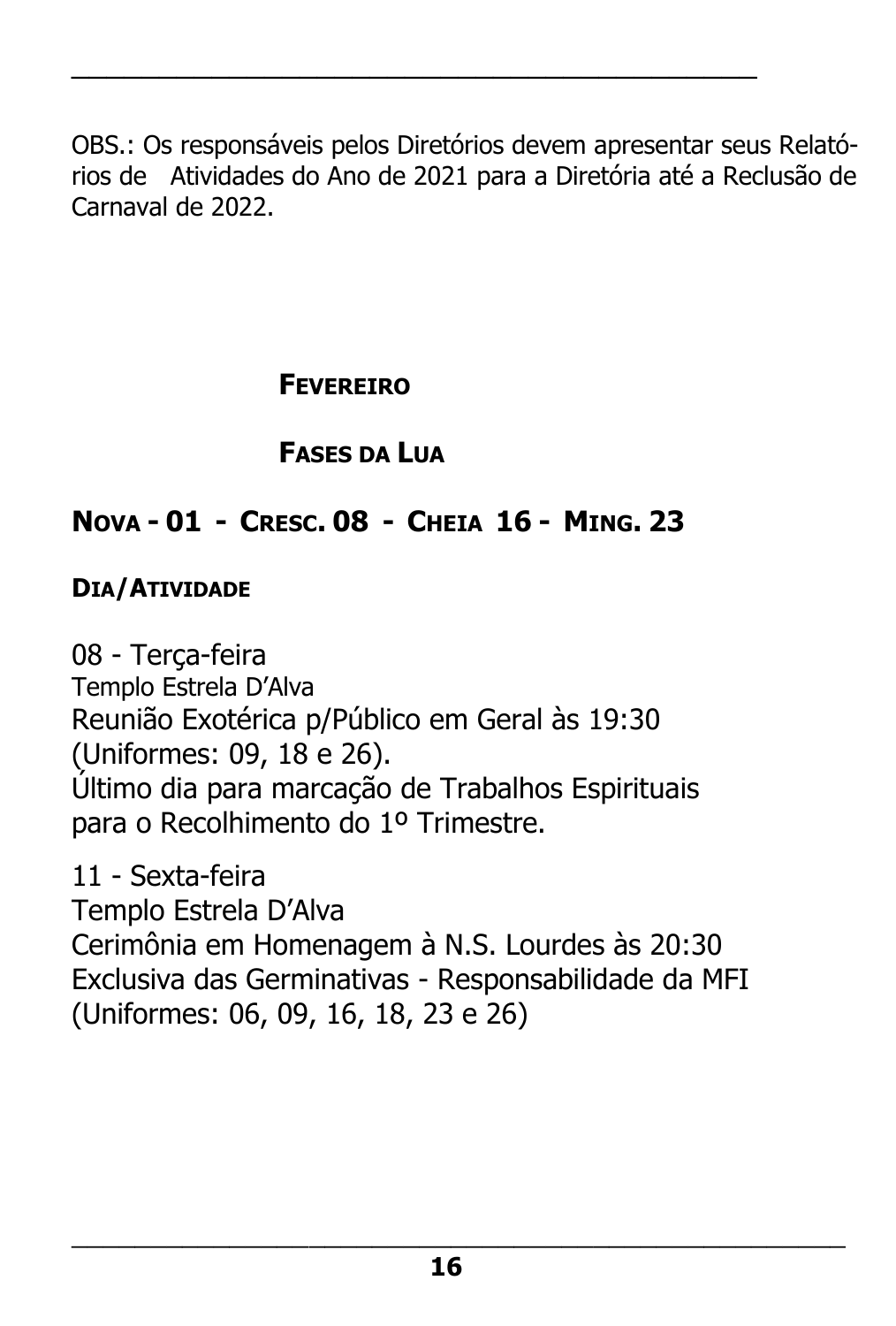12 - Sábado Templo do Sol MOW - Operações Espirituais às 09:00 (Uniformes: 08, 17 e 18) Templo Estrela D'Alva MFI - Curso Soerguimento da Mulher às 13:00 e Reunião Ordinária às 16:00 (Uniformes: 09 e 18).

\_\_\_\_\_\_\_\_\_\_\_\_\_\_\_\_\_\_\_\_\_\_\_\_\_\_\_\_\_\_\_\_\_\_\_\_\_\_\_

13 - Domingo Templo Estrela D'Alva e Templo do Sol Oração Dominical às 09:00 (Uniformes: 02, 08, 09, 23 e 26).

15 - Terça-feira Templo Estrela D'Alva e Templo do Sol Reunião de Kardec p/Público em Geral às 19:30 (Uniformes: 09, 18, 23 e 26).

17 - Quinta-feira Templo Estrela D'Alva MOW - Reunião Ritualística às 19:30 (Uniformes: 09, 17 e 18).

19 - Sábado Templos Fechados até 25/02.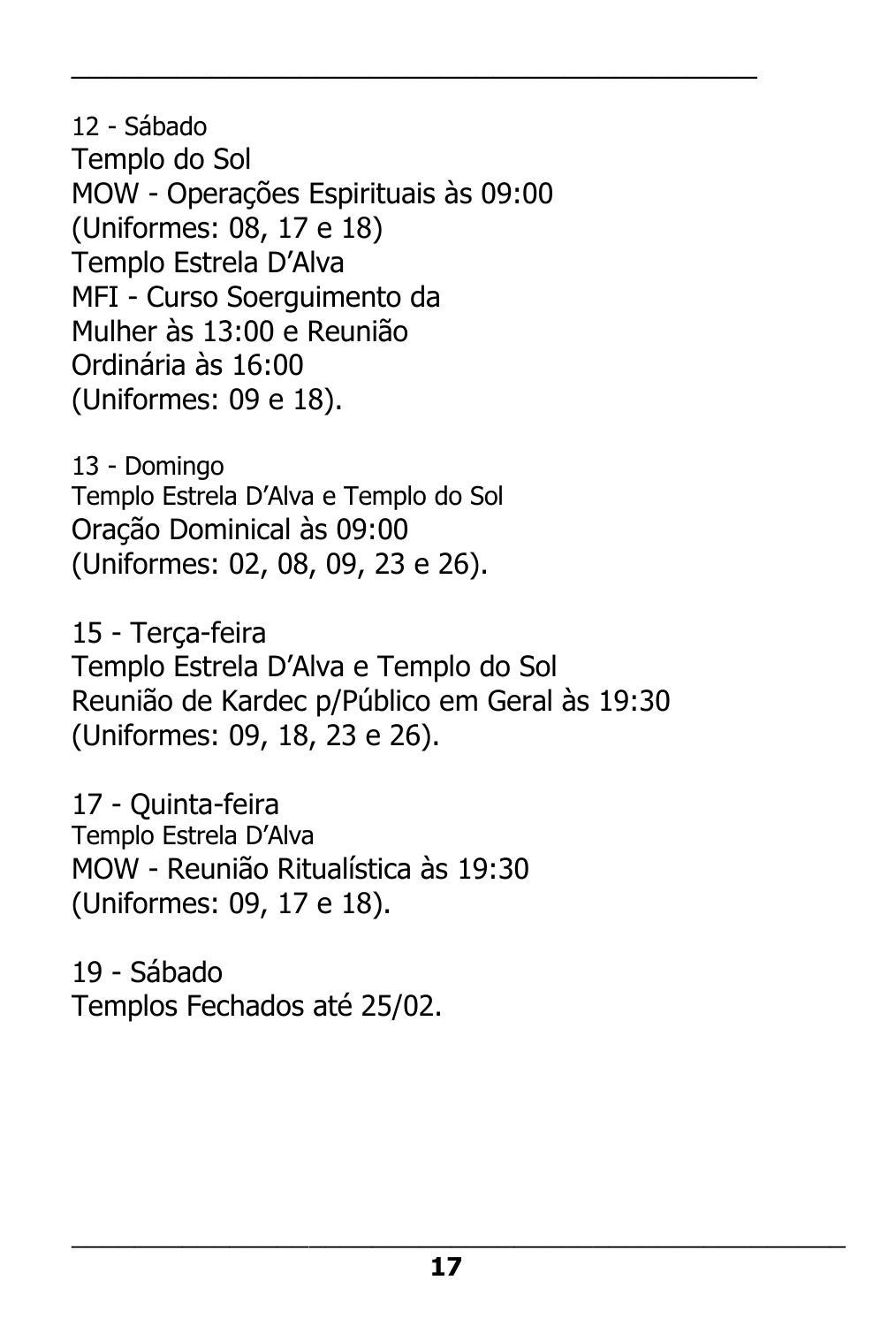26 - Sábado Templo do Sol Início da Reclusão de Carnaval às 18:00 Obrigatória para o Corpo Sacerdotal e permitida aos Irmãos e Associados (Uniformes 08, 12, 18 e 26). Entrega dos Relatórios de Atividades do ano 2021 dos Diretórios e demais Setores.

\_\_\_\_\_\_\_\_\_\_\_\_\_\_\_\_\_\_\_\_\_\_\_\_\_\_\_\_\_\_\_\_\_\_\_\_\_\_\_

27 - Domingo Reclusão de Carnaval.

28 - Segunda-feira Reclusão de Carnaval.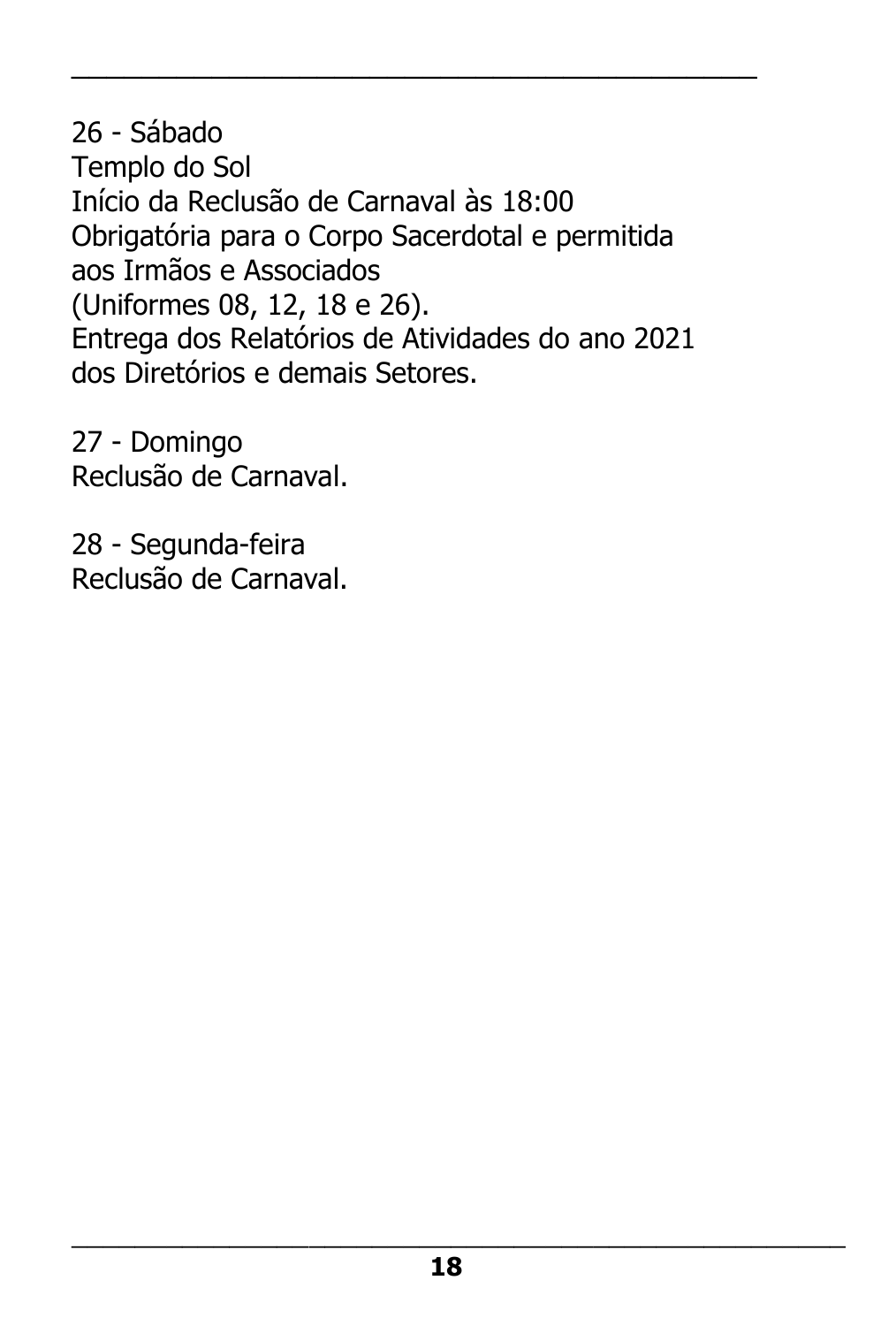### **MARÇO**

### **ESTAÇÃO DO ANO - OUTONO - DIA 20**

### **NOVA - 02 - CRESC. 10 - CHEIA 18 - MING. 25**

\_\_\_\_\_\_\_\_\_\_\_\_\_\_\_\_\_\_\_\_\_\_\_\_\_\_\_\_\_\_\_\_\_\_\_\_\_\_\_

#### **FASES DA LUA**

### **DIA/ATIVIDADE**

01 - Terça-feira Reclusão de Carnaval.

02 - Quarta-feira Cinzas - Encerramento da Reclusão de Carnaval.

03 - Quinta-feira Templo Estrela D'Alva Desentronização de São Jeronimo. (Uniformes: 09,18, 23 e 26) Reunião Comemorativa do 66º Aniversário do S.C.S. e Reunião Ordinária às 19:30 (Uniformes: 09, 18 e 25)

05 – Sábado Templo Estrela D'Alva MFI - Curso Soerguimento da Mulher – de 14:00 às 17:00 (Uniformes: 09 e 18).

07 - Segunda-feira Templo Estrela D'Alva e Templo do Sol Curso IEED - Aula Inaugural às 19:30 (Uniformes: 09 e 18).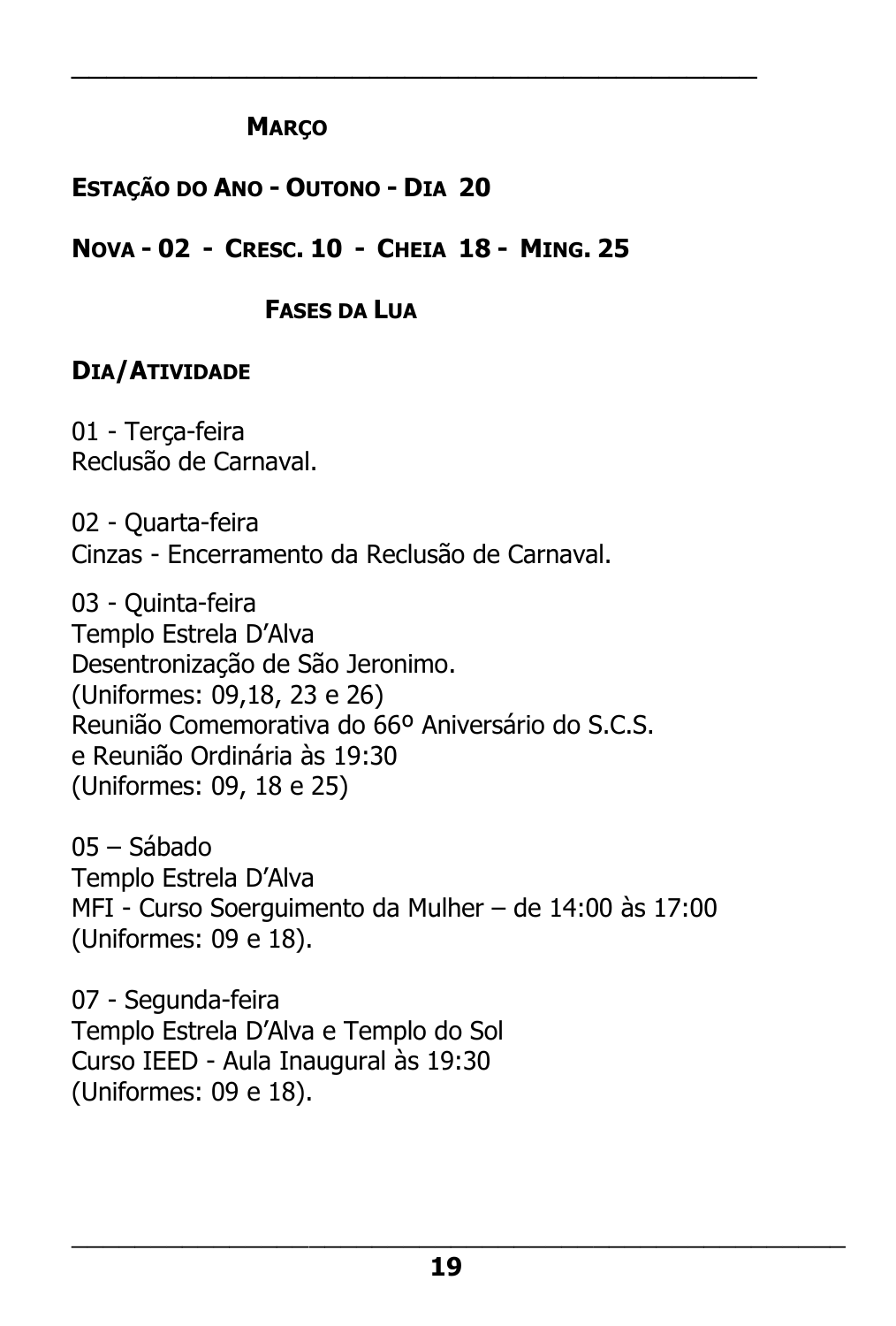08 - Terça-feira Templo Estrela D'Alva Reunião Exotérica p/Público em Geral às 19:30 (Uniformes: 09, 18 e 26).

\_\_\_\_\_\_\_\_\_\_\_\_\_\_\_\_\_\_\_\_\_\_\_\_\_\_\_\_\_\_\_\_\_\_\_\_\_\_\_

09 - Quarta-feira Último dia para marcações de Batismos e Crismas para a Cerimônia em Homenagem à São Jorge na Secretaria da IEED.

12 - Sábado Templo da Lua Fixação da Cerimônia de Recolhimento do 1º Trimestre às 09:00 Exclusiva da Auréola (Uniformes: 08, 18 e 26)

13 - Domingo Templo Estrela D'Alva e Templo do Sol Oração Dominical às 09:00 (Uniformes: 02, 08, 09, 23 e 26).

14 - Segunda-feira Templo Estrela D'Alva e Templo do Sol Curso IEED às 19:30 (Uniformes: 08, 09 e 18).

15 - Terça-feira Templo Estrela D'Alva Reunião de Kardec p/Público em Geral às 19:30 (Uniformes: 09, 18, 23 e 26).

16 - Quarta-feira Templo Estrela D'Alva Reunião do GPO às 19:30 (Uniformes: 09 e 18).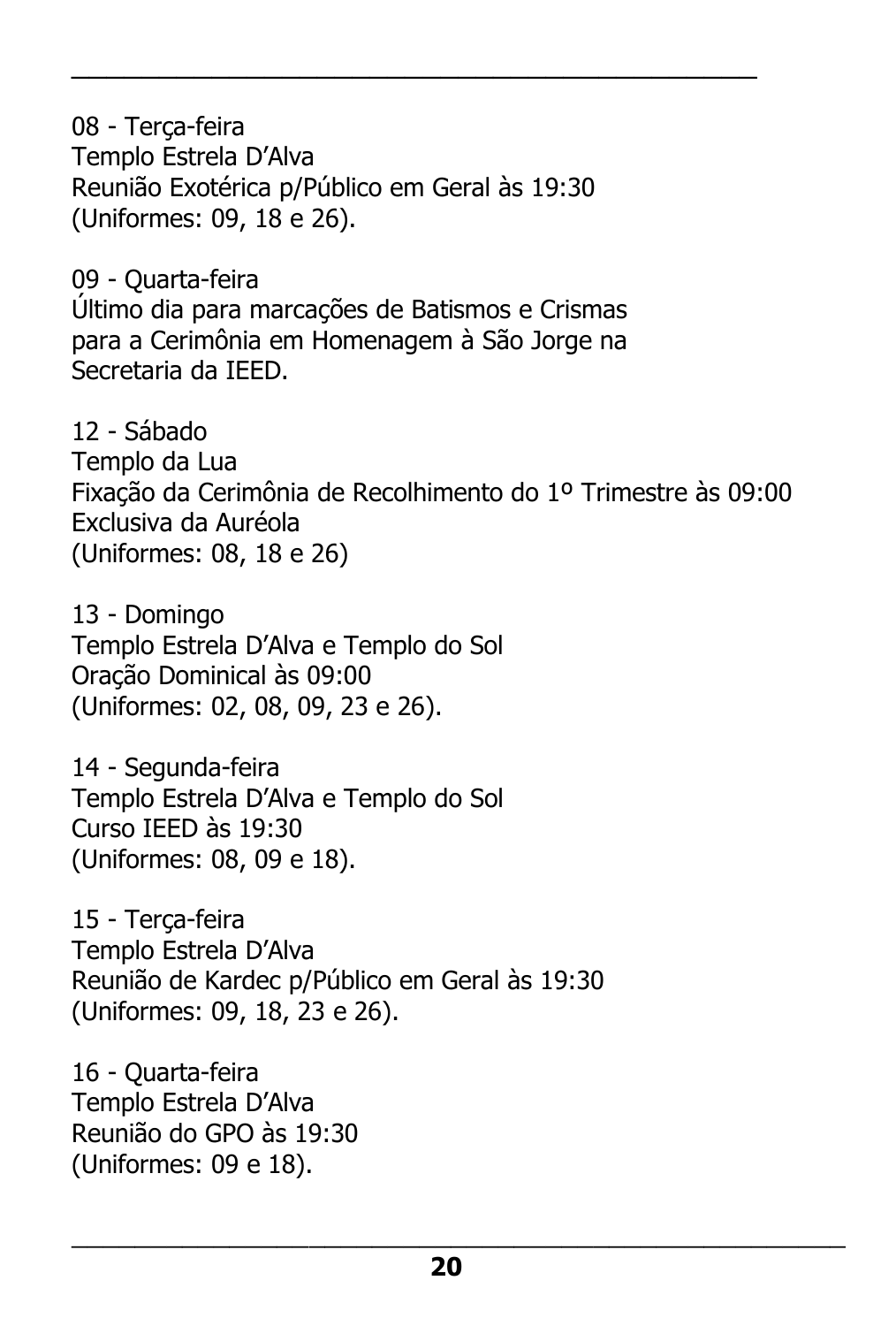19 - Sábado Templo da Lua Cerimônia de Recolhimento do 1ºTrimestre e Assembleia Ordinária, conforme artigo 26º, letra "B" do Estatuto, para prestação de contas das Atividades da IEED em 2022 às 19:30 e Solenidade Esotérica em Louvor à São José Padroeiro da IEED responsabilidade da M.O.W – Exclusiva da Auréola. (Uniformes: 08, 16, 17, 18, 23, 2e 27).

\_\_\_\_\_\_\_\_\_\_\_\_\_\_\_\_\_\_\_\_\_\_\_\_\_\_\_\_\_\_\_\_\_\_\_\_\_\_\_

20 - Domingo Templo da Lua Permitido aos Associados e Assistentes Autorizados chegada até às 08:45. (Uniforme: 18). Templo do Sol Rotação das Estátuas representativas da Estações do Ano (Uniformes: 08, 18, 23 e 26).

22 -Terça-feira Templo Estrela D'Alva Reunião Exotérica p/Público em Geral às 19:30 (Uniformes: 09, 18 e 26).

24 - Quinta-feira Templo Estrela D'Alva Reunião Exotérica Exclusiva da Auréola às 19:00 (Uniformes: 09, 18 e 23)

26 - Sábado Templo Estrela D'Alva Curso IEED de 08:00 às 11:30 e das 14:00 às 18:00. (Uniformes: 09 e 18)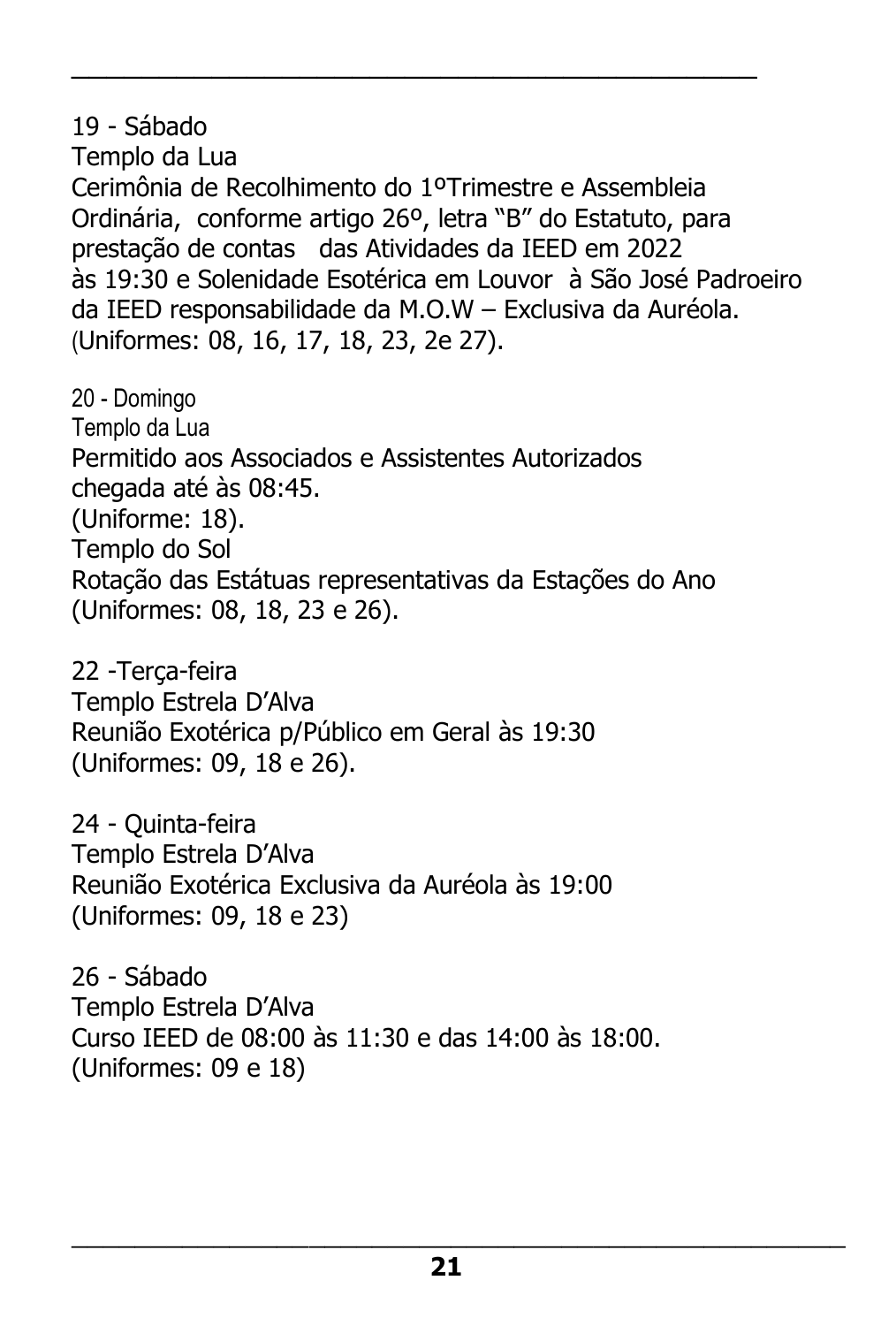27 - Domingo Templo Estrela D'Alva e Templo do Sol Reunião Iniciática Exclusiva do Corpo Sacerdotal às 20:30 (Uniformes: 06, 08, 09, 14 e 23).

\_\_\_\_\_\_\_\_\_\_\_\_\_\_\_\_\_\_\_\_\_\_\_\_\_\_\_\_\_\_\_\_\_\_\_\_\_\_\_

28 - Segunda-feira Templo Estrela D'Alva e Templo do Sol Curso IEED às 19:30 (Uniformes: 08, 09 e 18).

29 - Terça-feira Templo Estrela D'Alva Reunião Exotérica p/Público em Geral às 19:30 (Uniformes: 09, 18 e 26). Último dia para marcação de Trabalhos Espirituais para a Cerimônia em Homenagem à São Jorge.

31 -Quinta-feira Templo Estrela D'Alva Reunião de Iluminados e Divinos p/público em geral às 19:30 Entronização de São Jorge. (Uniformes: 09, 18, 23 e 26)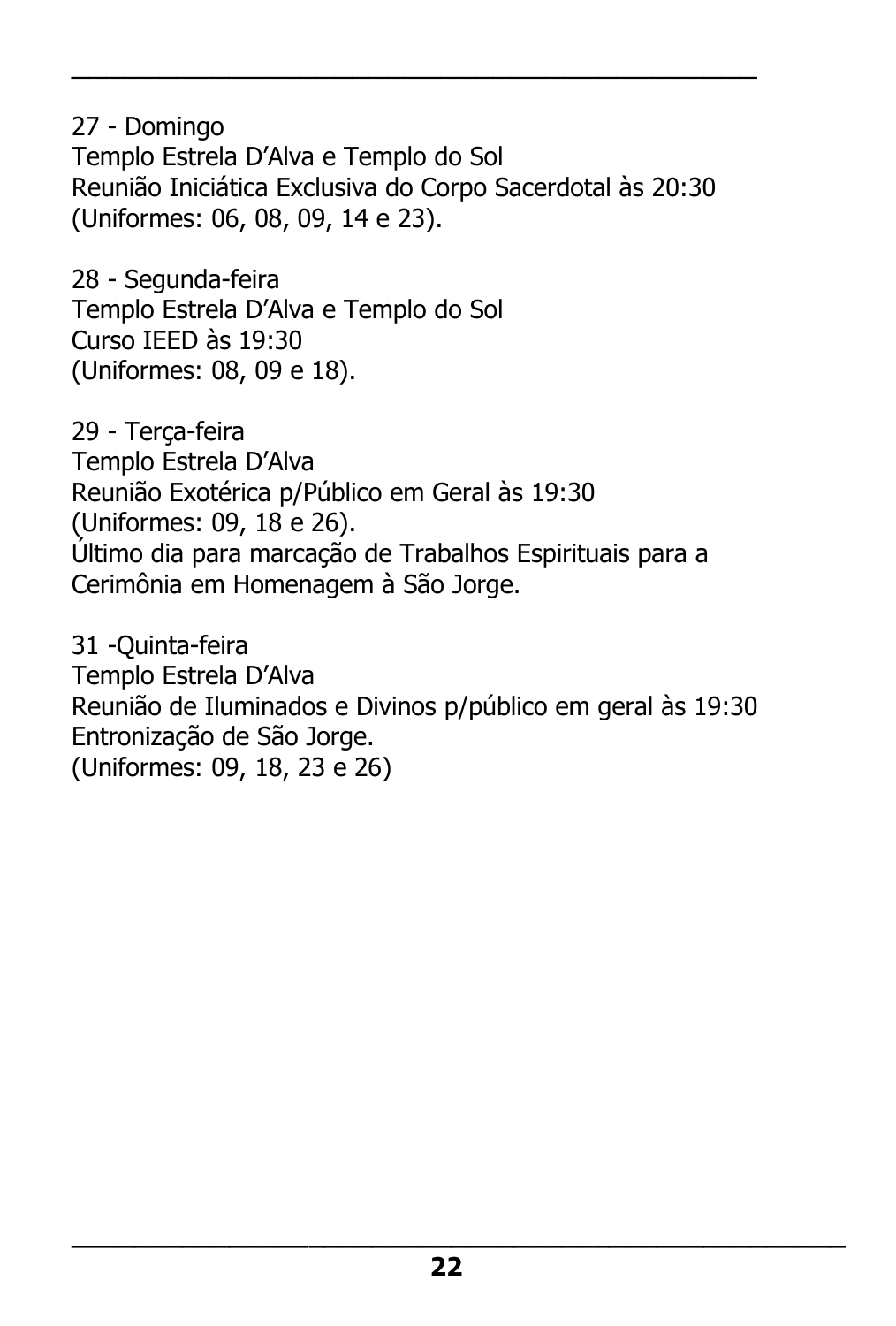#### **ABRIL**

### **FASES DA LUA**

### **NOVA - 01 - CRESC. 09 - CHEIA 16 - MING. 23/30**

\_\_\_\_\_\_\_\_\_\_\_\_\_\_\_\_\_\_\_\_\_\_\_\_\_\_\_\_\_\_\_\_\_\_\_\_\_\_\_

### **DIA/ATIVIDADE**

02- Sábado- Trabalho de Produto Templo Estrela D'Alva Reunião de Irmandade de 15:00 às 20:00 - Trabalho de Produto Obs.: 1ª Parte Reunião Administrativa (Uniformes: 09, 16, 17, 18, 23 e 26)

04 - Segunda-feira Templo Estrela D'Alva e Templo do Sol Curso IEED às 19:30 h (Uniformes: 08, 09 e 18).

05 - Terça-feira Templo Estrela D'Alva Reunião Exotérica Exclusiva do Quadro Social às 19:30 (Uniformes: 09, 18 e 26).

06 - Quarta-feira Templo Estrela D'Alva Reunião Ordinária do SCS às 19:30 (Uniformes: 09 e 25).

09 - Sábado Templo do Sol MOW - Reunião Específica às 09:00 (Uniformes: 08, 17 e 18). Templo Estrela D'Alva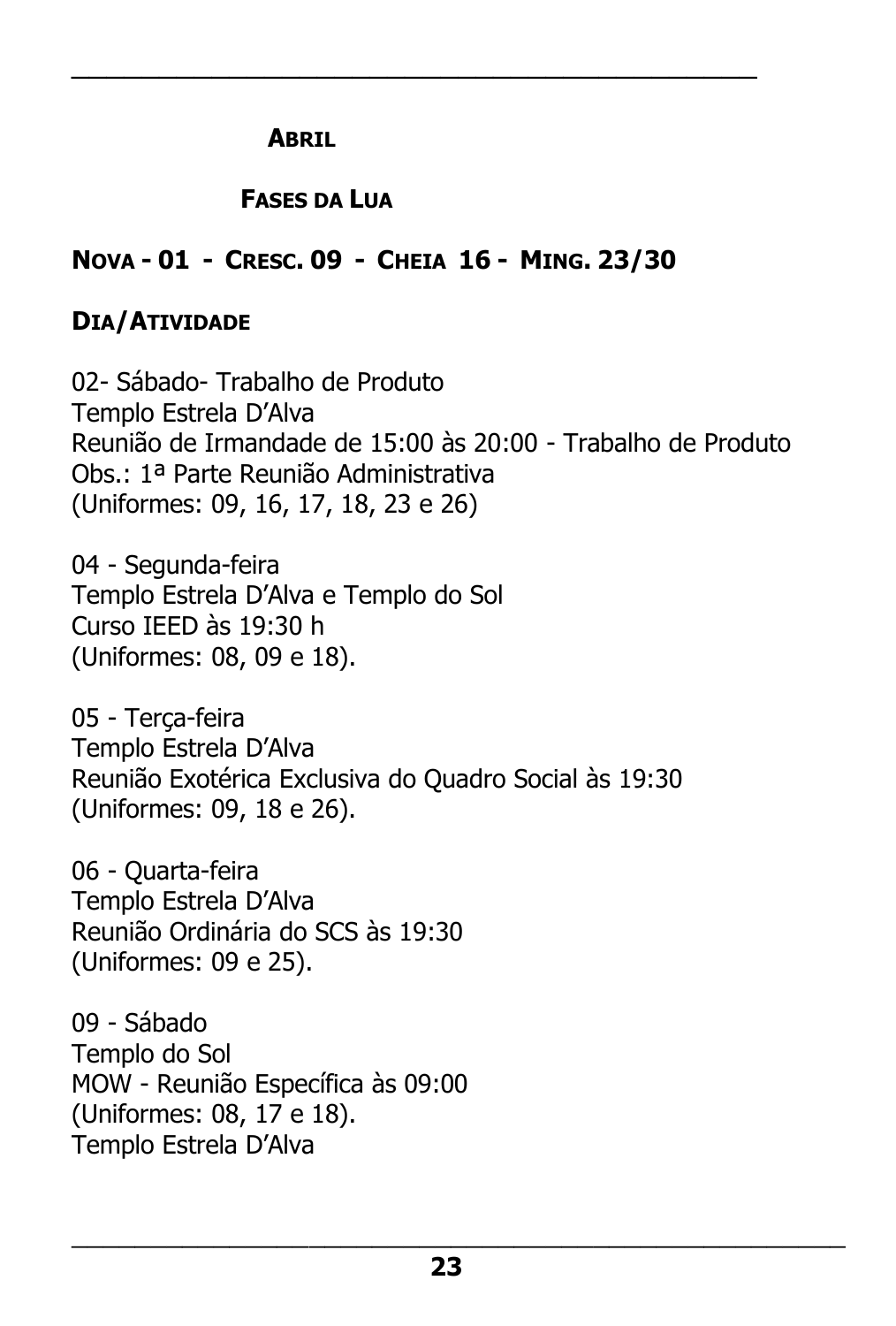\_\_\_\_\_\_\_\_\_\_\_\_\_\_\_\_\_\_\_\_\_\_\_\_\_\_\_\_\_\_\_\_\_\_\_\_\_\_\_ MFI - Curso Soerguimento da Mulher às 13:00 e Reunião Ordinária às 16:00 (Uniformes: 09 e 18).

10 - Domingo Templo Estrela D'Alva e Templo do Sol Oração Dominical às 09:00 (Uniformes: 02, 08, 09, 23 e 26).

11 - Segunda-feira Templo Estrela D'Alva e Templo do Sol Curso IEED às 19:30 (Uniformes: 08, 09 e 18).

12 - Terça-feira Templo Estrela D'Alva e Templo do Sol Reunião Exotérica p/Público em Geral às 19:30 (Uniformes: 09, 18 e 26).

14 - Quinta-feira Templo do Sol Reclusão de Semana Santa - Obrigatório ao Corpo Sacerdotal e para Irmãos de Auréola Pertencentes às Maçonarias às 18:00 (Uniformes: 08, 18 e 26) Demais Templos Fechados

15 - Sexta-feira Templo do Sol Reclusão de Semana Santa Demais Templos Fechados

16 - Sábado Templo do Sol Aleluia às 12:00 Partículas - Cerimonia Esotérica Exclusiva do Corpo Sacerdotal às 13:00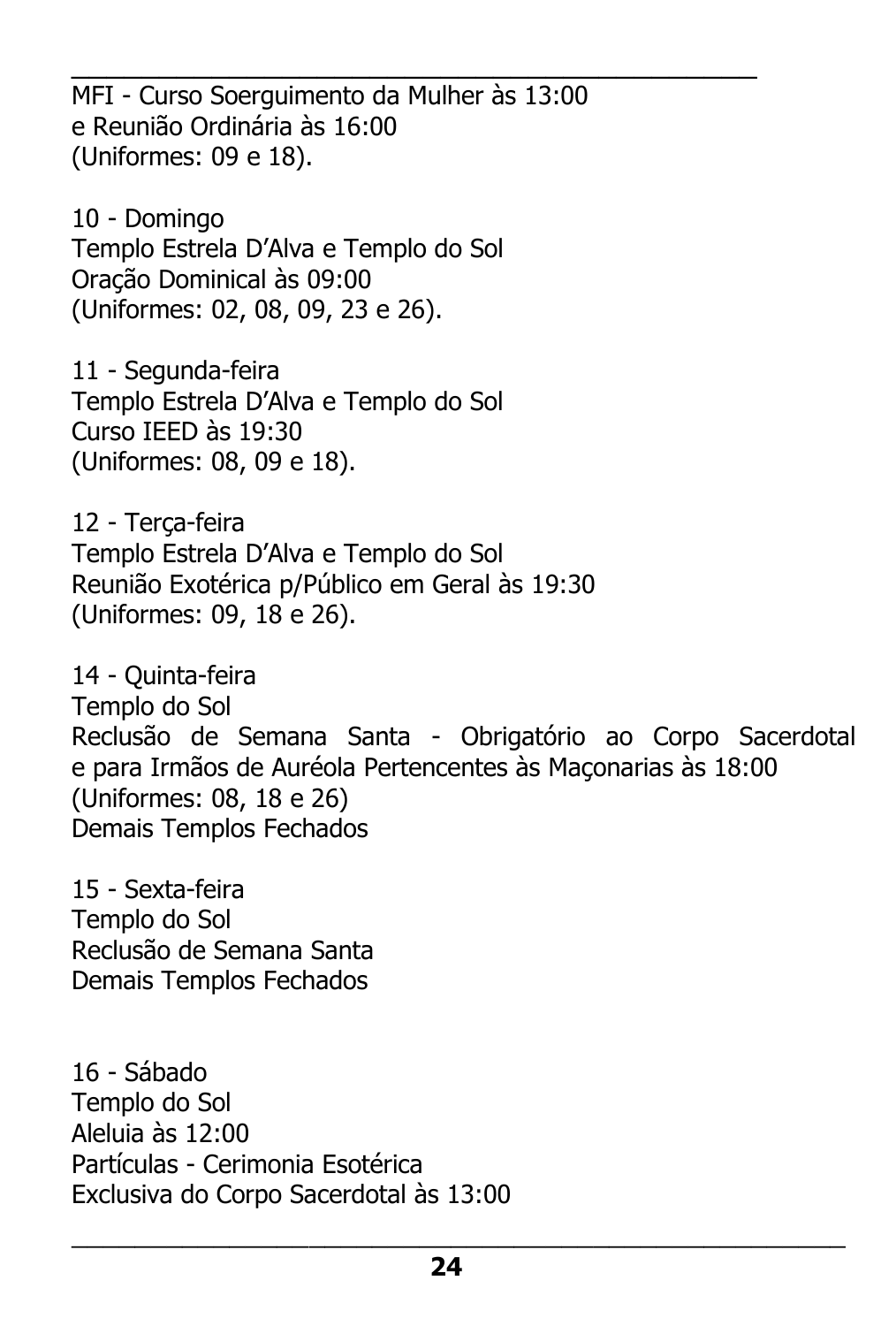\_\_\_\_\_\_\_\_\_\_\_\_\_\_\_\_\_\_\_\_\_\_\_\_\_\_\_\_\_\_\_\_\_\_\_\_\_\_\_ (Uniformes: 08, 18 e 23) Fixação da Cerimônia em Homenagem a São Jorge às 22:00 Exclusiva da Auréola. (Uniformes: 08, 18, 23 e 26).

18 - Segunda-feira Templo Estrela D'Alva e Templo do Sol Curso IEED às 19:30 (Uniformes: 08, 09 e 18).

19 - Terça-feira Templo Estrela D'Alva Reunião de Kardec p/Público em Geral às 19:30 (Uniformes: 09, 18, 23 e 26).

20 - Quarta-feira Templo Estrela D'Alva Reunião do GPO às 19:30 (Uniformes: 09 e 18).

23 - Sábado Templo do Sol Cerimônia em Homenagem a São Jorge. Exclusiva da Auréola às 18:00 . (Uniformes: 05, 08, 18, 19, 23 e 26).

24 - Domingo Templo do Sol Cerimônia em Homenagem a São Jorge Permitido aos Associados e Assistentes Autorizados chegada até às 08:45 (Uniforme 18). Presença obrigatória do Reinado IEED. (Uniforme 21).

25 - Segunda-feira Templo do Sol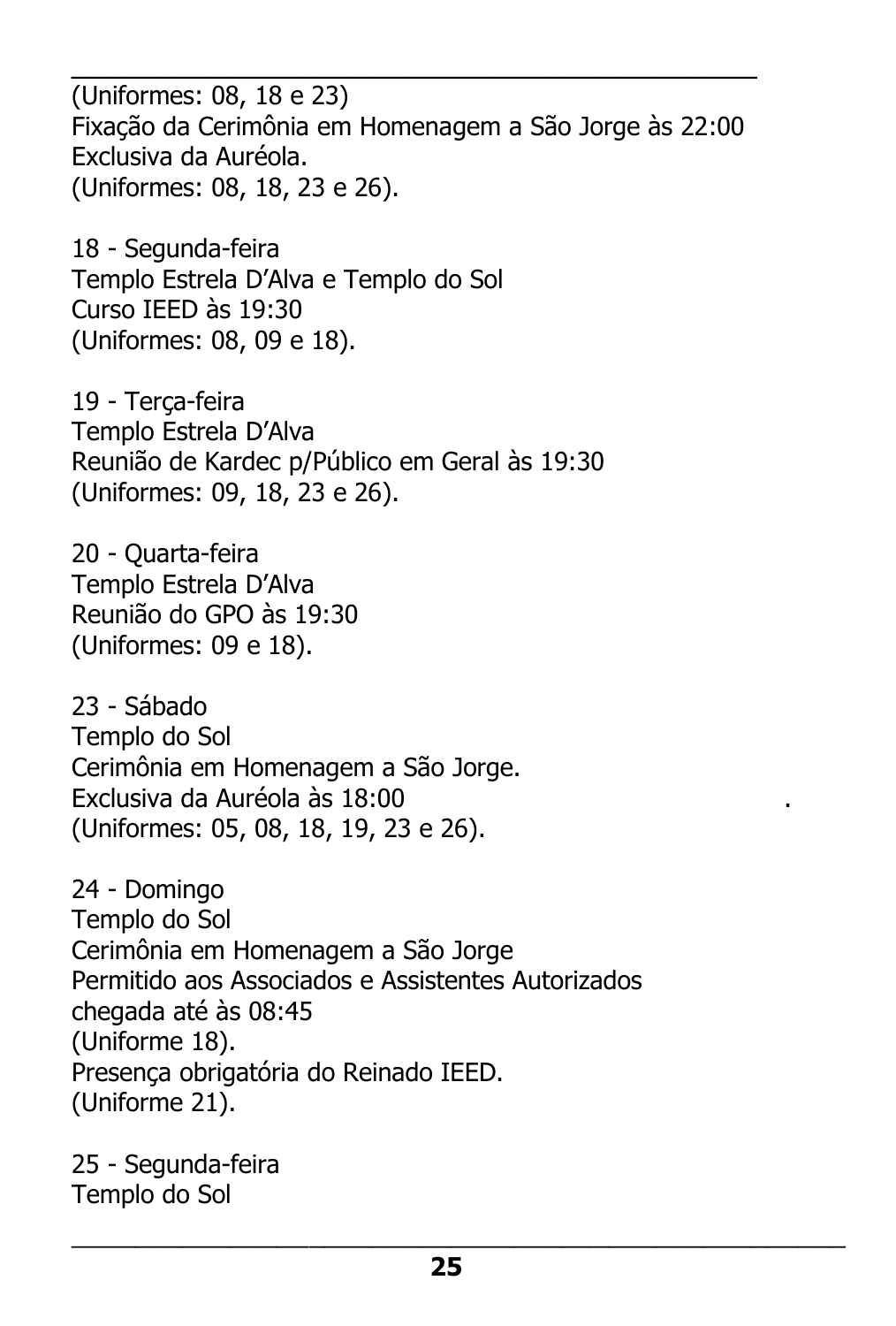\_\_\_\_\_\_\_\_\_\_\_\_\_\_\_\_\_\_\_\_\_\_\_\_\_\_\_\_\_\_\_\_\_\_\_\_\_\_\_ Encerramento da Cerimônia de São Jorge às 11:00

27 - Quarta-feira Templo Estrela D'Alva e Templo do Sol Reunião Iniciática Exclusiva do Corpo Sacerdotal às 20:30 (Uniformes: 06, 08, 09, 14 e 23).

30 - Sábado Templo Estrela D'Alva Curso IEED de 08:00 às 11:30 e das 14:00 às 18:00 (Uniformes: 09 e 18) Desentronizarão de São Jorge e Entronização de Santa Joana D'Arc às 19:30 (Uniformes: 09 e 23)

### **MAIO**

### **FASES DA LUA**

**CRESC. 08 - CHEIA 16 - MING. 22 - NOVA - 30** 

**MÊS DE MARIA - DIARIAMENTE, NO TEMPLO ESTRELA D'ALVA, EXAL-TAÇÃO A NOSSA SENHORA PELA MAÇONARIA FEMININA IEED ÀS 18:00. FACULTATIVA AOS COMPONENTES DA AURÉOLA, ASSOCIADOS E PÚBLICO EM GERAL.**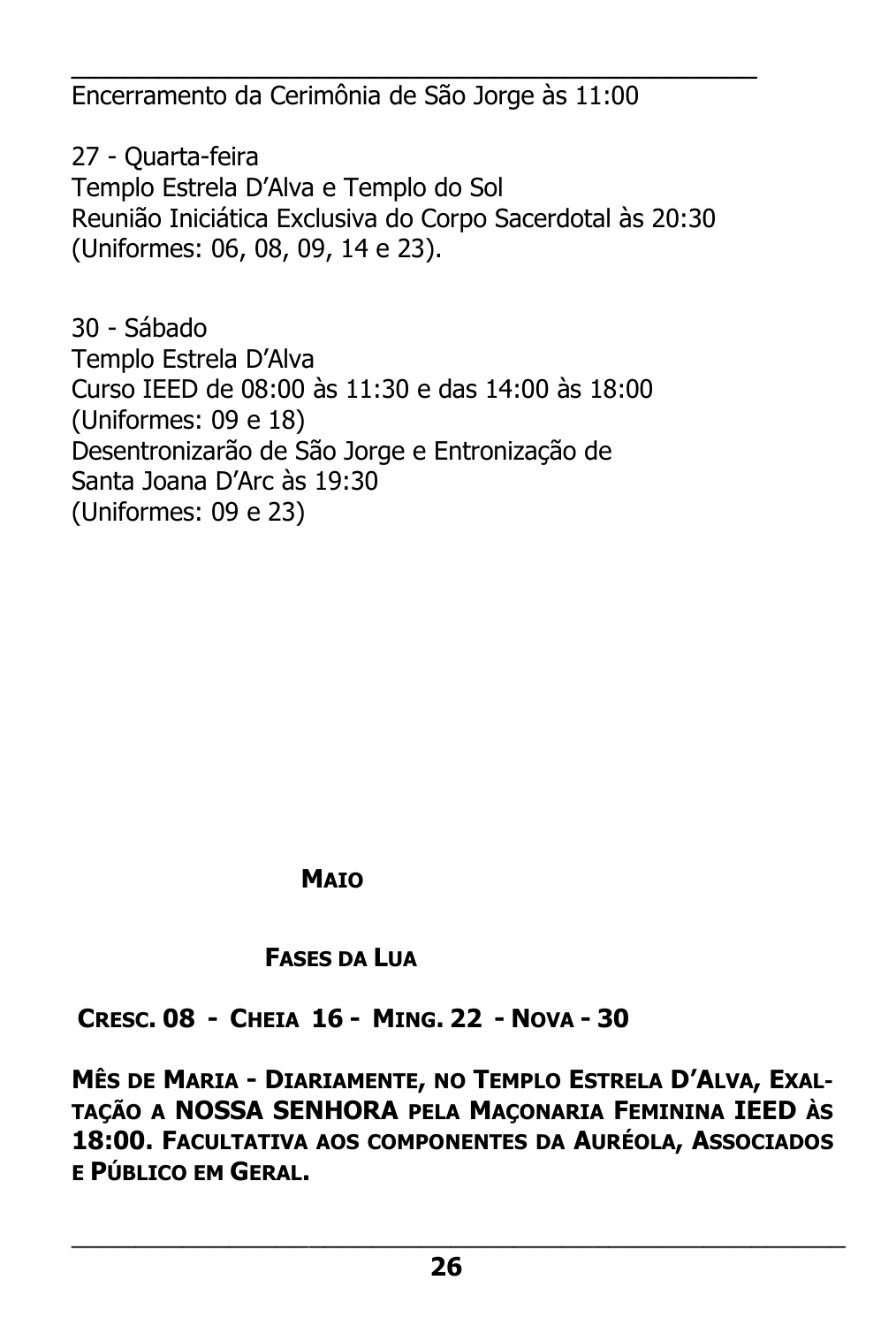### **DIA/ATIVIDADE**

01 - Domingo Templo Estrela D'Alva Abertura do Mês de Maria - Reunião Esotérica Exclusiva da Auréola e obrigatória para a MFI às 19:30 (Uniformes: 06, 09, 16, 17, 18, 23 e 26).

\_\_\_\_\_\_\_\_\_\_\_\_\_\_\_\_\_\_\_\_\_\_\_\_\_\_\_\_\_\_\_\_\_\_\_\_\_\_\_

02 - Segunda-feira Templo Estrela D'Alva e Templo do Sol Curso IEED às 19:30 (Uniformes: 08, 09 e 18).

03 - Terça-feira Templo Estrela D'Alva Reunião Exotérica Exclusiva do Quadro Social às 19:30 (Uniformes: 09, 18 e 26).

04 - Quarta-feira Templo Estrela D'Alva Reunião Ordinária do SCS às 19:30 (Uniformes: 09 e 25).

07 - Sábado Templo Estrela D'Alva MFI - Curso de Soerguimento da Mulher – de 14:00 às 17:00 (Uniformes: 09 e 18). Trabalho de Saúde / Deusas e Magos da Sabedoria às 17:00 Responsabilidade do Diretório Iniciático (Uniformes: 09,16,17,18, 23 e 26).

08 - Domingo Templo Estrela D'Alva e Templo do Sol Oração Dominical às 09:00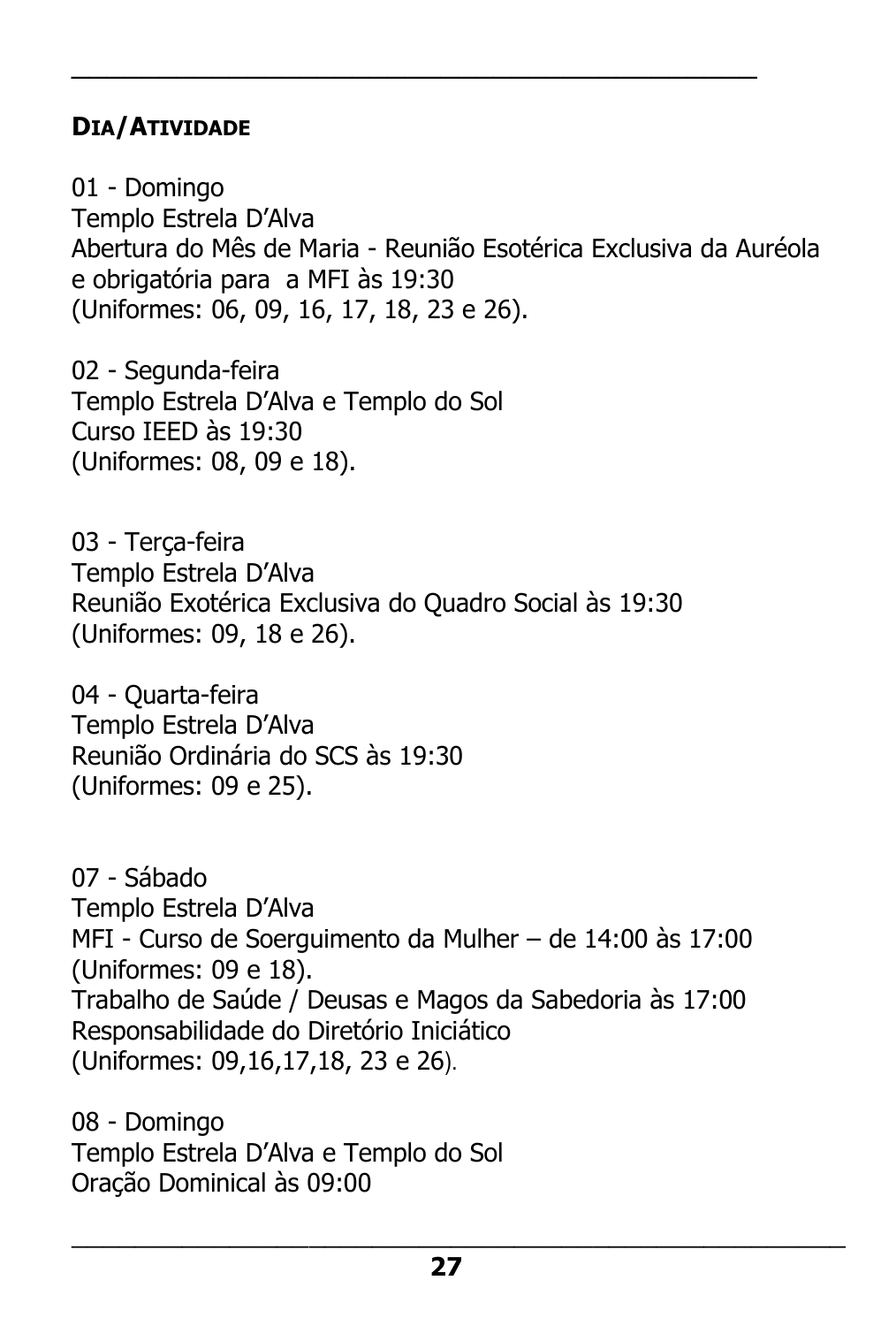\_\_\_\_\_\_\_\_\_\_\_\_\_\_\_\_\_\_\_\_\_\_\_\_\_\_\_\_\_\_\_\_\_\_\_\_\_\_\_ (Uniformes: 02, 08, 09, 23 e 26).

09 - Segunda-feira Templo Estrela D'Alva e Templo do Sol Curso IEED às 19:30 (Uniformes: 08, 09 e 18).

10 - Terça-feira Templo Estrela D'Alva e Templo do Sol Reunião Exotérica p/Público em Geral às 19:30 (Uniformes: 09, 18 e 26).

13 - Sexta-feira Templo Estrela D'Alva Cerimônia em Homenagem aos Pretos Velhos 20:30 Permitido a Assistentes e Público em Geral (Uniformes: 09, 20, 23 e 26).

14 - Sábado Templos Fechados

15 - Domingo Templos Fechados

16 - Segunda-feira Templos Fechados

17 - Terça-feira Templo Estrela D'Alva e Templo do Sol Reunião de Kardec p/Público em Geral às 19:30 (Uniformes: 09, 18, 23 e 26).

18 - Quarta-feira Templo Estrela D'Alva Reunião do GPO às 19:30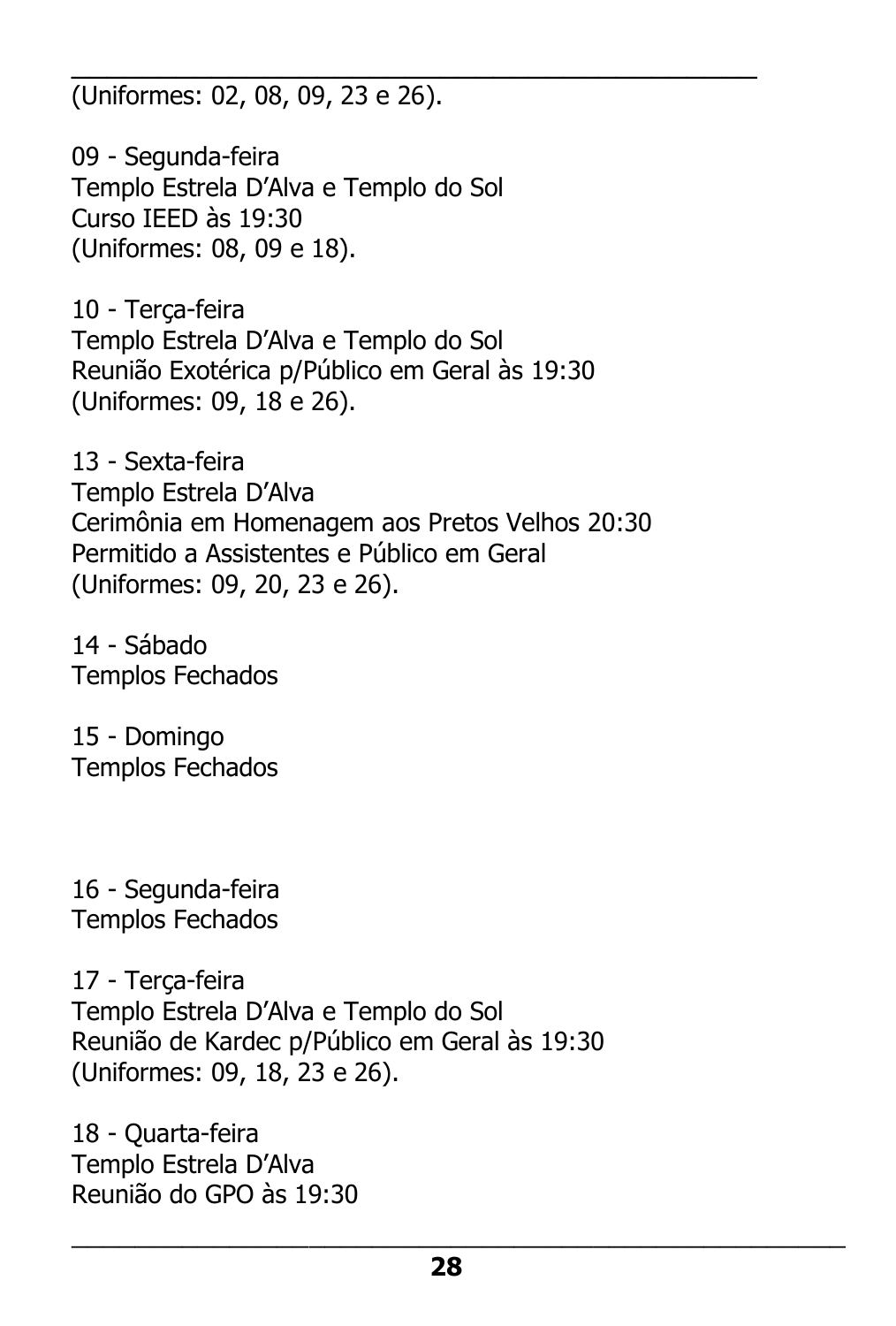\_\_\_\_\_\_\_\_\_\_\_\_\_\_\_\_\_\_\_\_\_\_\_\_\_\_\_\_\_\_\_\_\_\_\_\_\_\_\_ (Uniformes: 09 e 18).

19 - Quinta-feira Templo Estrela D'Alva MOW - Reunião Ritualística às 19:30 (Uniformes: 09, 17 e 18).

21 - Sábado Templo da Lua MFI - Trabalho Específica às 09:00 - Exclusivo das Germinativas (Uniformes: 08, 16, 18, 23 e 26)

23 - Segunda-feira Templo Estrela D'Alva e Templo do Sol Curso IEED às 19:30 (Uniformes: 08, 09 e 18).

24 - Terça-feira Templo Estrela D'Alva e Templo do Sol Reunião Exotérica p/Público em Geral às 19:30 (Uniformes: 09, 18 e 26). Último dia para marcação de Trabalhos Espirituais para a Cerimônia de Recolhimento do 2º Trimestre.

27 - Sexta-feira Templo Estrela D'Alva e Templo do Sol Reunião Iniciática Exclusiva do Corpo Sacerdotal às 20:30 Homenagem a S.S. Ana Maria. (Uniformes: 06, 09, 14 e 23)

28 - Sábado Templo Estrela D'Alva Curso IEED de 08:00 às 11:30, e das 14:00 às 18:00 (Uniformes: 09 e 18). MFI - Visita a um Orfanato às 15:00 (Uniformes: 09 e 18).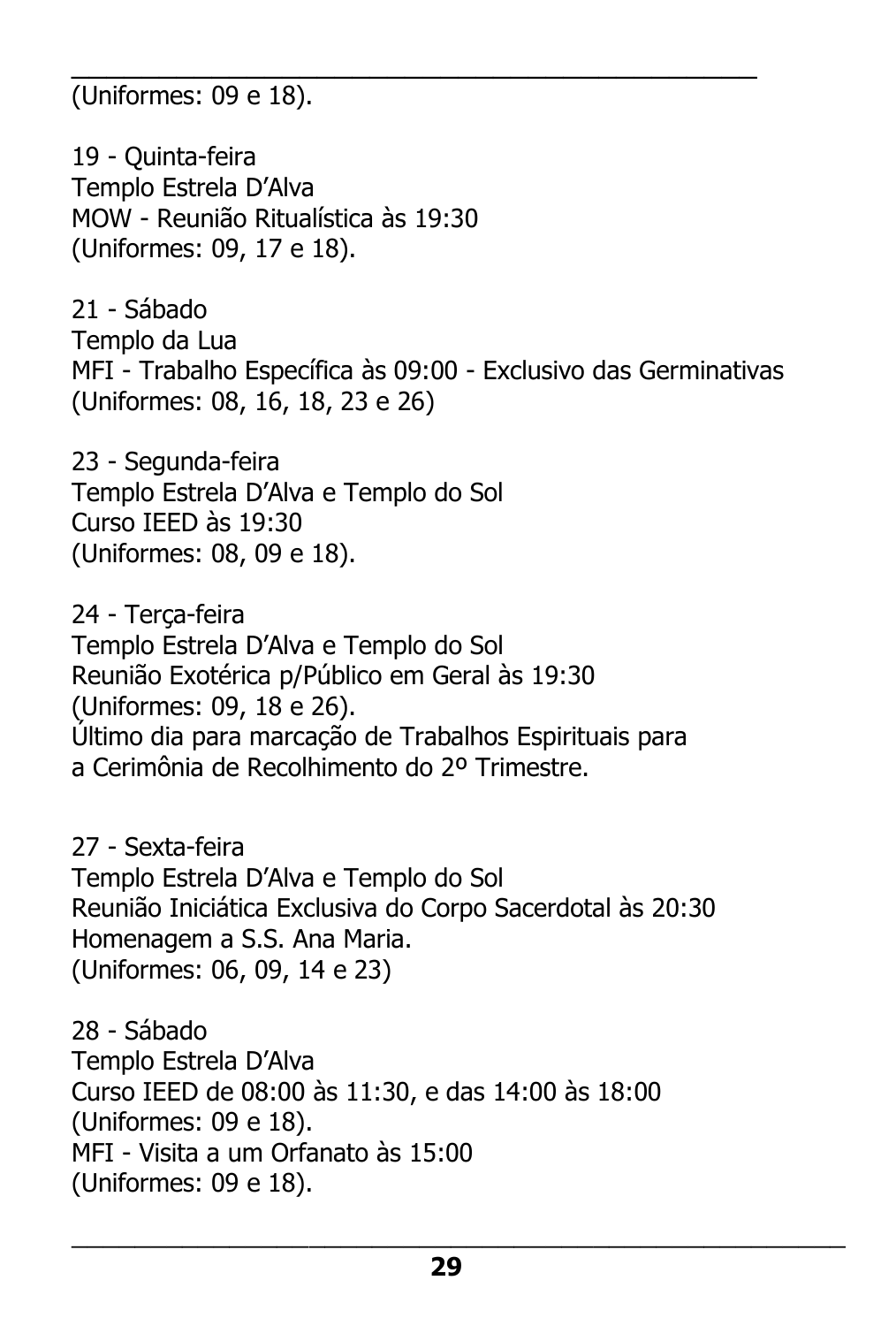30 - Segunda-feira Templo Estrela D'Alva Assembleia Magma Comemorativa do 83º Aniversário da IEED às 19:30 - Entrega de Diplomas aos Formandos dos Cursos IEED e Maçonarias - Desfile de Uniformes IEED Convidam-se Associados e Público em Geral. (Uniformes: 09, 11, 18, 23 e 26). Apresentação do Reinado IEED (Uniforme 21).

\_\_\_\_\_\_\_\_\_\_\_\_\_\_\_\_\_\_\_\_\_\_\_\_\_\_\_\_\_\_\_\_\_\_\_\_\_\_\_

31 -Terça-feira Templo Estrela D'Alva Primeira Comunhão às 06:00 Solenidade Esotérica Comemorativa do 83º Aniversário da IEED às 20:30 - Exclusiva da Auréola Homenagem a Santa Joana D'Arc. Resp. Maçonaria Feminina IEED Encerramento do Mês de Maria Desentronização de Santa Joana D'Arc e Entronização de São João Batista (Uniformes: 06, 09, 16, 18, 23 e 26)

#### **JUNHO**

**ESTAÇÃO DO ANO - INVERNO - DIA 21**

#### **FASES DA LUA**

### **CRESC. 07 - CHEIA 14 - MING. 21 - NOVA - 28**

### **MÊS SACERDOTAL - DIARIAMENTE NO TEMPLO ESTRELA D'ALVA, EXAL-**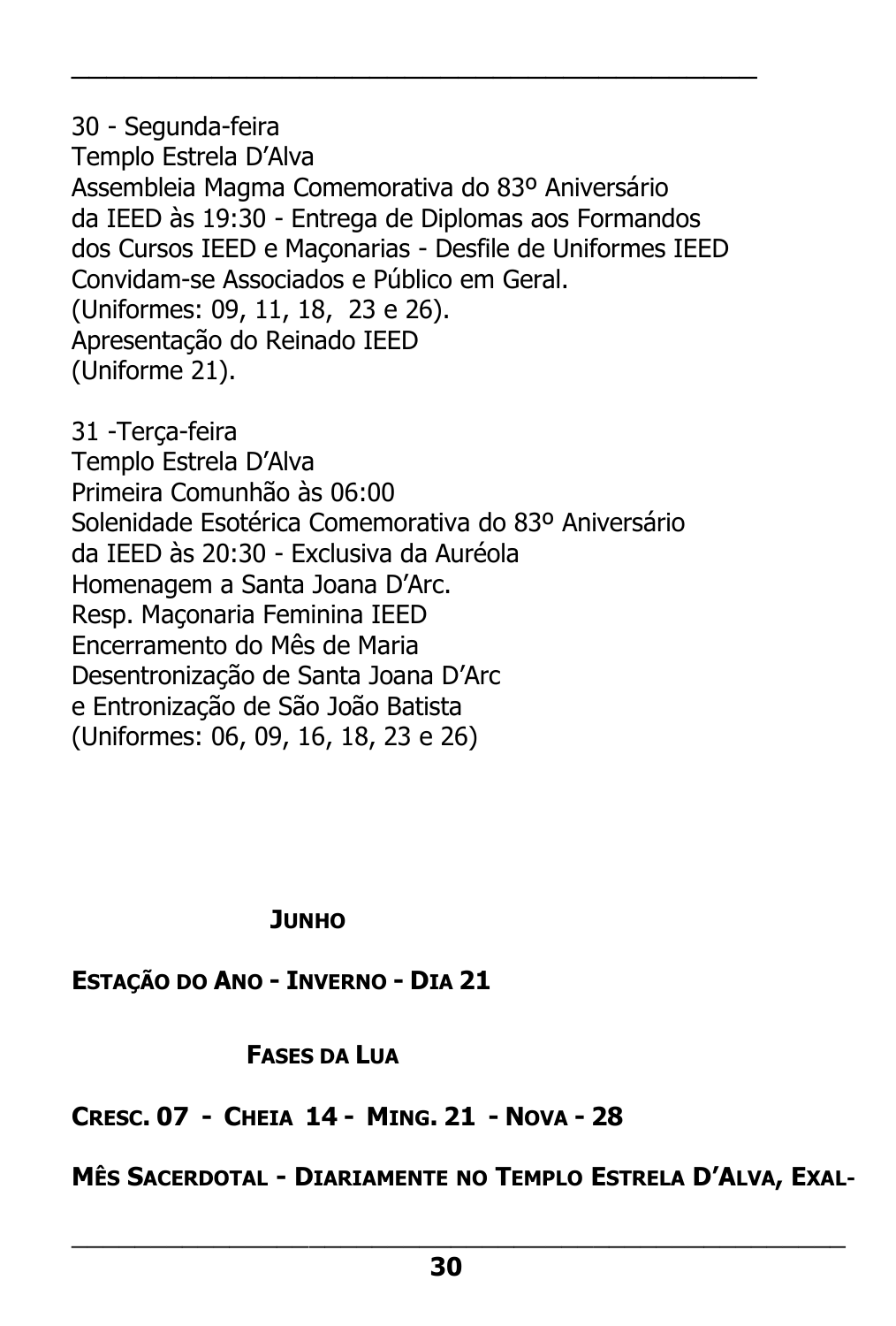\_\_\_\_\_\_\_\_\_\_\_\_\_\_\_\_\_\_\_\_\_\_\_\_\_\_\_\_\_\_\_\_\_\_\_\_\_\_\_ **TAÇÃO À SÃO JOÃO BATISTA PELA MAÇONARIA ORIENTAL WANDUISTA ÀS 18:00. FACULTATIVA AOS COMPONENTES DA AURÉOLA, ASSOCIA-DOS E PÚBLICO EM GERAL.**

**DIA 01 - ABERTURA DO MÊS SACERDOTAL - TEMPLO ESTRELA D'ALVA - A EXALTAÇÃO SERÁ FEITA COM OS SERVIDORES PRESENTES.**

**SEGUNDAS, QUARTAS E SEXTAS - A EXALTAÇÃO SERÁ FEITA NO TEMPLO DO SOL** 

DIAS 11 E 12 SAB. E DOM. - RECOLHI. DO 2º TRIMESTRE - A EXALTA-**ÇÃO SERÁ FEITA NO TEMPLO DA LUA.**

**DIA 23 - CERIMÔNIA DE SÃO JOÃO BATISTA - A EXALTAÇÃO SERÁ FEITA NO TEMPLO DO SOL.**

**DIA 30 - ENCERRAMENTO DO MÊS SACERDOTAL - TEMPLO ESTRELA D'ALVA - A EXALTAÇÃO SERÁ FEITA COM OS SERVIDORES PRESENTES**

### **DIA /ATIVIDADE**

01 - Quarta-feira Templo Estrela D'Alva Abertura do Mês Sacerdotal Reunião Esotérica Exclusiva da Auréola e obrigatória para a MOW às 19:30 (Uniformes: 06, 09, 16, 17, 18, 34 e 26)

03 - Sexta-feira Templo Estrela D'Alva Reunião Ordinária do SCS às 19:30 (Uniformes: 09 e 25).

04 - Sábado Templo da Lua Fixação da Cerimônia de Recolhimento do 2º Trimestre às 09:00 Exclusiva da Auréola (Uniformes: 08,18 e 23). Templo Estrela D'Alva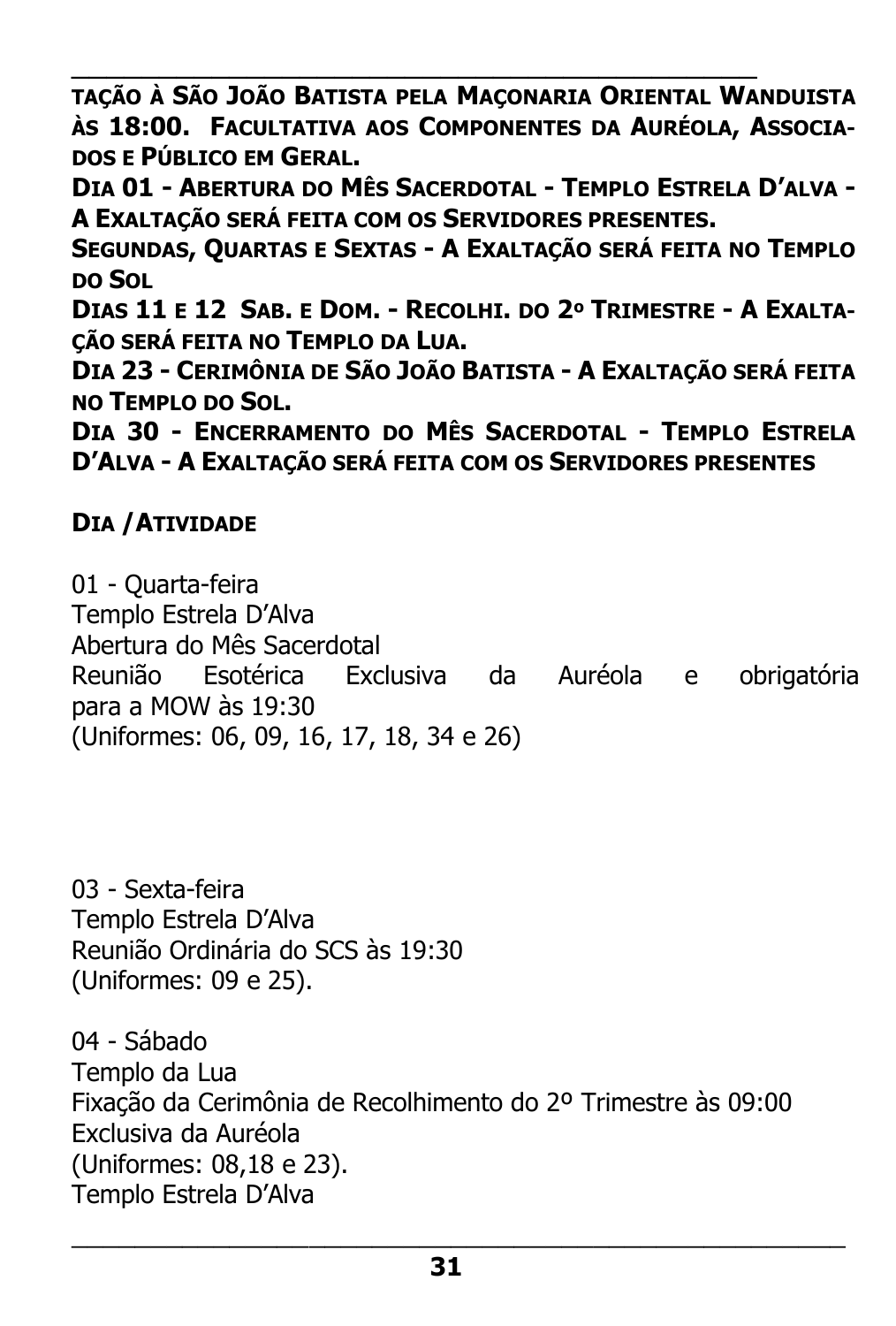\_\_\_\_\_\_\_\_\_\_\_\_\_\_\_\_\_\_\_\_\_\_\_\_\_\_\_\_\_\_\_\_\_\_\_\_\_\_\_ MFI - Curso de Soerguimento da Mulher – de 14:00 às 17:00 (Uniformes: 09 e 18).

06 - Segunda-feira Templo Estrela D'Alva e Templo do Sol Curso IEED às 19:30 (Uniformes: 08, 09 e 18)

07 - Terça-feira Templo Estrela D'Alva Reunião Exotérica Exclusiva do Quadro Social às 19:30 (Uniformes: 09, 18 e 26).

11 - Sábado Templo da Lua Cerimônia de Recolhimento do 2º Trimestre Exclusiva da Auréola às 18:00 (Uniformes: 08, 16, 17,18, 23, 26 e 27)

12 - Domingo Templo da Lua Permitido aos Associados e Assistentes Autorizados chegada até às 08:45 (Uniforme: 18)

14 - Terça-feira Templo Estrela D'Alva e Templo do Sol Reunião Exotérica p/Público em Geral às 19:30 (Uniformes: 09, 18 e 26).

15 - Quarta-feira Templo Estrela D'Alva Reunião do GPO às 19:30 (Uniformes: 09 e 18).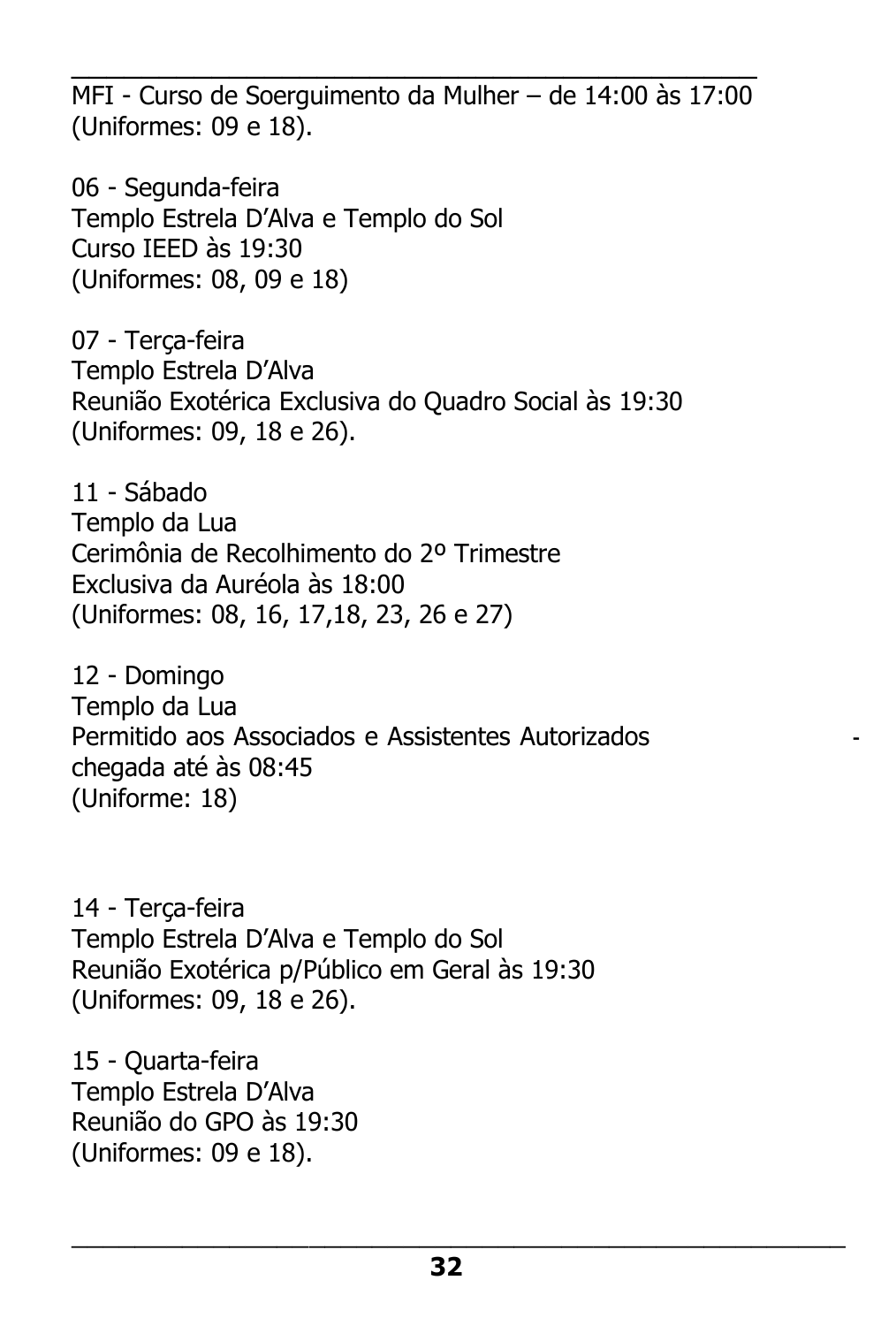16 - Quinta-feira Templo Estrela D'Alva Corpus Christi - Cerimônia Esotérica Exclusiva da Auréola às 20:30 Responsabilidade da MOW. (Uniformes: 06, 09, 16, 17, 18, 23, 24 e 26).

\_\_\_\_\_\_\_\_\_\_\_\_\_\_\_\_\_\_\_\_\_\_\_\_\_\_\_\_\_\_\_\_\_\_\_\_\_\_\_

18 - Sábado Templo do Sol Festa Junina às 16:00 - Arraia Maria do Céu. Sob a Resp. Oração Dominical.

20 - Segunda-feira Templo Estrela D'Alva e Templo do Sol Curso IEED às 19:30 (Uniformes: 08, 09 e 18)

21 - Terça-feira Templo do Sol Rotação das Estátuas representativas da Estações do Ano. (Uniformes: 08, 18, 23 e 26) Templo Estrela D'Alva e Templo do Sol Reunião de Kardec p/Público em Geral às 19:30 (Uniformes: 09, 18, 23 e 26).

23 - Quinta-feira Templo do Sol Cerimônia em Homenagem a São João Batista. Obrigatória para as Maçonarias e Corpo Sacerdotal às 18:00 Permitida aos Associados e Assistentes Autorizados. (Uniformes: 08, 16, 17, 18, 23 e 26).

25 - Sábado Templo Estrela D'Alva Curso IEED de 08:00. às 11:30, e das 14:00 às 18:00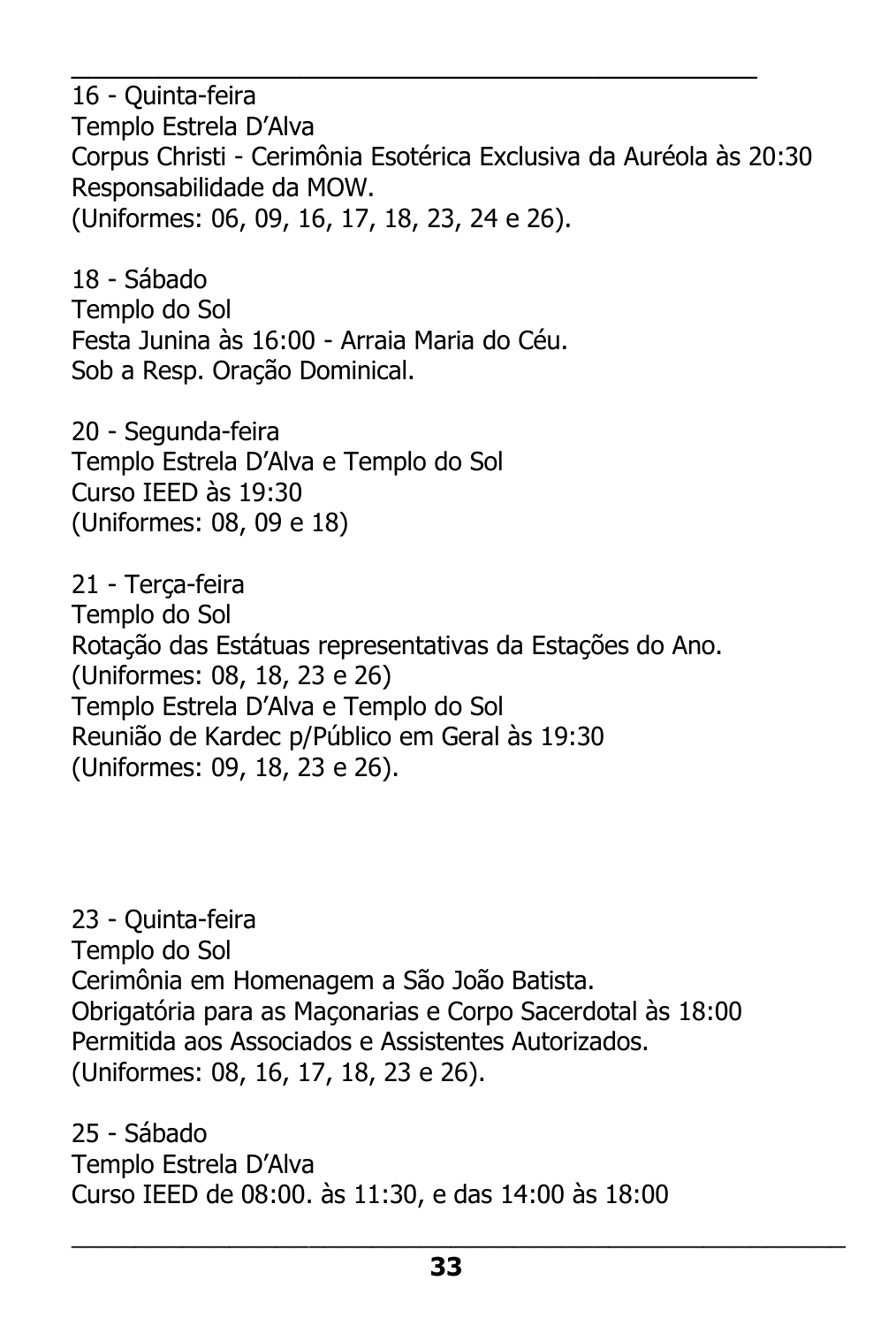\_\_\_\_\_\_\_\_\_\_\_\_\_\_\_\_\_\_\_\_\_\_\_\_\_\_\_\_\_\_\_\_\_\_\_\_\_\_\_ (Uniformes: 09 e 18).

27 - Segunda-feira Templo Estrela D'Alva Reunião Iniciática Exclusiva do Corpo Sacerdotal às 20:30 Homenagem a S.S. Ana Maria (Uniformes: 06, 09, 14 e 23)

28 - Terça-feira Templo Estrela D'Alva e Templo do Sol Reunião Exotérica p/Público em Geral às 19:30 (Uniformes: 09, 18 e 26).

30 - Quinta-feira Templo Estrela D'Alva Encerramento do Mês Sacerdotal - Reunião Exclusiva da Auréola e Obrigatória para M.O.W. às 19:30 Desentronizarão de São João Batista e Entronização de São Jerônimo (Uniformes: 06, 09, 16, 17, 18, 26 e 26)

 **JULHO**

#### **FASES DA LUA**

#### **CRESC. 06 - CHEIA 13 - MING. 20 - NOVA - 28**

**DIA /ATIVIDADE**

02 - Sábado Templo Estrela D'Alva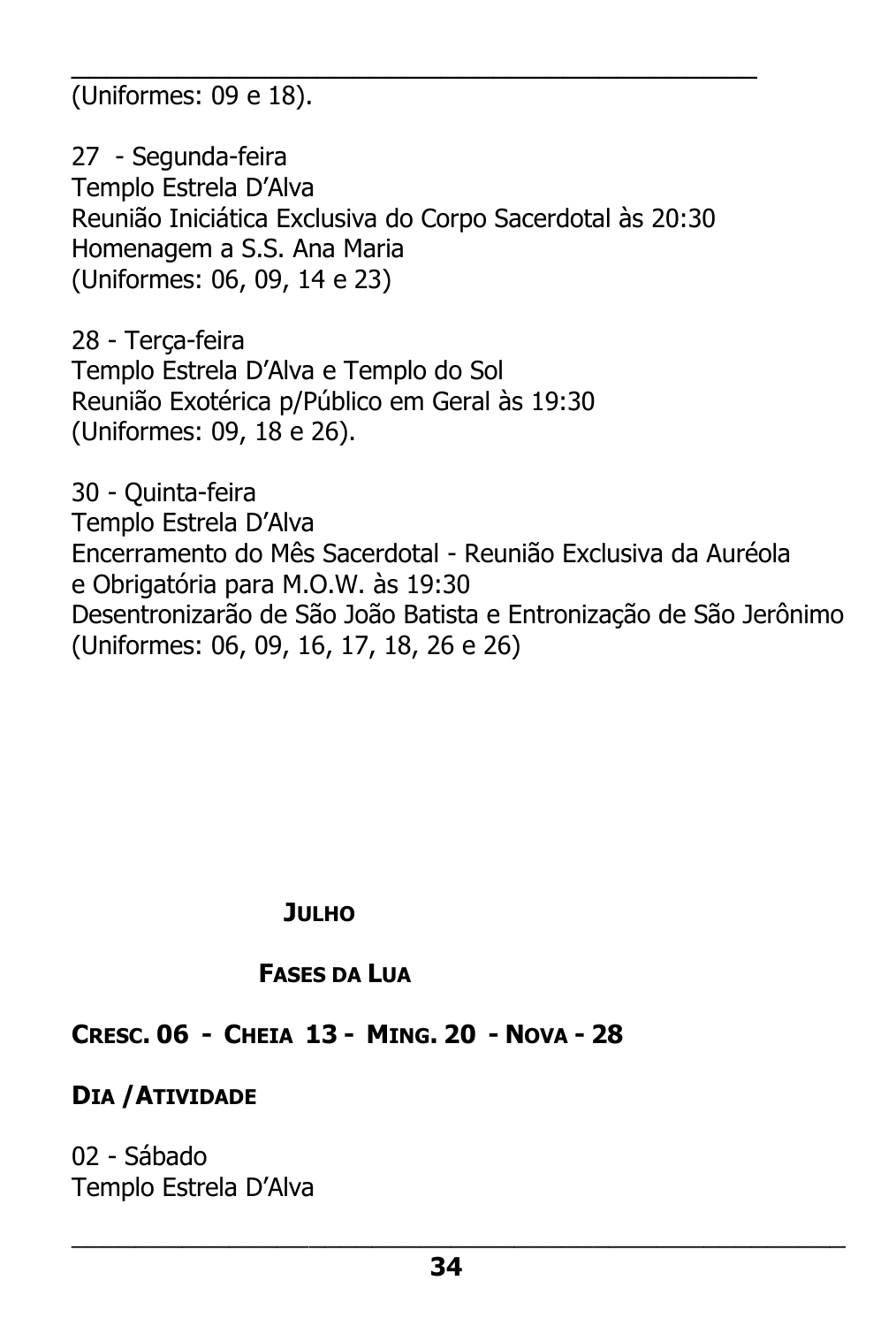\_\_\_\_\_\_\_\_\_\_\_\_\_\_\_\_\_\_\_\_\_\_\_\_\_\_\_\_\_\_\_\_\_\_\_\_\_\_\_ Reunião de Irmandade de 15:00 às 20:00. Trabalho de Mesa para os IEED's Desencarnados. Obs.: 1ª Parte Administrativa. Apresentação de Candidatos ao Reinado IEED pelas Maçonarias. (Uniformes: 09, 16, 17, 18, 23 e 26).

04 - Segunda-feira Templo Estrela D'Alva Comemoração do 51º Aniversário da Maçonaria 33 - IEED. Cerimônia Esotérica Exclusiva da Aureola Responsabilidade das Maçonarias às 20:30 (Uniformes: 06, 09, 18; 23, 24 e 26).

05 - Terça-feira Templo Estrela D'Alva Reunião Exotérica Exclusiva do Quadro Social às 19:30 (Uniformes: 09, 18 e 26).

06 - Quarta-feira Templo Estrela D'Alva Reunião Ordinária do SCS às 19:30 (Uniformes: 09 e 25).

08 - Sexta-feira 50º Ano do Passamento do Excelso Missionário Revma. Maly Hilda Templos Fechados

09 - Sábado Templo do Sol MOW - Operações Espirituais às 09:00 (Uniformes: 08, 17 e 18) Templo Estrela D'Alva MFI - Curso Soerguimento da Mulher às 13:00 e Reunião Ordinária às 16:00 (Uniformes: 09 e 18)

10 - Domingo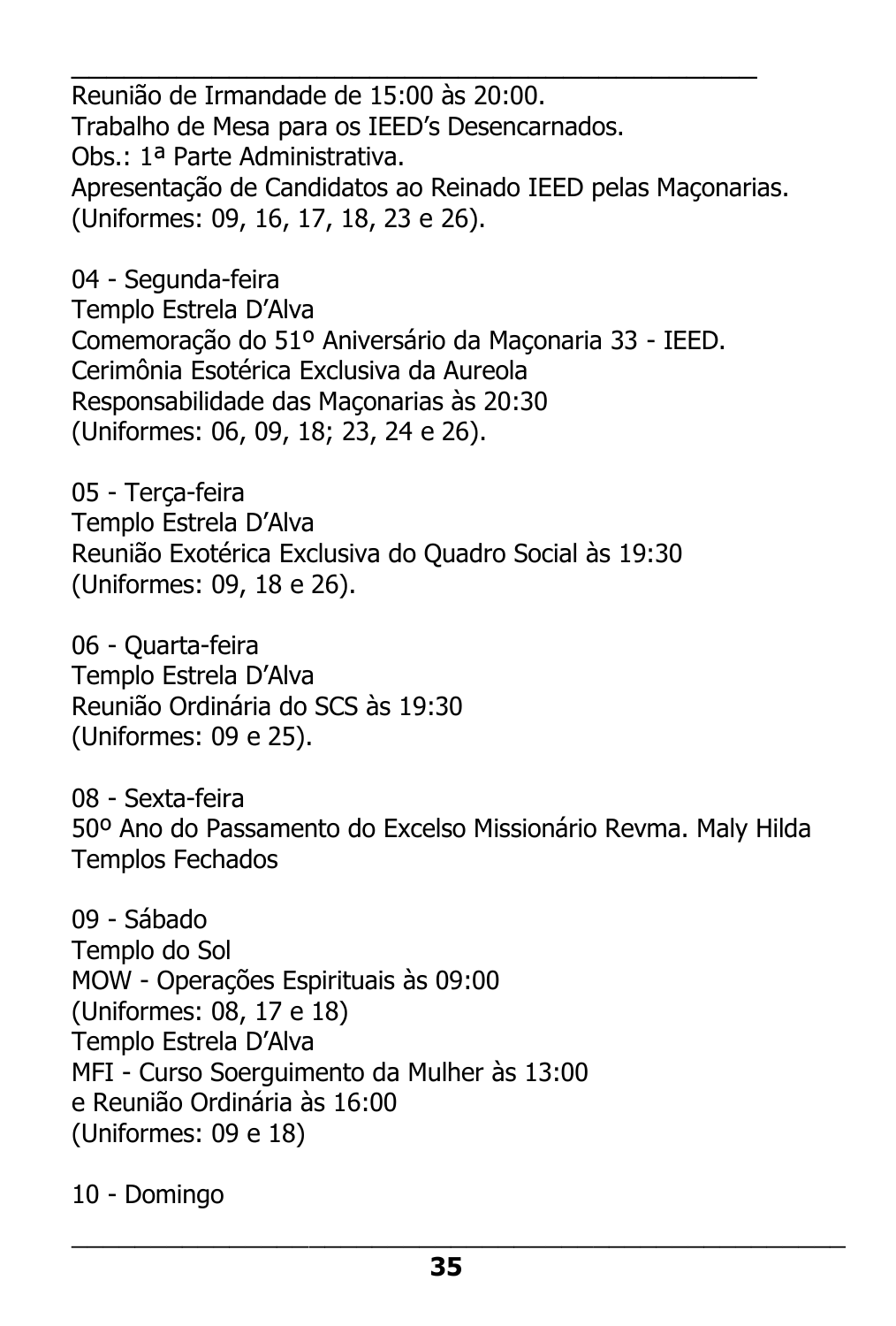\_\_\_\_\_\_\_\_\_\_\_\_\_\_\_\_\_\_\_\_\_\_\_\_\_\_\_\_\_\_\_\_\_\_\_\_\_\_\_ Templo Estrela D'Alva e Templo do Sol Oração Dominical às 09:00 (Uniformes: 02, 08, 09, 23 e 26).

11 - Segunda-feira Templo Estrela D'Alva e Templo do Sol Curso IEED às 19:30 (Uniformes 08, 09 e 18).

12 - Terça-feira Templo Estrela D'Alva e Templo do Sol Reunião Exotérica p/Público em Geral às 19:30 (Uniformes: 09, 18 e 26).

16 - Sábado Templo Estrela D'Alva Curso IEED de 08:00 às 11:30, e das 14:00 às 18:00 (Uniformes: 09 e 18).

17 - Domingo Templo do Sol Aula na Montanha às 09:00 Permitida à Auréola, Mocidade e Assistentes - Responsabilidades das Alas Maçônicas (Uniformes: 08 e 18).

18 - Segunda-feira Templo Estrela D'Alva e Templo do Sol Curso IEED às 19:30 (Uniformes: 08, 09 e 18).

19 - Terça-feira Templo Estrela D'Alva e Templo do Sol Reunião de Kardec p/Público em Geral às 19:30 (Uniformes: 09, 18, 23 e 26).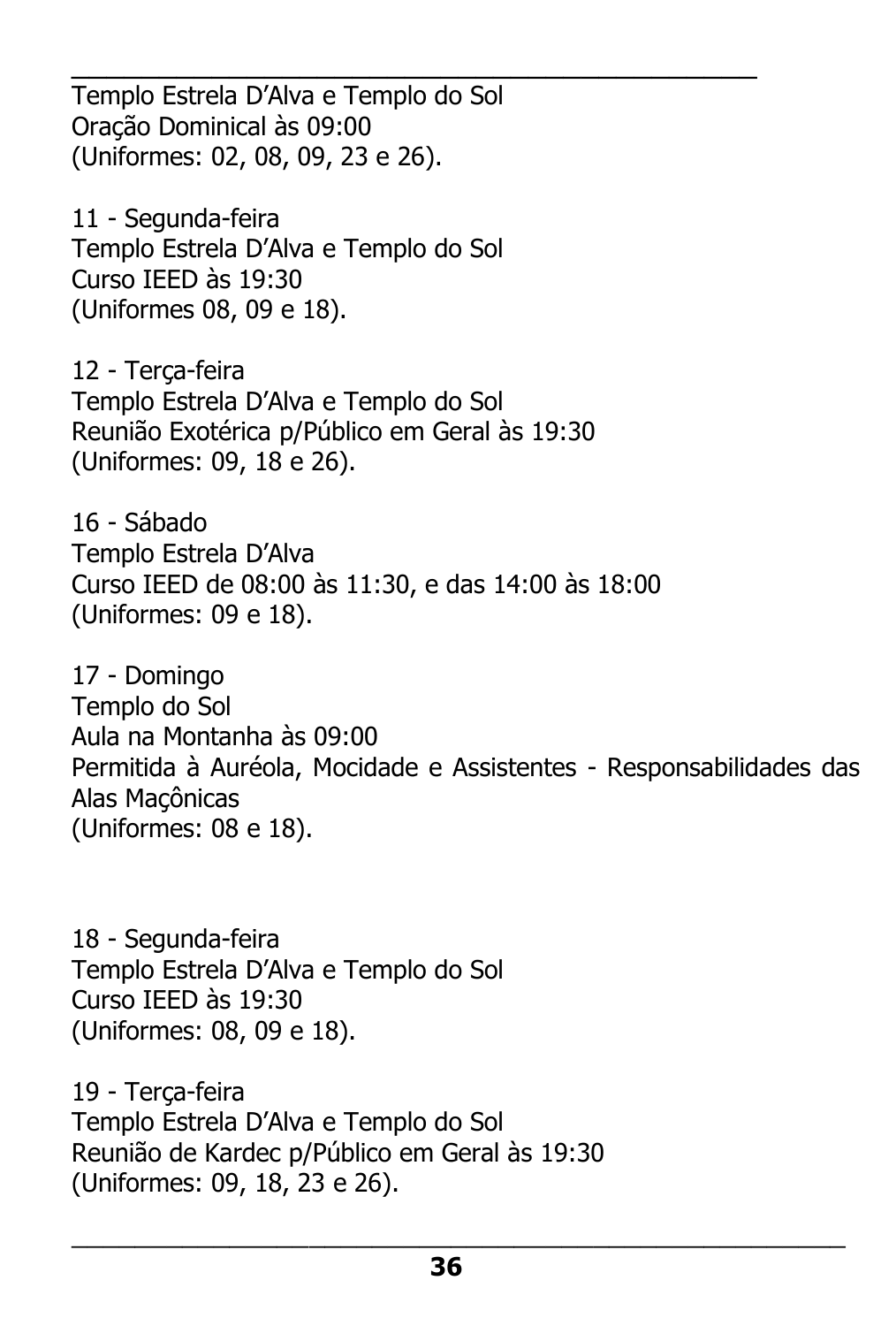20 - Quarta-feira Templo Estrela D'Alva Homenagem aos Astronautas. Cerimônia Esotérica - Exclusiva da Auréola. Responsabilidade da MOW às 20:30 (Uniformes: 09, 17, 18, 23 e 26).

23 - Sábado Templo Estrela D'Alva MFI – Reunião Ordinária para Eleição. 1ª Convocação às 14:00 e 2ª Convocação às 15:00 (Uniformes: 09 e 18).

\_\_\_\_\_\_\_\_\_\_\_\_\_\_\_\_\_\_\_\_\_\_\_\_\_\_\_\_\_\_\_\_\_\_\_\_\_\_\_

25 - Segunda-feira Templo Estrela D'Alva e Templo do Sol Curso IEED às 19:30 (Uniformes: 08, 09 e 18).

26 - Terça-feira Templo Estrela D'Alva e Templo do Sol Reunião Exotérica p/Público em Geral às 19:30 (Uniformes: 09, 18 e 26).

27 - Quarta-feira Templo Estrela D'Alva e Templo do Sol Reunião Iniciática Exclusiva do Corpo Sacerdotal às 20:30 (Uniformes: 06, 09, 14 e 23).

28 - Quinta-feira Templo Estrela D'Alva Reunião Exotérica Exclusiva da Auréola às 19:30 (Uniformes: 09, 18 e 26)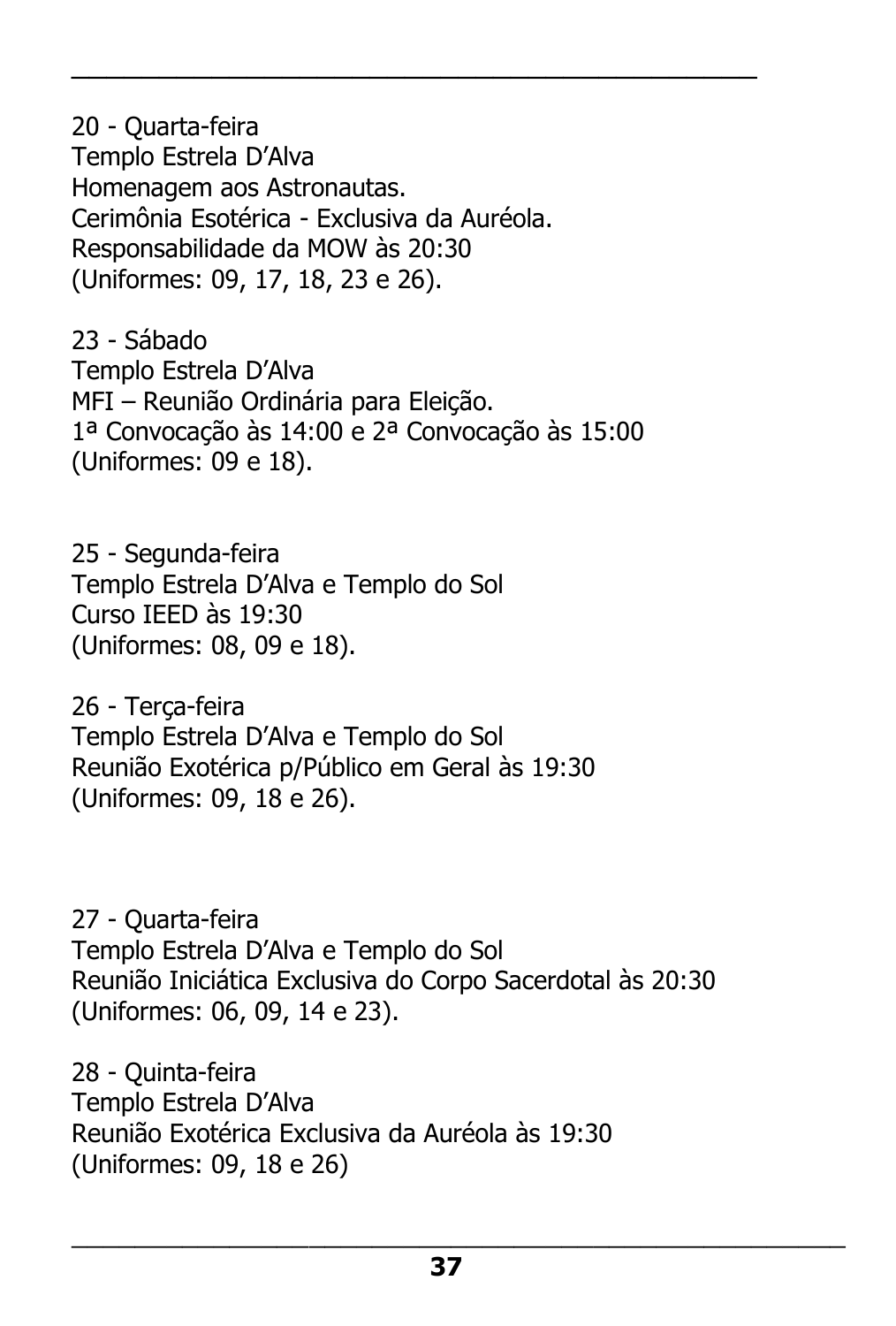30 - Sábado Templo Estrela D'Alva Curso IEED de 08:00 às 11:30, e das 14:00 às 18:00 (Uniformes: 09 e 18).

\_\_\_\_\_\_\_\_\_\_\_\_\_\_\_\_\_\_\_\_\_\_\_\_\_\_\_\_\_\_\_\_\_\_\_\_\_\_\_

### **AGOSTO**

### **FASES DA LUA**

# **CRESC. 05 - CHEIA 11 - MING. 19 - NOVA - 27**

# **MÊS DO MÉDIUM - ÀS TERÇAS-FEIRAS NO TEMPLO ESTRELA D'ALVA. PALESTRAS ALUSIVAS À MEDIUNIDADE ÀS 19:00**

# **DIA /ATIVIDADE**

01 - Segunda-feira Templo Estrela D'Alva Abertura do Mês do Médium. Reunião Esotérica Exclusiva da Auréola às 19:30 (Uniformes; 06, 09, 18, 23 e 26).

02 - Terça-feira Templo Estrela D'Alva Reunião Exotérica Exclusiva do Quadro Social às 19:30 (Uniformes: 09, 18 e 26).

03 - Quarta-feira Templo Estrela D'Alva Reunião Ordinária do SCS às 19:30 (Uniformes: 09 e 25).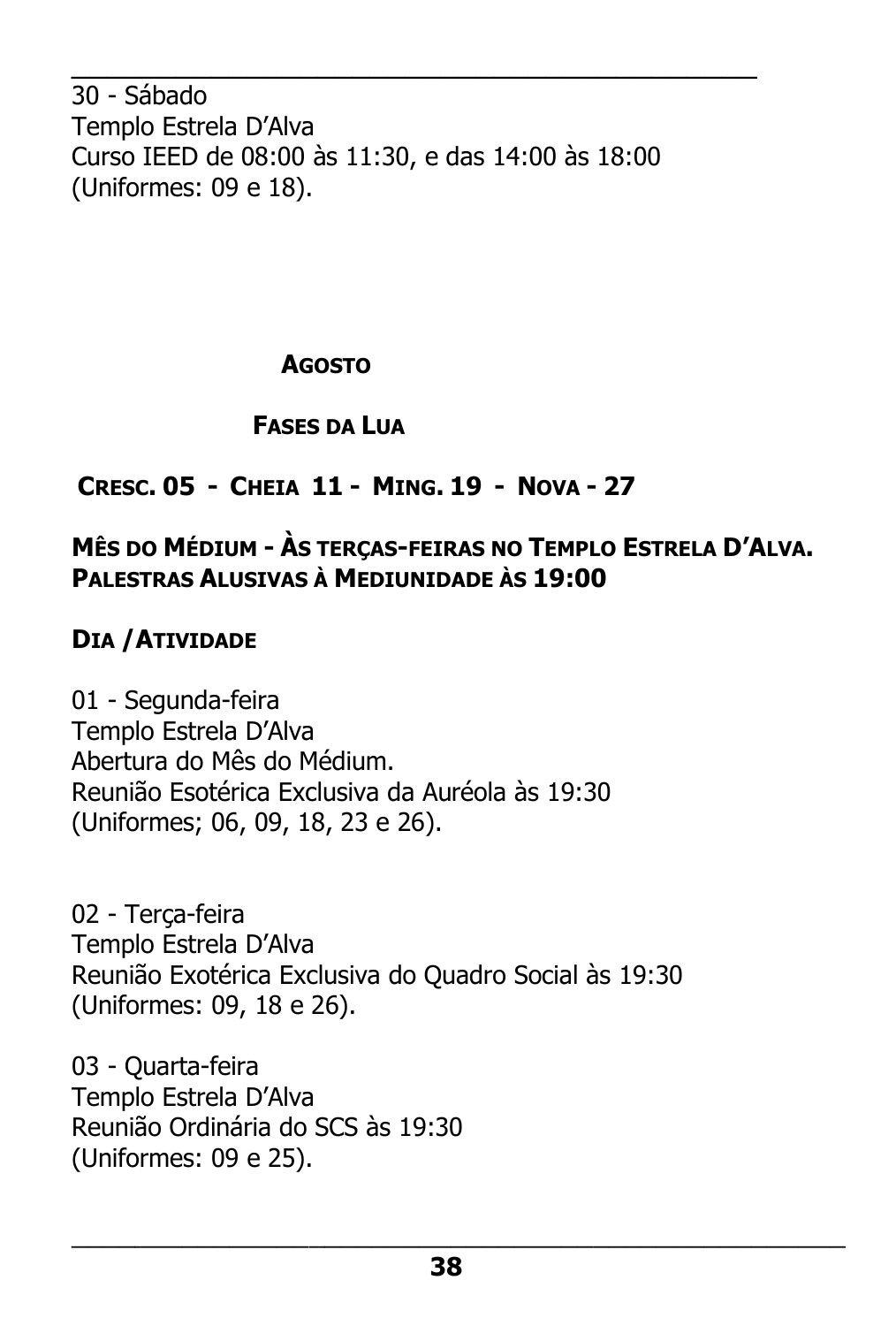04 - Quinta-feira Templo Estrela D'Alva Reunião Esotérica p/Irmãos e Associados Autorizados às 19:30 (Uniformes: 09, 18, 23 e 26).

\_\_\_\_\_\_\_\_\_\_\_\_\_\_\_\_\_\_\_\_\_\_\_\_\_\_\_\_\_\_\_\_\_\_\_\_\_\_\_

08 - Segunda-feira Templo Estrela D'Alva e Templo do Sol Curso IEED às 19:30 (Uniformes: 08, 09 e 18)

09 - Terça-feira Templo Estrela D'Alva e Templo do Sol Reunião Exotérica p/Público em Geral às 19:30 (Uniformes: 09, 18 e 26).

10 - Quarta-feira Último dia para marcação de Crisma e Batismo para a Cerimônia em Homenagem â São Cosme e Damião na Secretaria da IEED.

13 - Sábado Templo do Sol Trabalho de Saúde para a Oração Dominical às 09:00 (Uniformes: 02, 08, 09, 18, 23 e 26)

14 - Domingo Templo do Sol Oração Dominical Conjunta com o Templo Estrela D'Alva às 09:00 (Uniformes: 02, 08, 09, 18, 23 e 26) Templo Estrela D'Alva Cerimônia Esotérica Exclusiva da MFI às 20:30 Comemoração do 70º Aniversário de Fundação. (Uniformes: 09, 16, 18, 23 e 26).

15 - Segunda-feira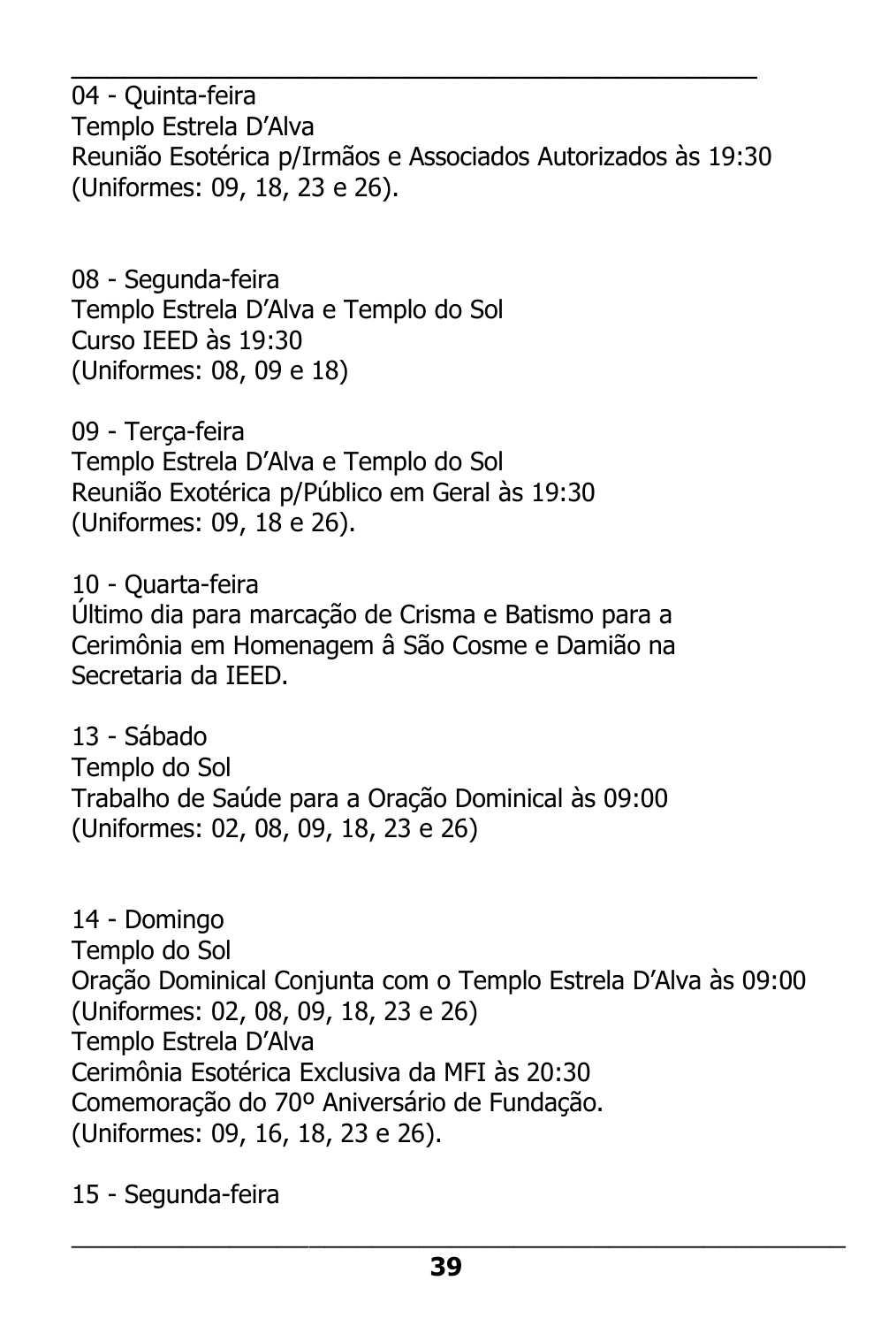\_\_\_\_\_\_\_\_\_\_\_\_\_\_\_\_\_\_\_\_\_\_\_\_\_\_\_\_\_\_\_\_\_\_\_\_\_\_\_ Templo Estrela D'Alva e Templo do Sol Curso IEED às 19:30 (Uniformes: 08, 09 e 18).

16 - Terça-feira Templo Estrela D'Alva e Templo do Sol Reunião de Kardec p/Público em Geral às 19:30 (Uniformes: 09, 18, 23 e 26).

17 - Quarta-feira Templo Estrela D'Alva Reunião do GPO às 19:30 (Uniformes: 09 e 18)

18 - Quinta-feira Templo Estrela D'Alva MOW - Reunião Ritualística às 19:30 (Uniformes: 09, 17 e 18).

20 - Sábado Templo Estrela D'Alva Curso IEED de 08:00 às 11:30, e das 14:00 às 18:00 (Uniformes: 09 e 18). MFI - Visita a um Asilo às 15:00 (Uniformes: 09 e 18).

22 - Segunda-feira Templo Estrela D'Alva e Templo do Sol Curso IEED às 19:30 (Uniformes: 08, 09 e 18.)

23 - Terça-feira Templo Estrela D'Alva e Templo do Sol Reunião Exotérica p/Público em Geral às 19:30 (Uniformes: 09, 18 e 26).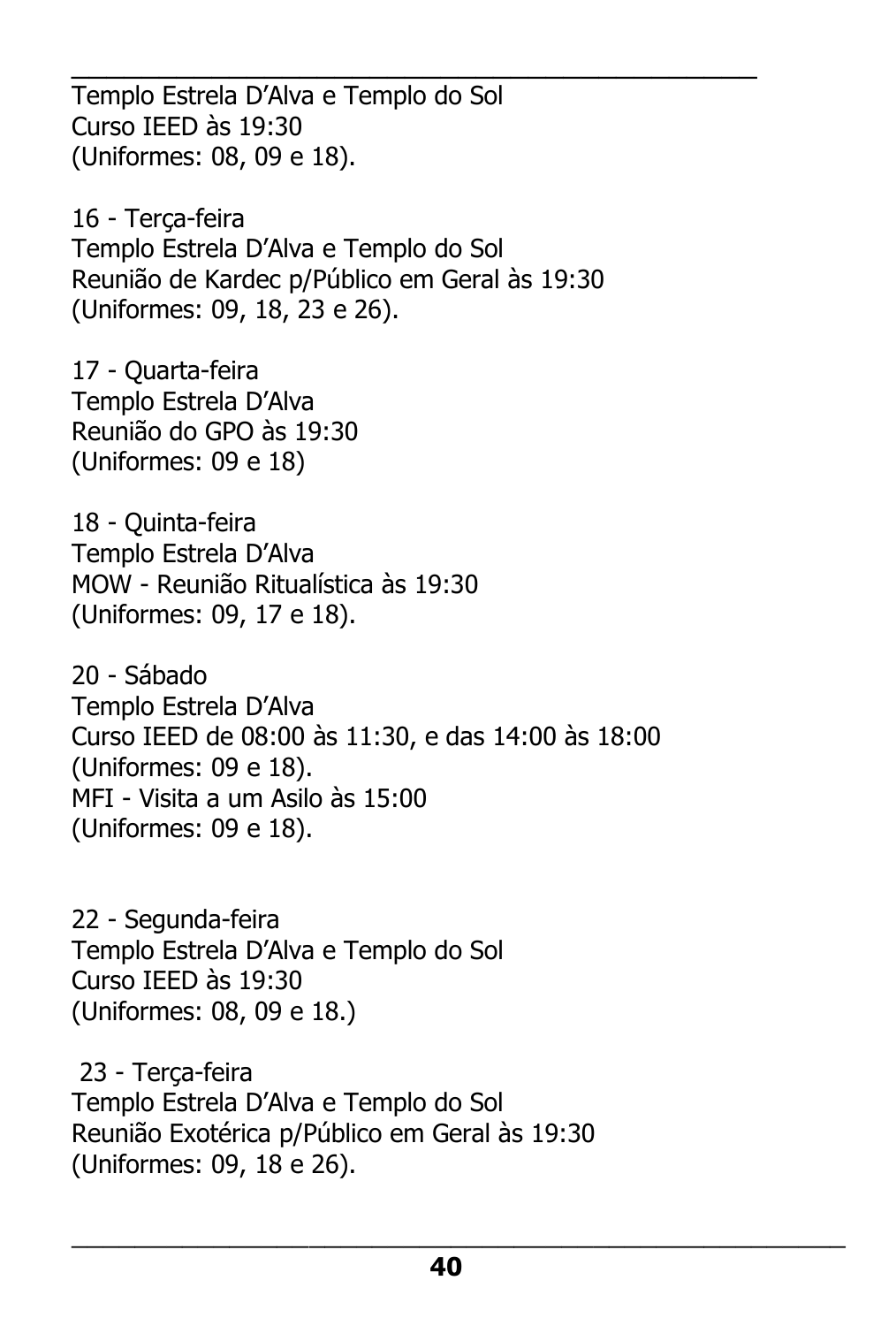\_\_\_\_\_\_\_\_\_\_\_\_\_\_\_\_\_\_\_\_\_\_\_\_\_\_\_\_\_\_\_\_\_\_\_\_\_\_\_ Último dia para marcação de Trabalhos Espirituais para o Recolhimento do 3º Trimestre e Cerimônia em Homenagem à São Cosme e Damião.

25 - Quinta-feira Templo Estrela D'Alva Reunião Exotérica Exclusiva da Auréola às 19:30 (Uniformes: 09,18 e 23)

27 - Sábado Templo Estrela D'Alva Reunião Iniciática - Exclusiva do Corpo Sacerdotal. Cerimônia em Homenagem ao Dia do Médium. Permitida Irmãos Exotéricos e Associados Autorizados às 20:30 (Uniformes: 06, 09, 14, 18, 23 e 26).

29 - Segunda-feira Templo Estrela D'Alva e Templo do Sol Curso IEED às 19:30 (Uniformes: 08, 09 e 18).

30 - Terça-feira Templo Estrela D'Alva Reunião Exotérica Exclusiva da Auréola às 19:30 (Uniformes: 09,18 e 23)

31 - Quarta-feira Templo Estrela D'alva Encerramento do Mês do Médium às 19:30. Assembleia Solene em Homenagem ao Médium desfile de uniformes representativos das Falanges. Resp. do Diretório Espiritual - Convidam-se os Associados e Públicos em Geral. Presença obrigatória do Reinado IEED. (Uniforme 21).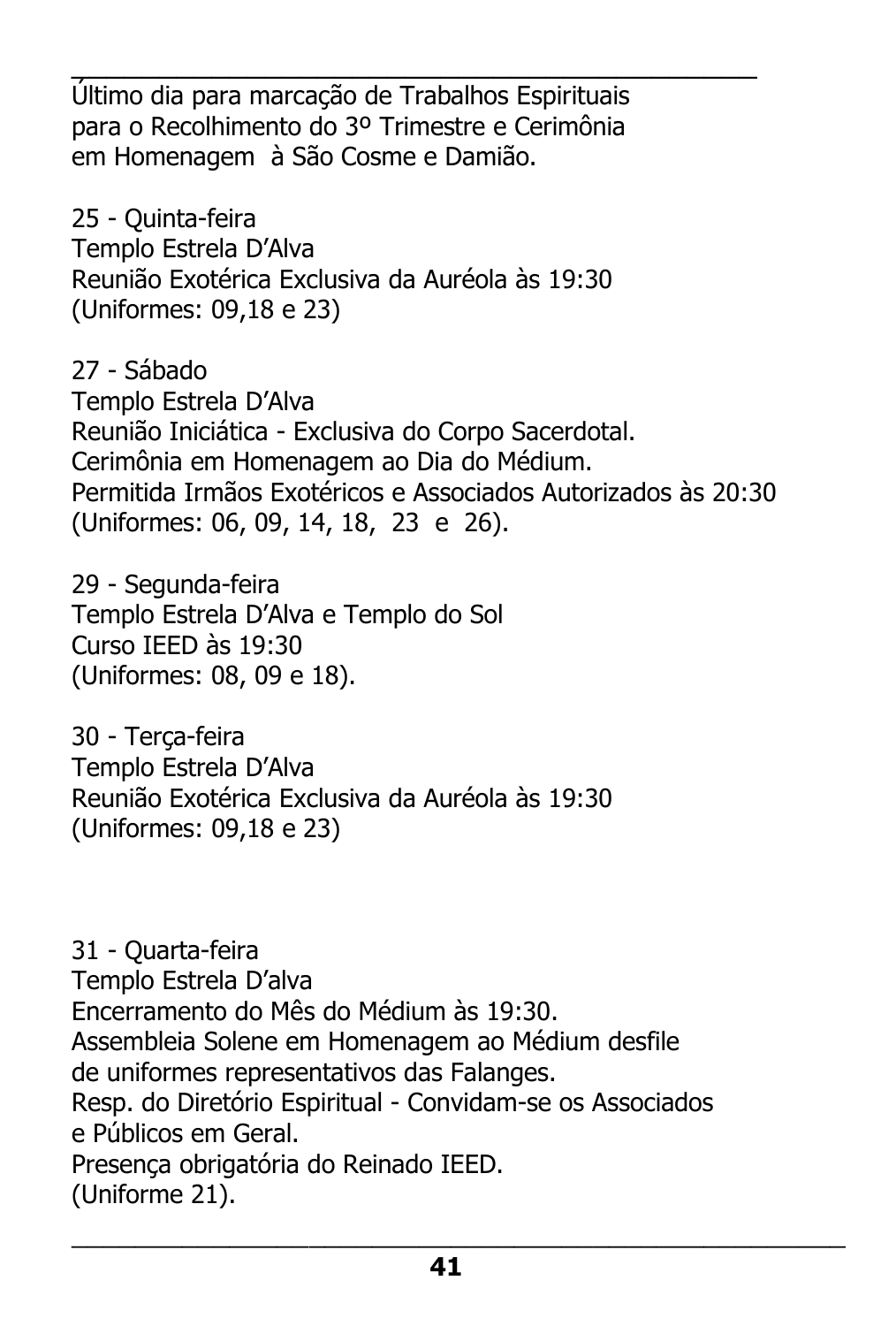\_\_\_\_\_\_\_\_\_\_\_\_\_\_\_\_\_\_\_\_\_\_\_\_\_\_\_\_\_\_\_\_\_\_\_\_\_\_\_ Desentronizarão de São Jerônimo e Entronização de São Cosme e Damião. (Uniforme 06, 09, 11, 18, 23 e 26).

#### **SETEMBRO**

**ESTAÇÃO DO ANO - PRIMAVERA - DIA 22** 

 **FASES DA LUA**

**CRESC. 03 - CHEIA 10 - MING. 17 - NOVA - 25** 

### **MÊS SANTIFICAL - ÀS TERÇAS-FEIRAS NO TEMPLO ESTRELA D'ALVA, PALESTRAS EM HOMENAGEM À REVMA. MALY-HILDA, REVERENCIADA COMO MULHER, JORNALISTA E POETISA ÀS 19:00**

### **DIA /ATIVIDADE**

01 - Quinta-feira Templo Estrela D'Alva Abertura do Mês Santifical - Reunião Esotérica. Exclusiva da Auréola às 19:30 (Uniformes: 06, 09, 18, 23 e 26).

02 - Sexta-feira Templo Estrela D'Alva Reunião Ordinária do SCS às 19:30 (Uniformes: 09 e 25).

03 - Sábado Templo da Lua Fixação da Cerimônia de Recolhimento do 3º Trimestre às 09:00 Exclusiva da Auréola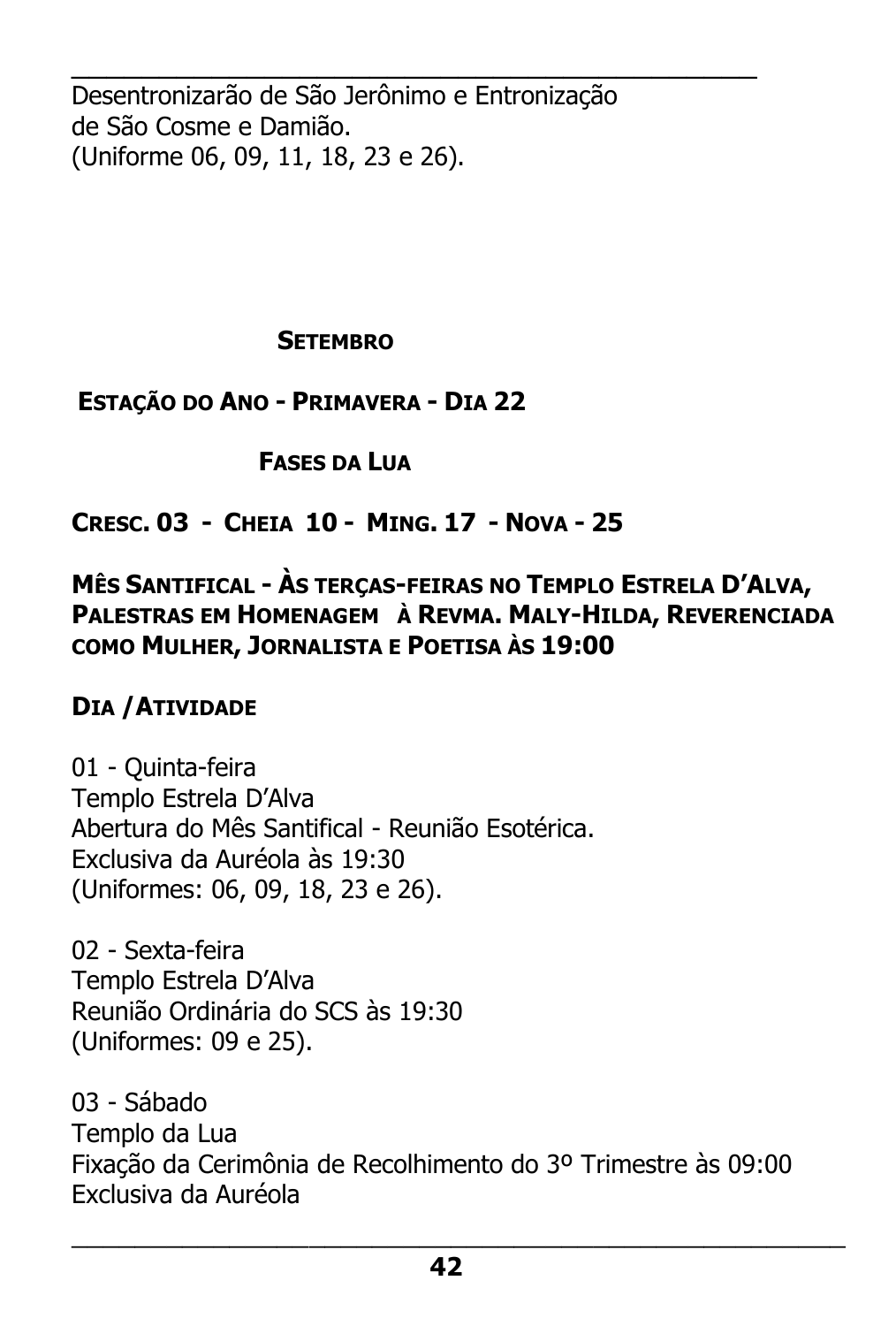\_\_\_\_\_\_\_\_\_\_\_\_\_\_\_\_\_\_\_\_\_\_\_\_\_\_\_\_\_\_\_\_\_\_\_\_\_\_\_ (Uniformes: 8, 18 e 26).

05 - Segunda-feira Templo Estrela D'Alva e Templo do Sol Curso IEED às 19:30 (Uniformes: 08, 09 e 18).

06 - Terça-feira Templo Estrela D'Alva Reunião Exotérica Exclusiva do Quadro Social às 19:30 (Uniformes: 09, 18 e 26).

07 - Quarta-feira Templo Estrela D'Alva Hasteamento do Pavilhão Nacional às 09:00 h. Resp. da Diretoria Último dia para marcação de Crisma e Batismo para a Cerimônia em Homenagem à S.S. Kimbaô na Secretaria da IEED.

10 - Sábado Templo da Lua Cerimônia de Recolhimento do 3º Trimestre Exclusiva da Auréola às 18:00 (Uniformes: 08, 16, 17,18, 23, 26 e 27)

11 - Domingo Templo da Lua Permitido aos Associados e Assistentes Autorizados chegada até às 08:45 (Uniforme: 18)

13 - Terça-feira Templo Estrela D'Alva e Templo do Sol Reunião Exotérica p/Público em Geral às 19:30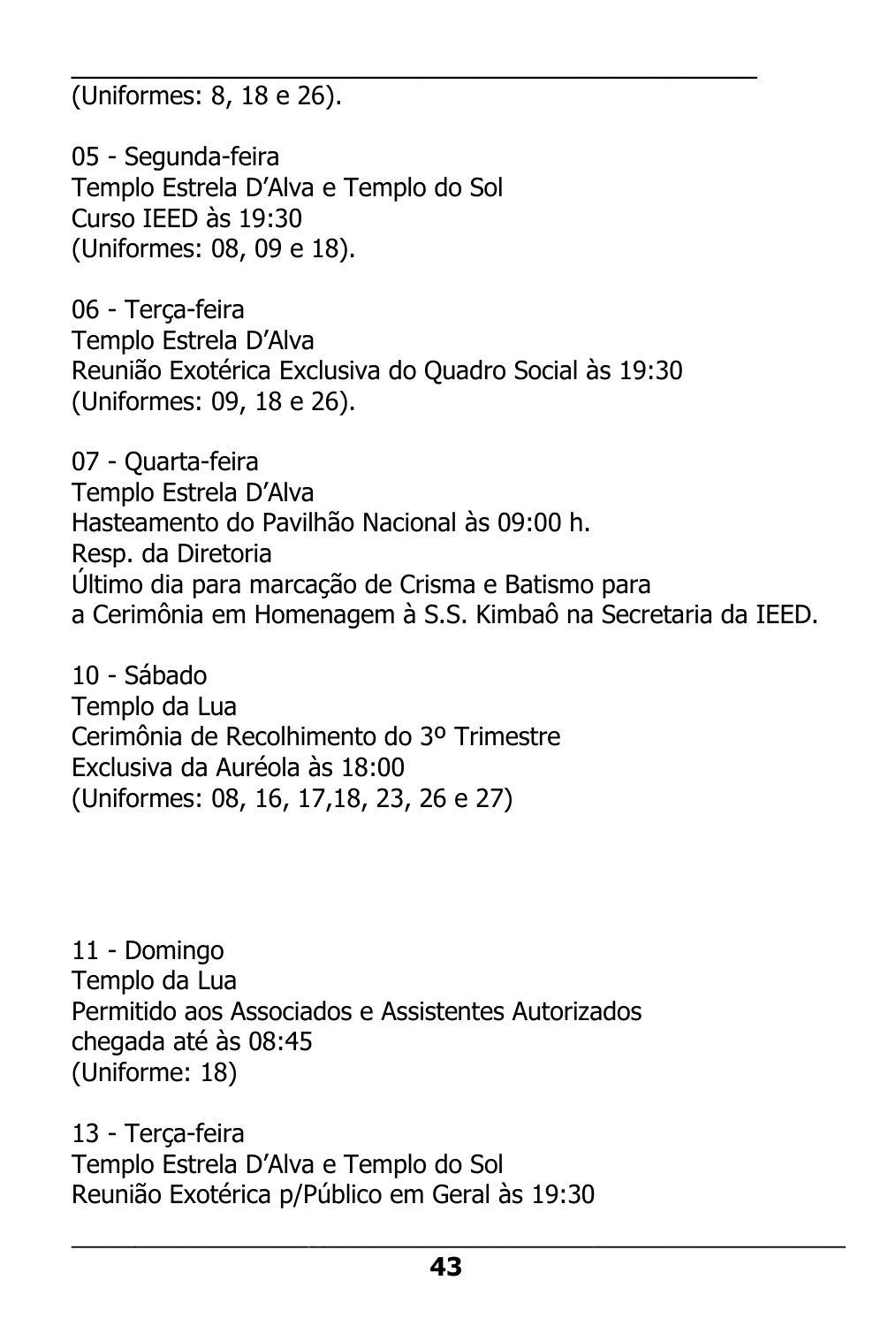\_\_\_\_\_\_\_\_\_\_\_\_\_\_\_\_\_\_\_\_\_\_\_\_\_\_\_\_\_\_\_\_\_\_\_\_\_\_\_ (Uniformes: 09, 18 e 26). Último dia pra a marcação de Trabalhos Espirituais p/Cerimônia de S.S. Kimbaô.

15 - Quinta-feira Templo Estrela D'Alva MOW - Reunião Ritualística às 19:30 (Uniformes: 09, 17 e 18).

17 - Sábado Templo do Sol Fixação da Cerimônia de São Cosme e Damião às 09:00 h. Exclusiva da Auréola (Uniformes: 08, 18, 23 e 26).

19 - Segunda-feira Templo Estrela D'Alva e Templo do Sol Curso IEED às 19:30 (Uniformes: 08, 09 e 18).

20 - Terça-feira Templo Estrela D'Alva Reunião de Kardec p/Público em Geral às 19:30 (Uniformes: 09, 18, 23 e 26).

21 - Quarta-feira Templo Estrela D'Alva Reunião do GPO às 19:30 (Uniformes: 09 e 18.)

22 - Quinta-feira Templo do Sol Rotação das Estatuas representativas das Estações do Ano. (Uniformes: 08 e 23).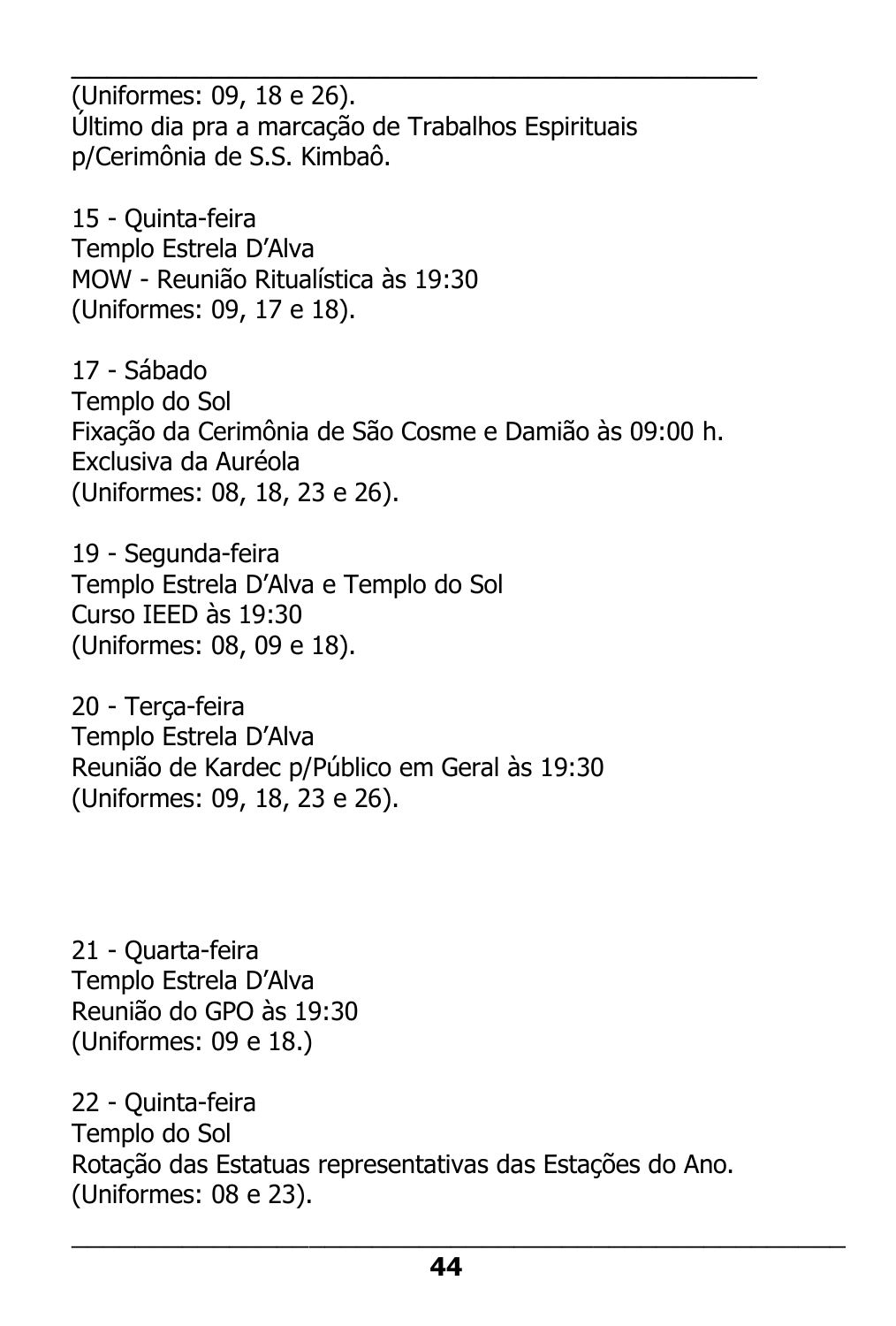24 - Sábado Templo do Sol Cerimônia em Homenagem à São Cosme e Damião. Exclusiva da Auréola às 18:00 (Uniformes: 05, 07, 08, 18, 23 e 26)

\_\_\_\_\_\_\_\_\_\_\_\_\_\_\_\_\_\_\_\_\_\_\_\_\_\_\_\_\_\_\_\_\_\_\_\_\_\_\_

25 - Domingo Permitido aos Associados e Assistentes Autorizados chegada até às 08:45 Assembleia Magna Comemorativa do Aniversário de nascimento de Revma. Maly-Hilda. Distribuição de mantimentos e brinquedos aos carentes. Resp. da Diretoria. 1ª Apuração do Reinado IEED. Presença Obrigatória do Reinado IEED. (Uniformes 18 e 21).

26 - Segunda-feira Templo do Sol Encerramento da Cerimônia em Homenagem à São Cosme e Damião às 11:00 h.

27 - Terça-feira Templo Estrela D'Alva e Templo do Sol Reunião Iniciática Exclusiva do Corpo Sacerdotal. Homenagem a Deusa Ramis às 20:30 (Uniformes: 06, 09, 14 e 23).

30 - Sexta-feira Templo Estrela D'Alva Encerramento do Mês Santifical às 19:00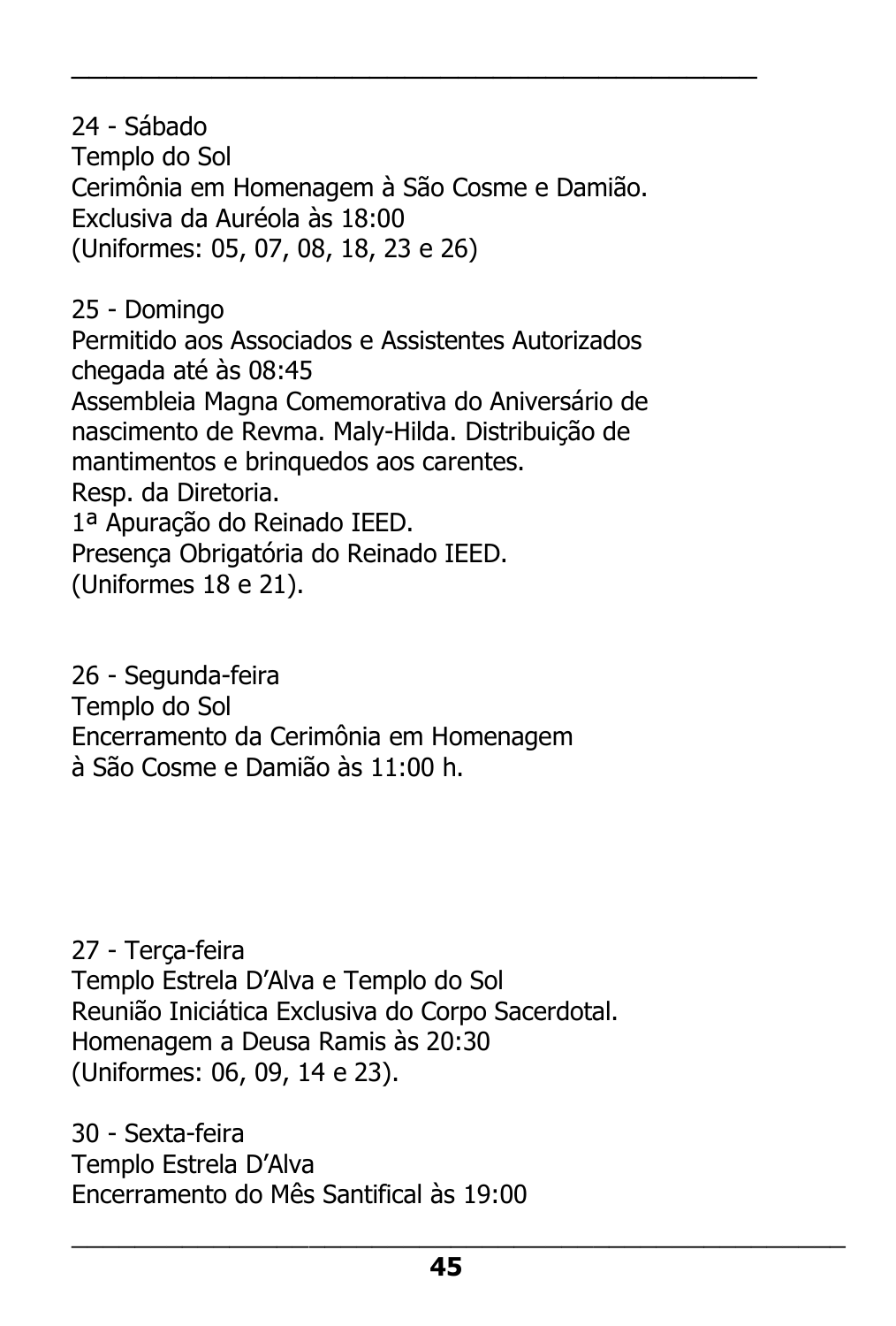\_\_\_\_\_\_\_\_\_\_\_\_\_\_\_\_\_\_\_\_\_\_\_\_\_\_\_\_\_\_\_\_\_\_\_\_\_\_\_ Desentronização de São Cosme e Damião e Entronização de São Jerônimo. Cerimônia em Homenagem a S.S. Wantuil às 20:30 Exclusiva da Auréola - Obrigatória Apresentação de Aulas. (Uniformes: 09, 18, 23, 26 e 30)

#### **OUTUBRO**

### **FASES DA LUA**

### **CRESC. 02 - CHEIA 09 - MING. 17 - NOVA - 25**

### **DIA /ATIVIDADE**

01 - Sábado Templos Fechados

02 - Domingo Templos Fechados

03 - Segunda-feira Templos Fechados

04 - Terça-feira Templo Estrela D'Alva e Templo do Sol Reunião Exotérica Exclusiva do Quadro Social às 19:30 (Uniformes: 09, 18 e 26).

05 - Quarta-feira Templo Estrela D'Alva Reunião Ordinária do SCS às 19:30 (Uniformes: 09 e 25).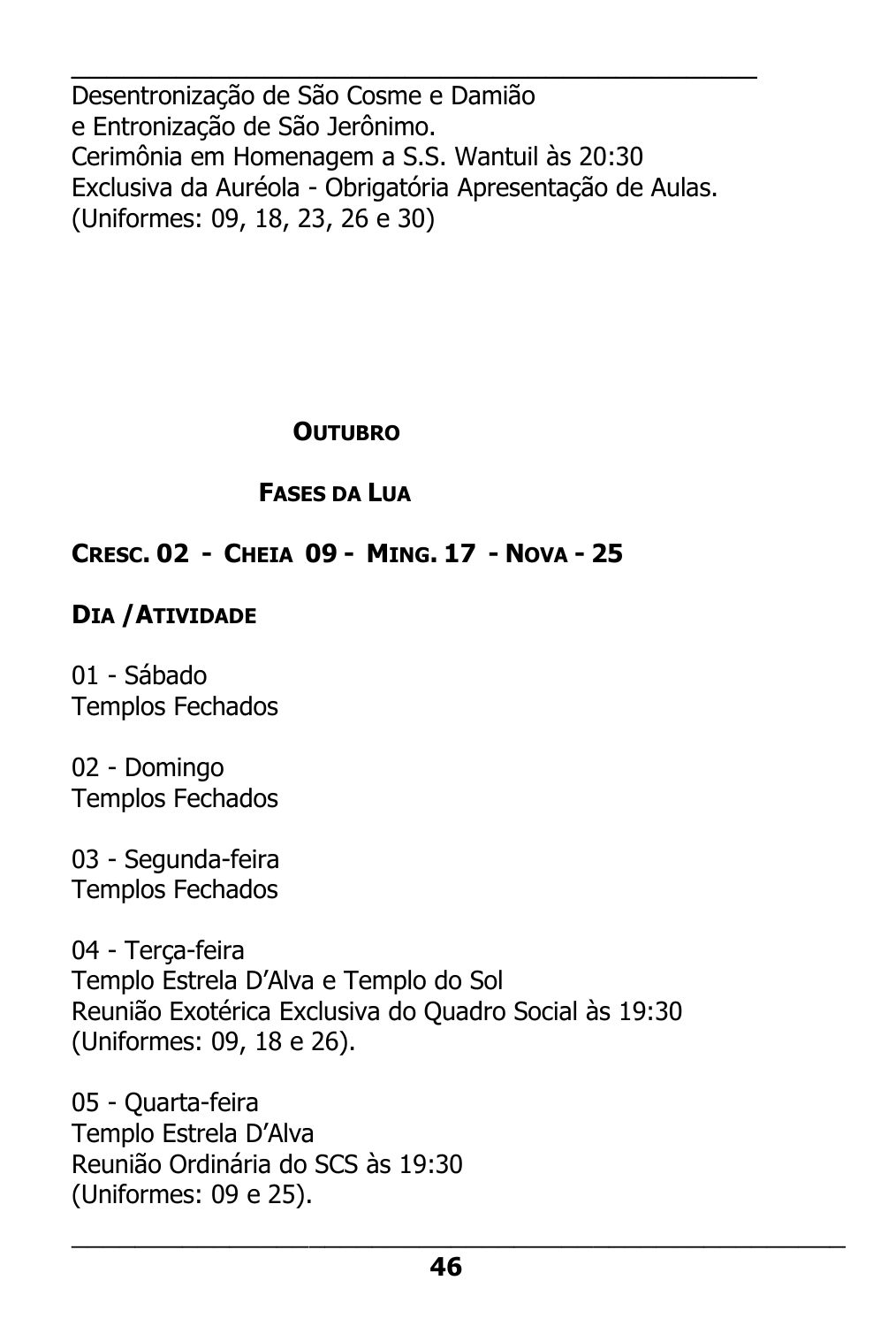06 - Quinta-feira Templo Estrela D'Alva Reunião Esotérica p/Irmãos e Associados Autorizados às 19:30 (Uniformes: 09, 18, 23 e 26).

\_\_\_\_\_\_\_\_\_\_\_\_\_\_\_\_\_\_\_\_\_\_\_\_\_\_\_\_\_\_\_\_\_\_\_\_\_\_\_

08 - Sábado Templo Estrela D'Alva Prece para os IEED's Desencarnados às 17:00. Responsabilidade do Diretório Iniciático (Uniformes: ((09, 18, 23 e 26).

09 - Domingo Templo Estrela D'Alva Cerimônia Esotérica em Homenagem a Senhora de Nazaré às 20:30 Permitida aos Irmãos e Associados Autorizados. Homenagem a S.S. Deusa Lunar. (Uniformes: 06, 09, 18, 23 e 26).

10 - Segunda-feira Templo Estrela D'Alva e Templo do Sol Curso IEED às 19:30 (Uniformes 08, 09 e 18).

11 - Terça-feira Templo Estrela D'Alva e Templo do Sol Reunião Exotérica p/Público em Geral às 19:30 (Uniformes: 09, 18 e 26).

15 - Sábado Templo do Sol Fixação da Cerimônia em Homenagem a S.S. Kimbaô às 09:00 Exclusiva da Auréola.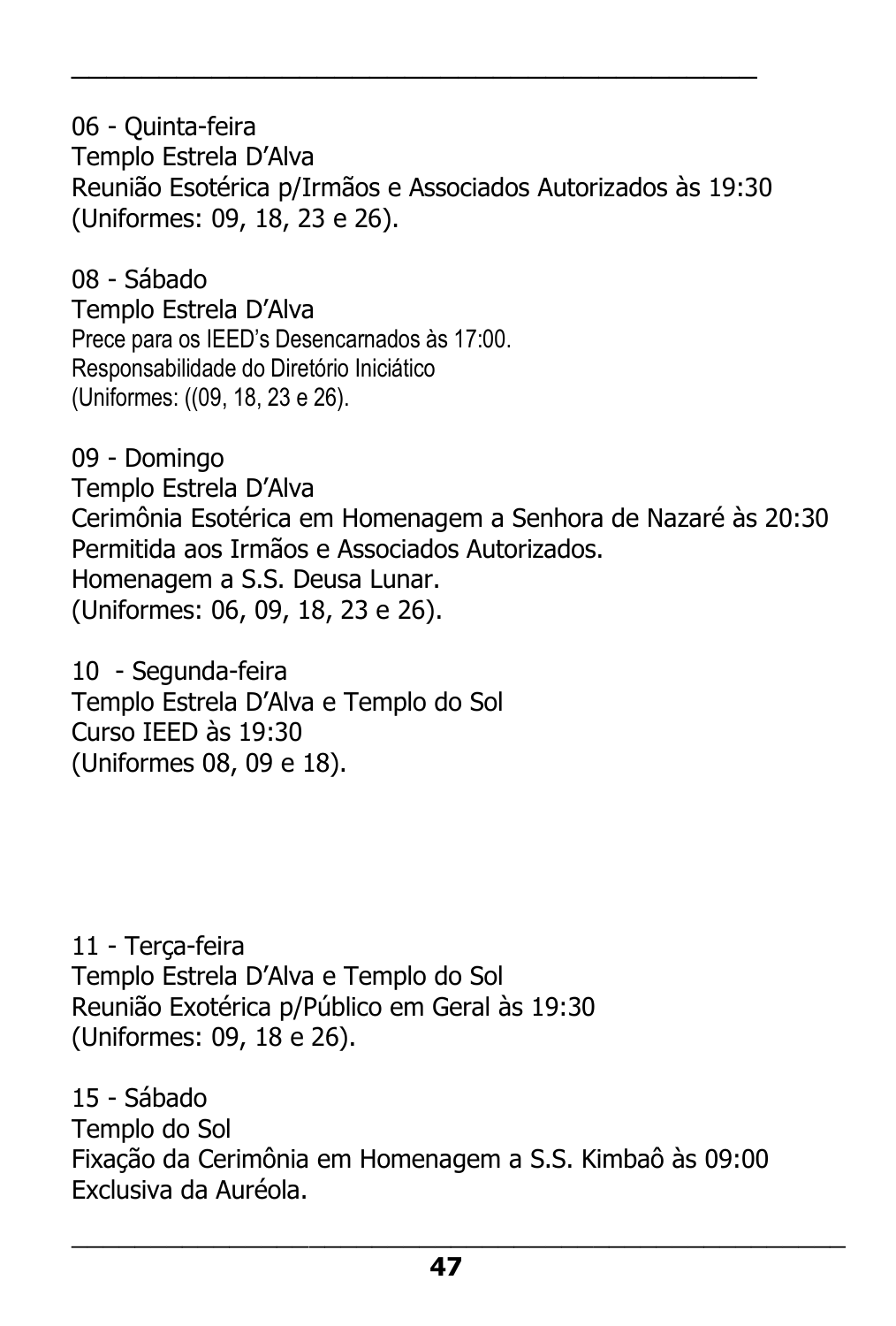\_\_\_\_\_\_\_\_\_\_\_\_\_\_\_\_\_\_\_\_\_\_\_\_\_\_\_\_\_\_\_\_\_\_\_\_\_\_\_ (Uniformes: 08, 18, 23 e 26).

17 - Segunda-feira Templo Estrela D'Alva e Templo do Sol Curso IEED às 19:30 (Uniformes: 08, 09 e 18).

18 - Terça-feira Templo Estrela D'Alva Reunião de Kardec p/Público em Geral às 19:30 (Uniformes: 09, 18, 23 e 26).

19 - Quarta-feira Templo Estrela D'Alva Reunião do GPO às 19:30 (Uniformes: 09 e 18).

20 - Quinta-feira Templo Estrela D'Alva MOW - Reunião Ritualística às 19:30 (Uniformes: 09, 17 e 18).

22 - Sábado Templo do Sol Cerimônia em Homenagem a S.S. Kimbaô. Exclusiva da Auréola às 18:00 (Uniformes: 05, 08, 10, 15, 18, 23 e 26). Comemoração do 59º Aniversário do Templo Filhos de S.S. Deusa Lunar – SP e do 51º Aniversário do Templo Espiritual Filhos de Deusa Lunar - Brasília - DF.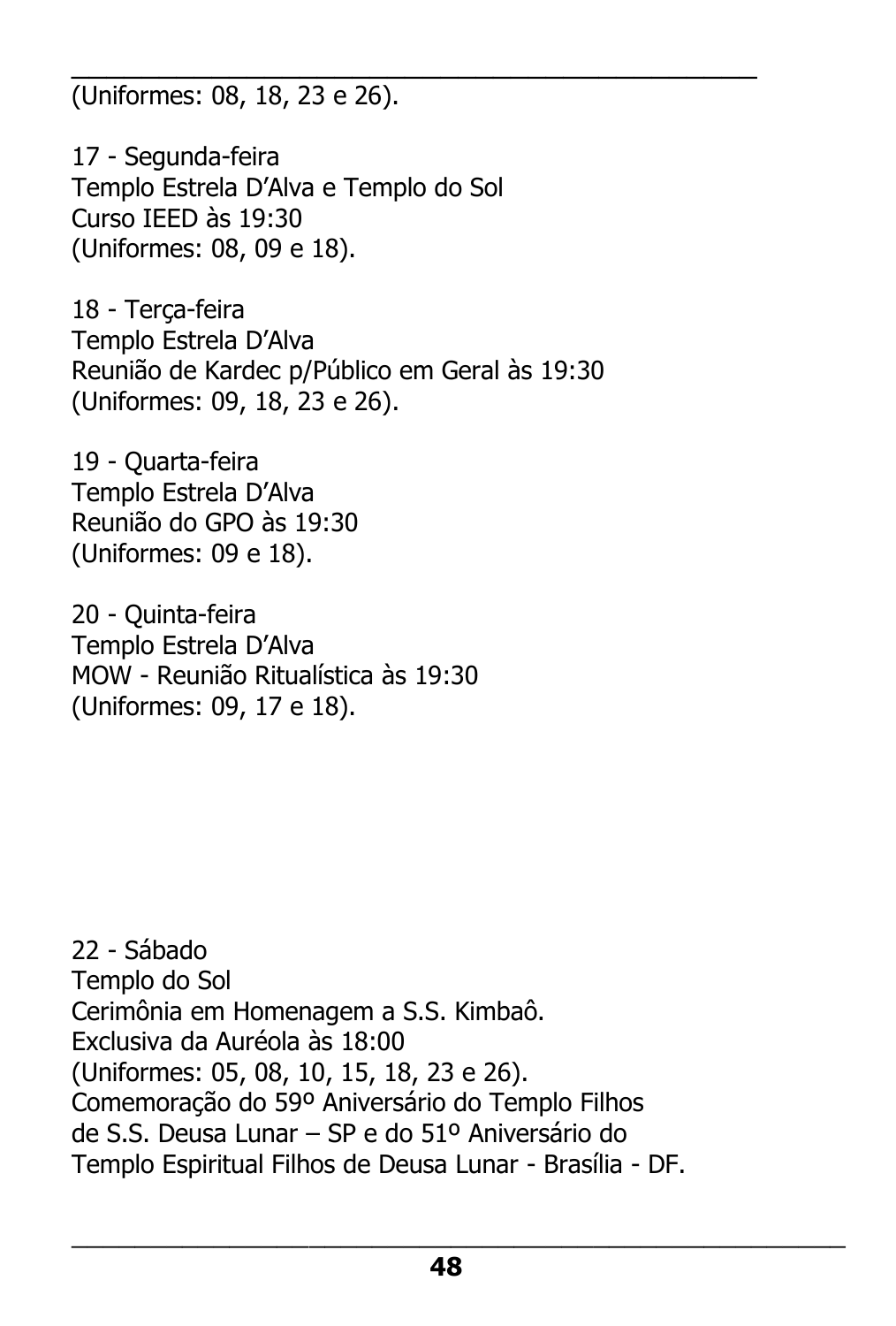23 - Domingo Templo do Sol Permitido aos Associados e Assistentes Autorizados chegada até às 08:45 41º Aniversário do Passamento do Sac. de Renúncia Francis Ondieli. Última apuração do Reinado IEED. Presença Obrigatória do Reinado IEED. (Uniformes 18 e 21).

\_\_\_\_\_\_\_\_\_\_\_\_\_\_\_\_\_\_\_\_\_\_\_\_\_\_\_\_\_\_\_\_\_\_\_\_\_\_\_

24 - Segunda-feira Encerramento da Cerimônia em Homenagem a S.S. Kimbaô às 11:00 h.

27 - Quinta-feira Templo Estrela D'Alva e Templo do Sol Reunião Iniciática Exclusiva do Copo Sacerdotal às 20:30 Homenagem a Iluminada Cabocla das Selvas pela MFI. (Uniformes: 06, 09, 14 e 23).

29 - Sábado Templo Estrela D'Alva Curso IEED de 08:00 às 11:30 e das 14:00 às 18:00. (Uniformes: 09 e 18).

31 - Segunda-feira Templo Estrela D'Alva e Templo do Sol Curso IEED às 19:30 (Uniformes: 08, 09 e 18.)

#### **NOVEMBRO**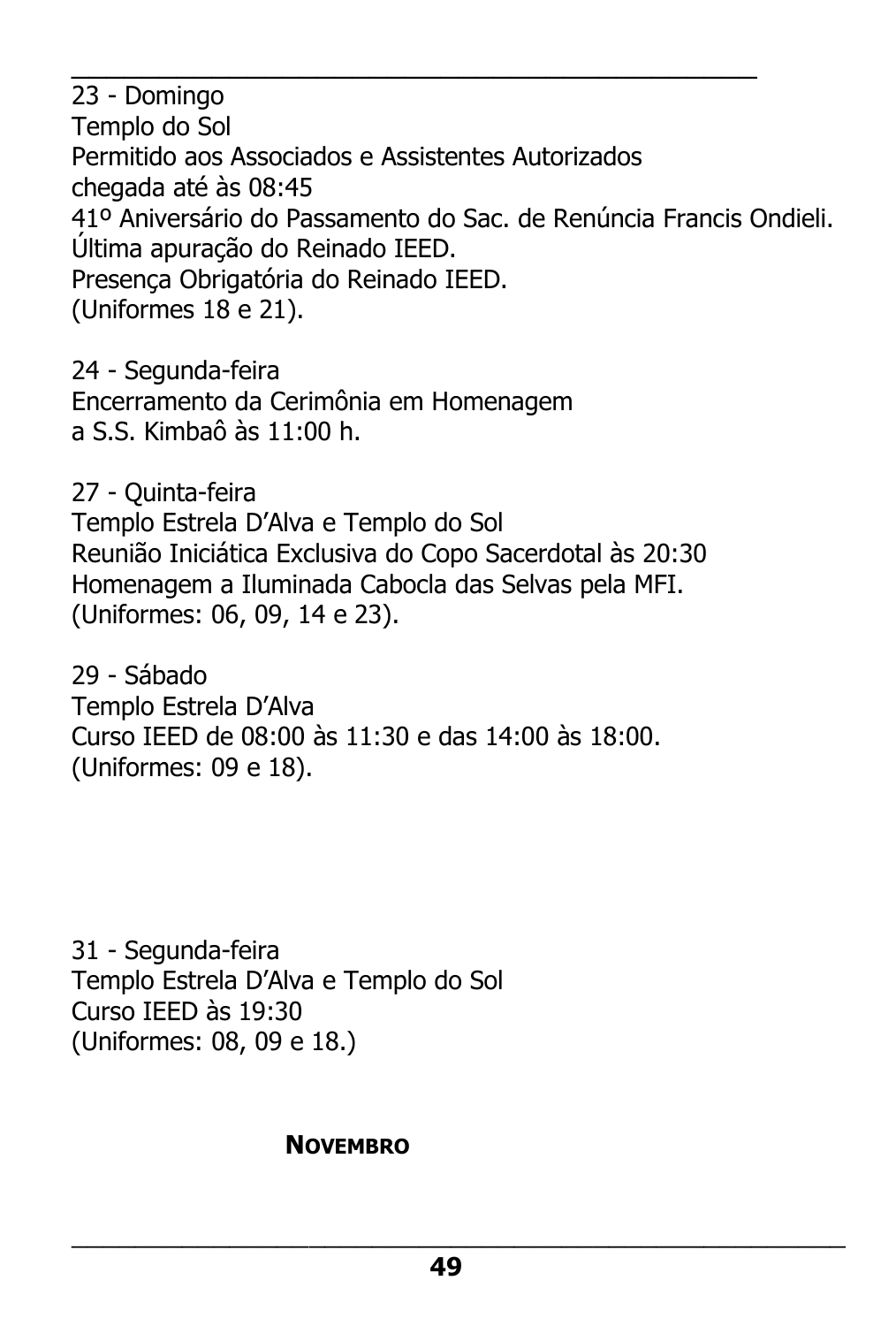#### **FASES DA LUA**

#### **CRESC. 01/30 - CHEIA 08 - MING. 16 - NOVA - 23**

\_\_\_\_\_\_\_\_\_\_\_\_\_\_\_\_\_\_\_\_\_\_\_\_\_\_\_\_\_\_\_\_\_\_\_\_\_\_\_

#### **DIA/ATIVIDADE**

01 - Terça-feira Templo do Sol Reclusão de Finados - Obrigatória para Auréola e Maçonarias às 18:00 h. Uniformes: 08, 16, 17, 18 e 26). Demais Templos Fechados.

02 - Quarta-feira Reclusão de Finados. Demais Templos Fechados

04 - Sexta-feira Templo Estrela D'Alva Reunião Ordinária do SCS às 19:30 (Uniformes: 09 e 25).

07 - Segunda-feira Templo Estrela D'Alva e Templo do Sol Curso IEED às 19:30 (Uniformes: 08, 09 e 18).

08 - Terça-feira Templo Estrela D'Alva e Templo do Sol Reunião Exotérica p/Público em Geral às 19:30 (Uniformes: 09, 18 e 26).

12 - Sábado Templo do Sol Reservado para Trabalhos em Homenagens às Forças da Terra.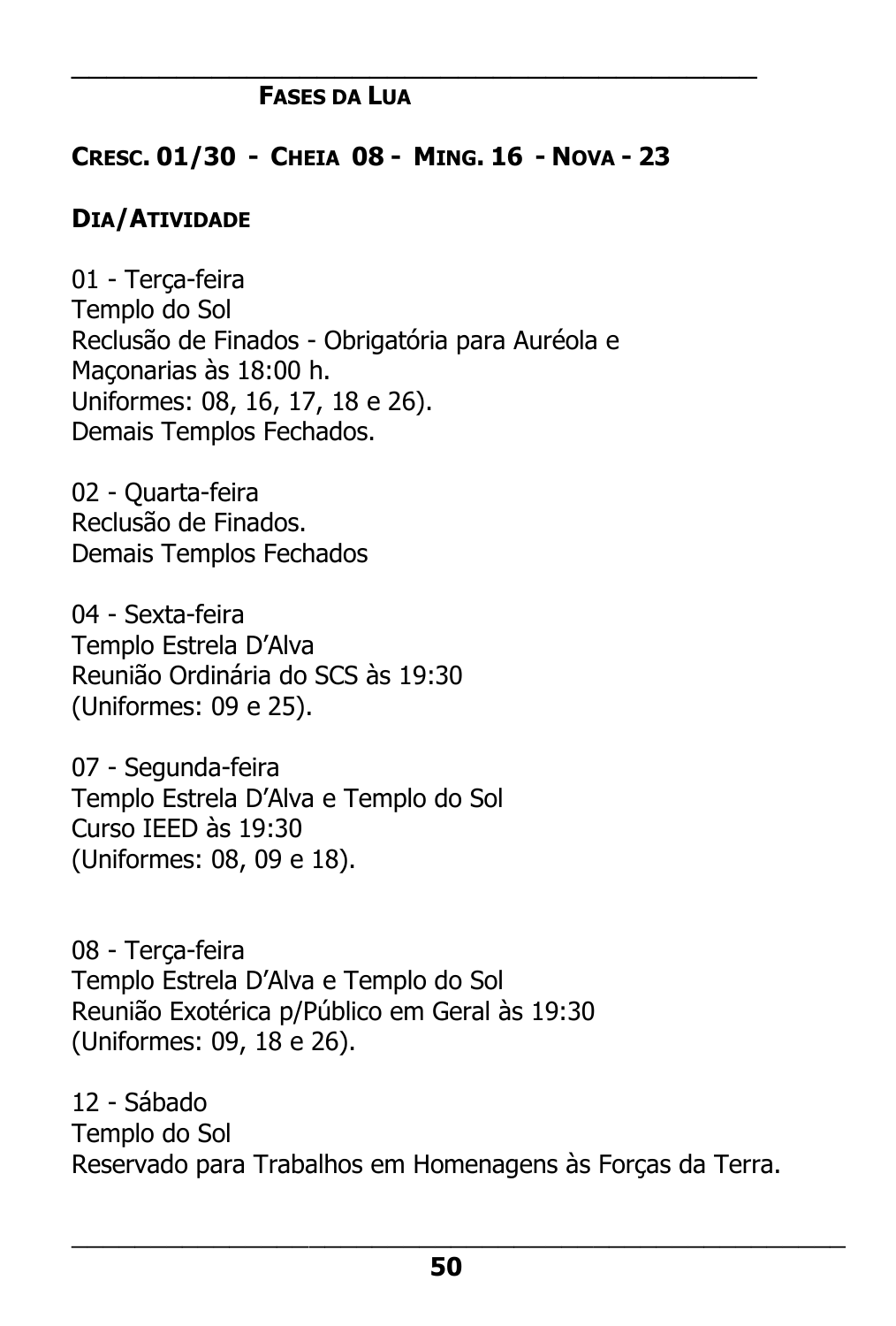13 - Domingo Templo Estrela D'Alva e Templo do Sol Oração Dominical às 09:00 (Uniformes: 02, 08, 09, 23 e 26).

\_\_\_\_\_\_\_\_\_\_\_\_\_\_\_\_\_\_\_\_\_\_\_\_\_\_\_\_\_\_\_\_\_\_\_\_\_\_\_

14 - Segunda-feira Templo Estrela D'Alva e Templo do Sol Curso IEED às 19:30 (Uniformes: 08, 09 e 18).

15 -Terça-feira Templo Estrela D'Alva Proclamação da República - Hasteamento do Pavilhão Nacional às 09:00 - Resp. da Diretoria. (Uniforme: 09) Templo Estrela D'Alva e Templo do Sol Reunião de Kardec p/Público em Geral às 19:30 (Uniformes: 09, 18, 23 e 26).

16 - Quarta-feira Templo Estrela D'Alva Reunião do GPO às 19:30 (Uniformes: 09 e 18).

17 - Quinta-feira Templo Estrela D'Alva MOW - Reunião Ritualística às 19:30 (Uniformes: 09, 17, 18)

19 - Sábado Templo Estrela D'Alva Cerimônia de Coroação do Reinado IEED às 20:30 (Uniformes: 06, 09, 18, 21 e 23)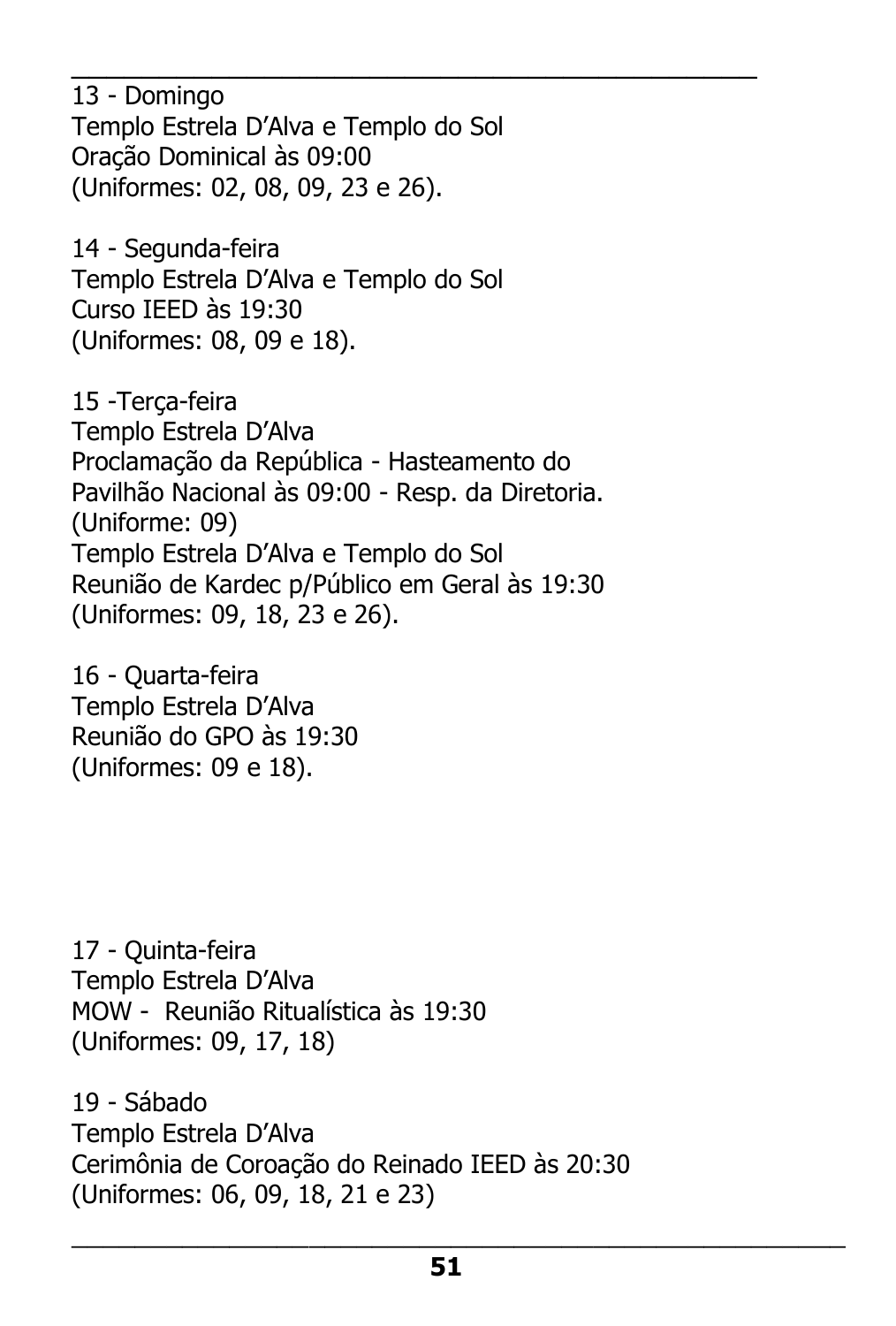21 - Segunda-feira Templo Estrela D'Alva e Templo do Sol Encerramento do Curso IEED às 19:30 (Uniformes: 08, 09 e 18).

22 - Terça-feira Templo Estrela D'Alva e Templo do Sol Reunião Exotérica p/Público em Geral às 19:30 (Uniformes: 09, 18 e 26).

\_\_\_\_\_\_\_\_\_\_\_\_\_\_\_\_\_\_\_\_\_\_\_\_\_\_\_\_\_\_\_\_\_\_\_\_\_\_\_

26 - Sábado Templo Estrela D'Alva Uno de Deus – Cerimônia Esotérica Exclusiva da Auréola às 20:30 (Uniformes: 06, 09, 18, 23, 24 e 26)

27- Domingo Templo Estrela D'Alva e Templo do Sol Reunião Iniciática Exclusiva do Copo Sacerdotal às 20:30 (Uniformes: 06, 09, 14 e 23).

29 - Terça-feira Templo Estrela D'Alva e Templo do Sol Reunião Exotérica p/Público em Geral às 19:30 (Uniformes: 09, 18 e 26). Último dia para marcação de Trabalhos Espirituais para o Recolhimento do 4º Trimestre.

30 - Quarta-feira Templo Estrela D'Alva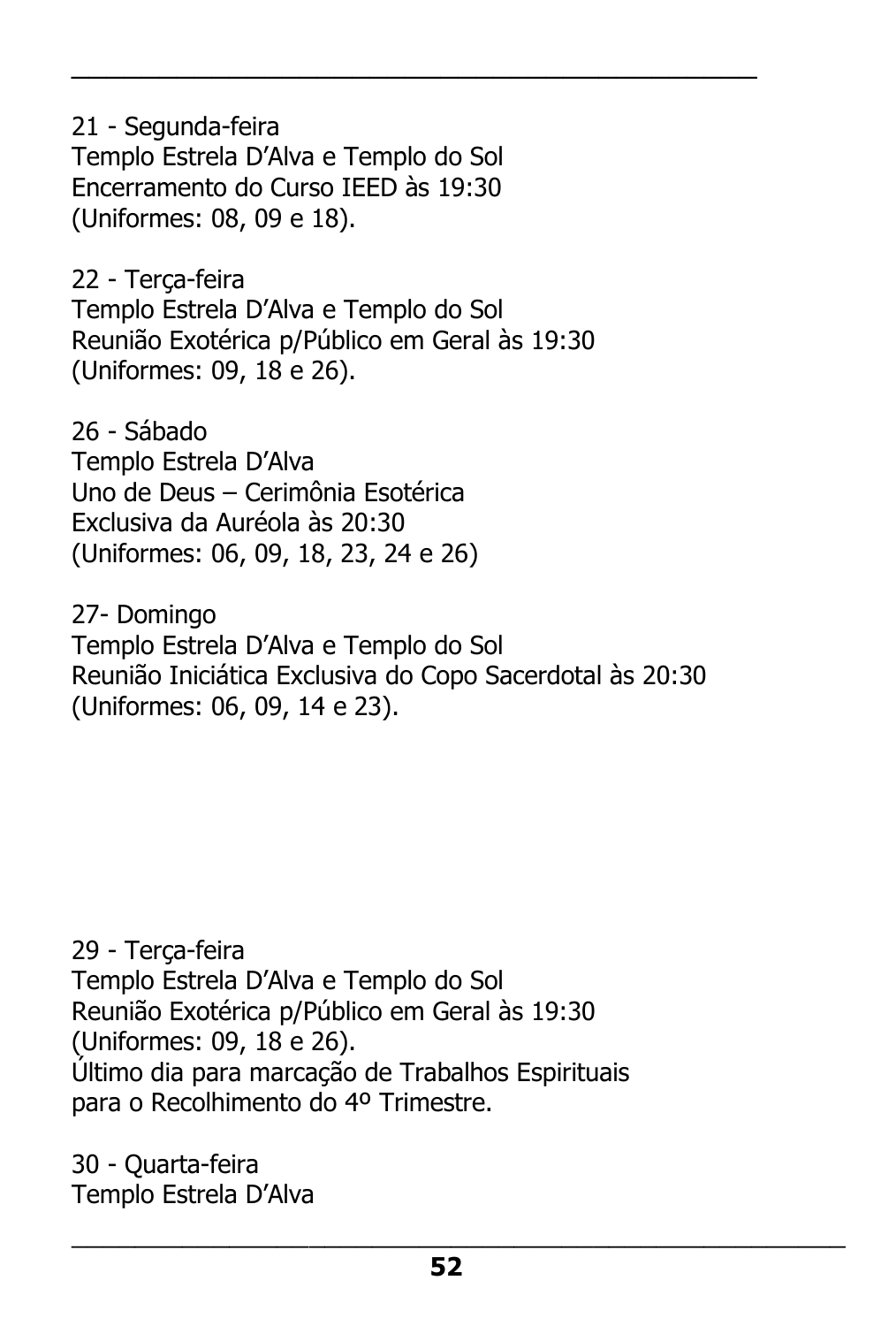\_\_\_\_\_\_\_\_\_\_\_\_\_\_\_\_\_\_\_\_\_\_\_\_\_\_\_\_\_\_\_\_\_\_\_\_\_\_\_ Desentronização de São Jerônimo e Entronização do Presépio às 19:30 h. (Uniformes: 09 e 23)

#### **DEZEMBRO**

### **ESTAÇÃO DO ANO VERÃO DIA 21**

### **FASES DA LUA**

### **CHEIA 08 - MING. 16 - NOVA 23 - CRESC. 29**

### **MÊS NATAL**

### **DIA/ATIVIDADE**

01 - Quinta-feira Templo Estrela D'Alva Abertura do Mês Natalino - Reunião Esotérica. Exclusiva da Auréola às 19:30 29º Ano do Passamento da Sac. de Renúncia Lótus Elisa. (Uniformes: 06, 09, 18, 23 e 26).

02 - Sexta-feira Templo Estrela D'Alva Reunião Ordinária do SCS às 19:30 h. (Uniformes: 09 e 25).

03 - Sábado Fixação da Cerimônia de Recolhimento do 4º Trimestre às 09:00 Exclusiva da Auréola (Uniformes: 8, 18 e 26).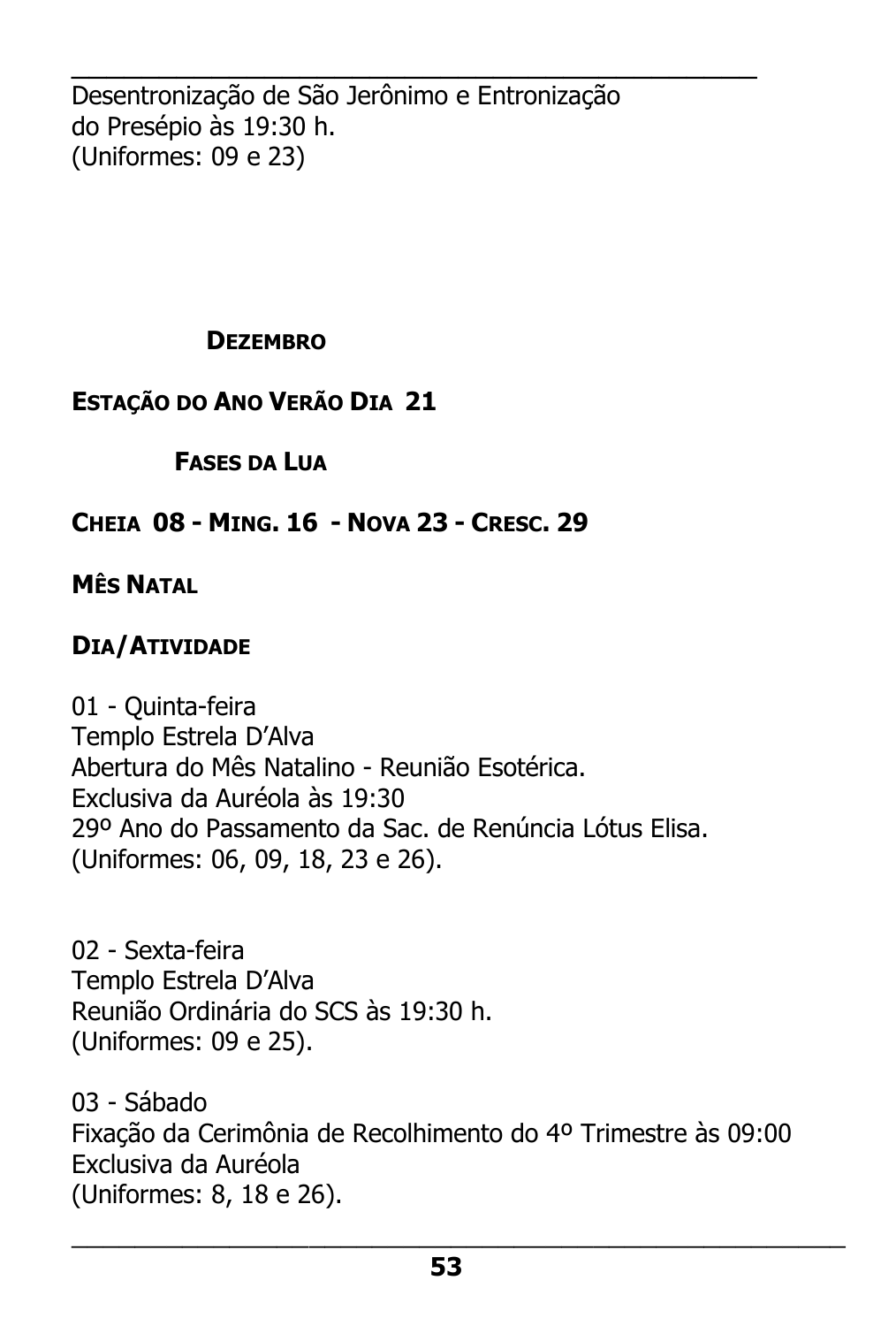04 - Domingo Templo Estrela D'Alva e Templo do Sol Oração Dominical às 09:00 (Uniformes: 02, 08, 09, 23 e 26).

06 - Terça-feira Templo Estrela D'Alva Reunião Exotérica Exclusiva do Quadro Social às 19:30 (Uniformes: 09, 18 e 26).

\_\_\_\_\_\_\_\_\_\_\_\_\_\_\_\_\_\_\_\_\_\_\_\_\_\_\_\_\_\_\_\_\_\_\_\_\_\_\_

08 - Quinta-feira Templo Estrela D'Alva Cerimônia em Homenagem à N. Sra. da Conceição às 20:30 Permitida aos Irmãos e Assistentes Autorizados (Uniformes: 06, 09, 18, 23 e 26)

10 - Sábado Templo da Lua Cerimônia de Recolhimento do 4º Trimestre Exclusiva da Auréola às 18:00 (Uniformes: 08, 16, 17,18, 23, 26 e 27)

11 - Domingo Templo da Lua Permitido aos Associados e Assistentes Autorizados chegada até 08:45. (Uniforme: 18)

13 - Terça-feira Templo Estrela D'Alva e Templo do Sol Reunião Exotérica p/Público em Geral às 19:30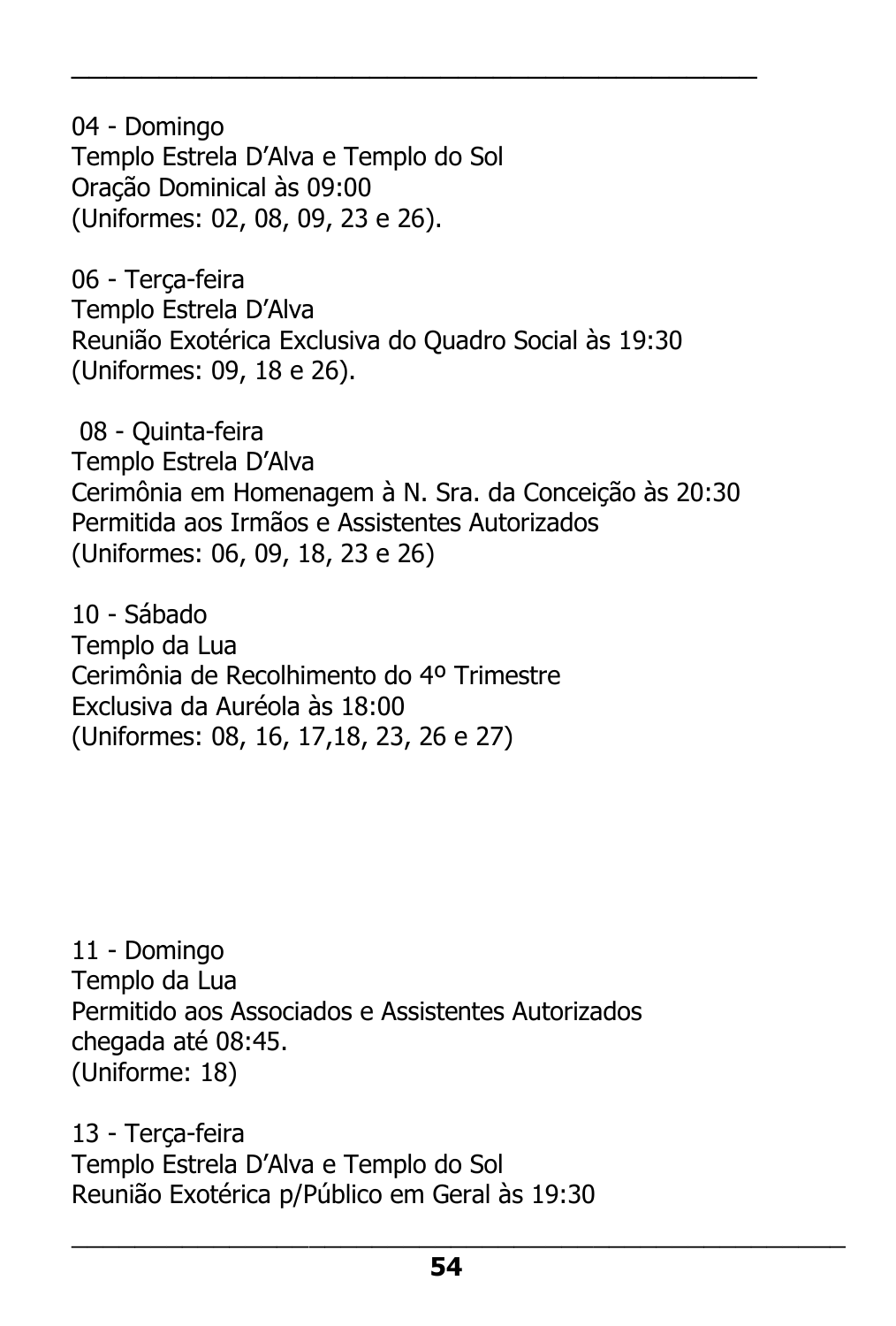\_\_\_\_\_\_\_\_\_\_\_\_\_\_\_\_\_\_\_\_\_\_\_\_\_\_\_\_\_\_\_\_\_\_\_\_\_\_\_ (Uniformes: 09, 18 e 26).

15 - Quinta-feira Templo Estrela D'Alva MOW - Reunião Ritualística às 19:30 (Uniformes: 09, 17 e 18).

20 - Terça-feira Templo Estrela D'Alva e Templo do Sol Reunião de Kardec p/público em geral às 19:30 (Uniformes: 09, 18, 23 e 26)

21 - Quarta-feira Templo do Sol Rotação das Estatuas representativas das Estações do Ano. (Uniformes: 08 e 23). 24 - Sábado Templo Estrela D'Alva Natal - Cerimônia Esotérica Exclusiva da Auréola às 18:00 (Uniformes: 06, 09, 11, 18, 23, 24 e 26).

25 - Domingo Templo Estrela D'Alva Natal Exotérico - Distribuição de Mantimentos e Brinquedos aos carentes às 15:00 h Resp. da Diretoria e Diretório Espiritual. (Uniformes: 09, 11, 18 e 26).

27 - Terça-feira Templo Estrela D'Alva e Templo do Sol Reunião Iniciática Exclusiva do Corpo Sacerdotal às 20:30 h. (Uniformes: 06, 09, 14 e 23)

31 - Sábado Templo Estrela D'Alva Desimpregnarão do Templo de Estrela D'Alva às 9:00 . Responsabilidade dos Dirigentes do Trimestre.